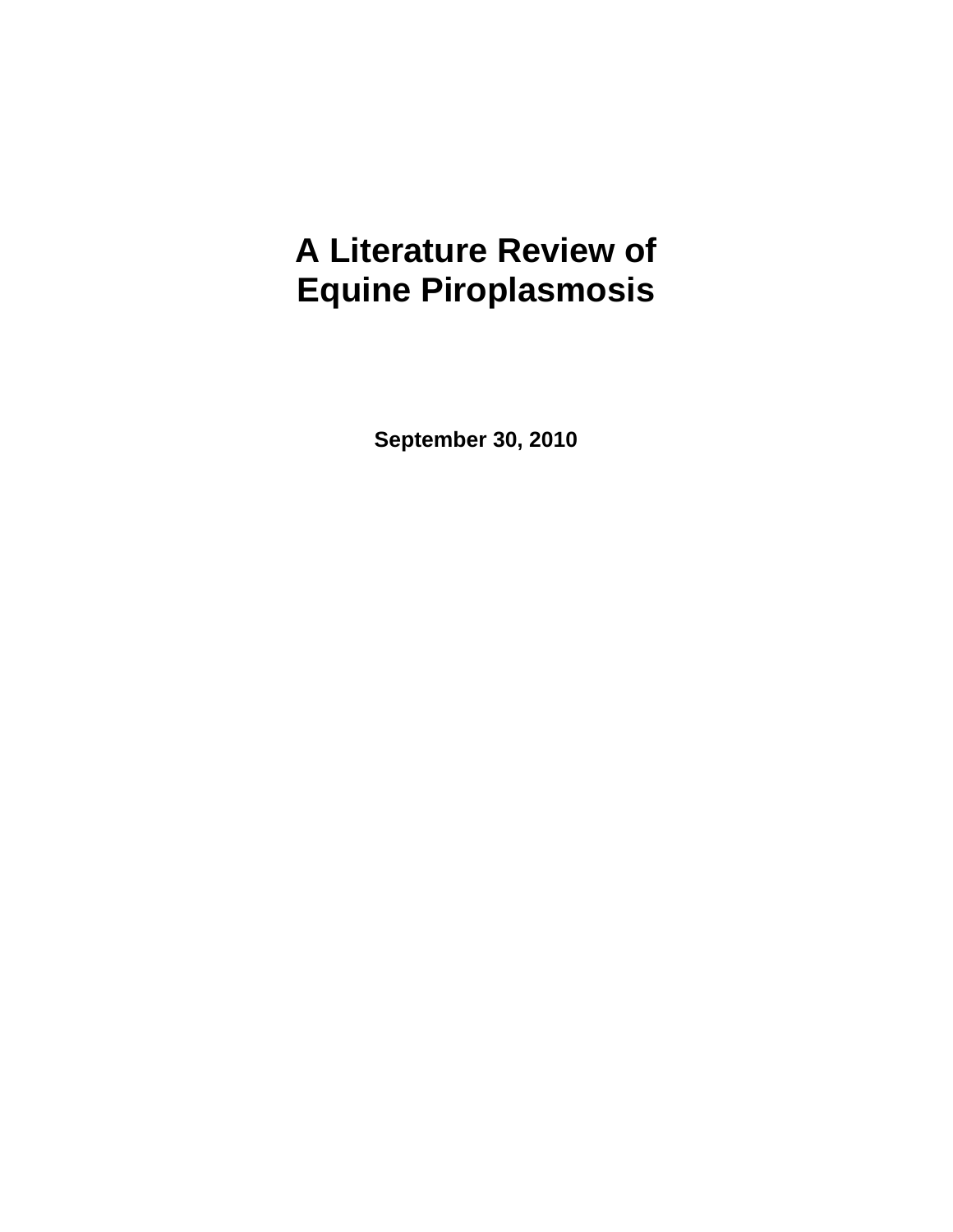# **Table of Contents**

| Introduction 1                                                   |
|------------------------------------------------------------------|
| Terms Used in This Report 4                                      |
| Current Situation—Prevalence and Geographic Distribution of EP 5 |
| Historical Perspective 8                                         |
| Etiologic Agents: Life Cycle, and Transmission 14                |
| Pathogenesis and Clinical Findings of EP 16                      |
| Equine Immune Response to EP 18                                  |
| Diagnostic Testing for EP Pathogens 19                           |
| Treatment of Equids with EP 24                                   |
| Distribution, Biology, and Ecology of U.S. EP Tick Vectors 28    |
| Control of Tick Vectors of Equine Piroplasmosis 42               |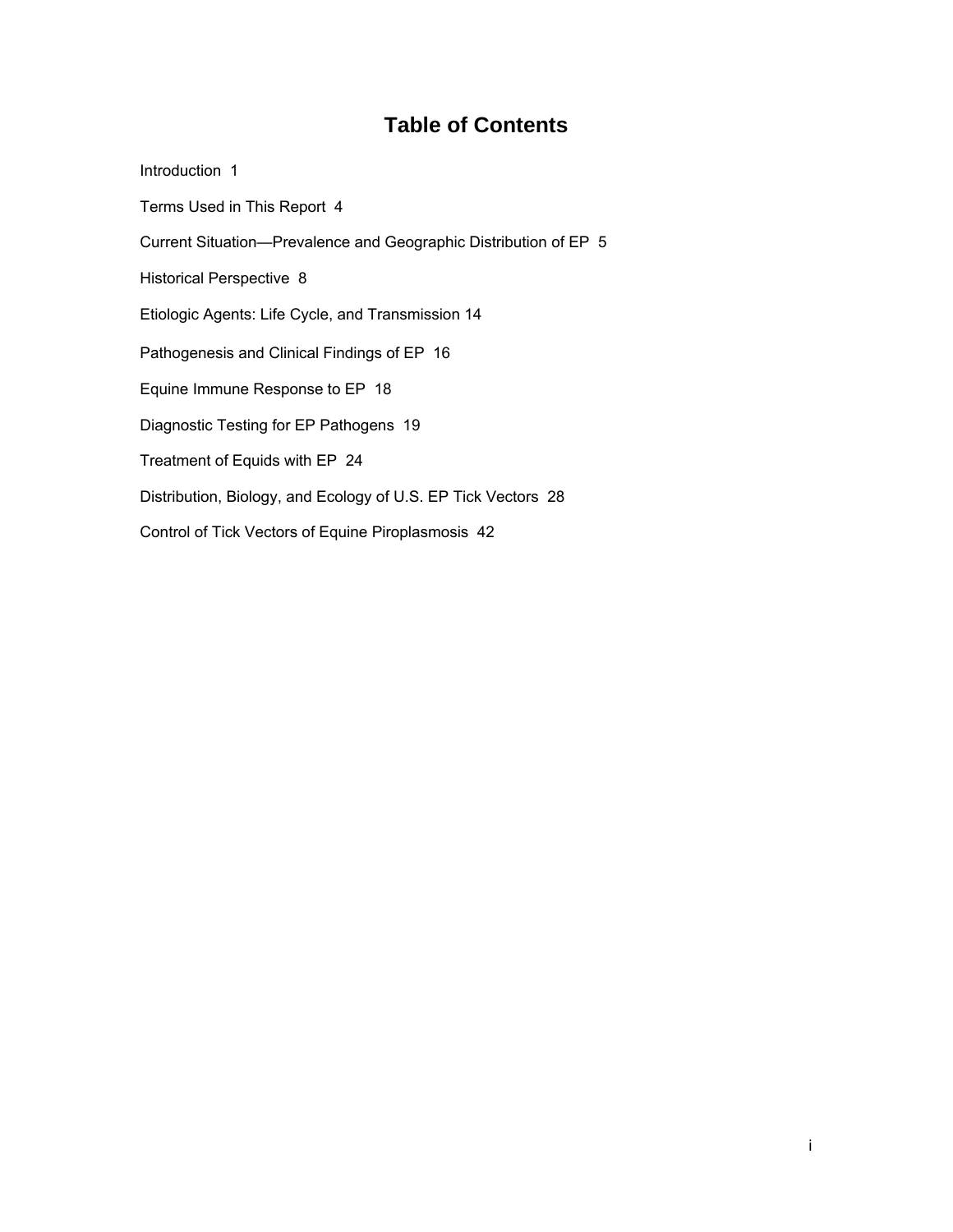# **A Literature Review of Equine Piroplasmosis**

# **Introduction**

 $\overline{a}$ 

Equine piroplasmosis (EP), also referred to as babesiosis, is a disease of equids including horses, donkeys, mules, and zebras. EP is caused by the blood-borne protozoan parasites *Babesia caballi* or *Babesia equi*. These parasites are naturally transmitted from host to host via tick vectors, and dual infection with both organisms has been reported in equids.

In 1998, Mehlorn and Schein proposed a reclassification of *B. equi* to *Theileria equi.* A second group of researchers have proposed that *B. equi* be classified as *Babesia equi* (incertae sedis) because based on genomic analysis it belongs in a lineage between *Babesia* and *Theileria* (D. Knowles, pers. comm., 2010). For the remainder of this report the nomenclature of *B. equi* (incertae sedis) will be shortened to *B. equi*. 1

EP is endemic in equids in many tropical and subtropical regions, including Africa, the Middle East, Asia, Central and South America, the Caribbean (including Puerto Rico), and Europe. The United States, Canada, Australia, Japan, England, Iceland, and Ireland are not considered endemic areas.

The United States was considered free of EP in 1988 as a result of a joint USDA-Animal and Plant Health Inspection Services (APHIS) and State of Florida eradication program for *B. caballi* that began in 1962 (USDA, 2008).

EP is reportable to the World Organization for Animal Health (OIE) [OIE, 2009a]. The OIE publishes EP status information submitted by member countries, but does not specifically recognize countries as free of EP (OIE, 2009b). Movement requirements for equids usually depend on the perceived risk of disease introduction from importation from a given country by the receiving country. Importing countries may impose their own requirements for pre-import isolation and/or testing of equids from other countries, regardless of the exporting country's self-reported disease status. Similarly, each State in the United States has the authority to impose requirements for equids entering its State. State import regulations are available through the USDA (2010) or by contacting the State Veterinarian for the State of destination (USAHA, 2010).

APHIS regulations pertaining to the importation of animals and animal products into the United States are set forth in 9 CFR Parts 92-99 (USDA, 2009a). Horses are defined in these regulations as horses, asses, mules, and zebras (9 CFR 93.300). Horses for importation are required to undergo quarantine at an APHIS-approved quarantine facility in the United States, or, in the case of Mexican horses, a Mexican facility (9 CFR 93.308 and 93.324). The minimum quarantine duration varies depending on the animal health status of the region of origin of the horse. Conditions for release from quarantine include the absence of evidence of communicable disease, as well as a negative official test for EP. The official test for EP (*B. caballi* or *B. equi*) for importing equids into the United States is the cELISA, as specified by VS Memorandum 291.58 (USDA, 2005). Horses entering the United States from Canada and Iceland are not required to be tested for EP.

In addition, horses for importation must be accompanied by a certificate of a salaried veterinary officer of the national government of the country of origin. The certificate must verify that no cases of EP occurred on the premises of origin or adjoining premises in the 60 days preceding export (9 CFR 93.314). In addition, except for horses from Canada, horses for importation must be certified as having been inspected and found to be free from ectoparasites (USDA, 2009b, 2009c, 2009d). In the United States, EP clinical cases have recently been detected in Florida (August 2008), Missouri/Kansas (June 2009), and Texas (October 2009). Epidemiological investigations of the Florida and Missouri/Kansas outbreaks

 $1$  Within the historical section the terminology used for EP pathogens and ticks was retained as referred to in the original cited reference.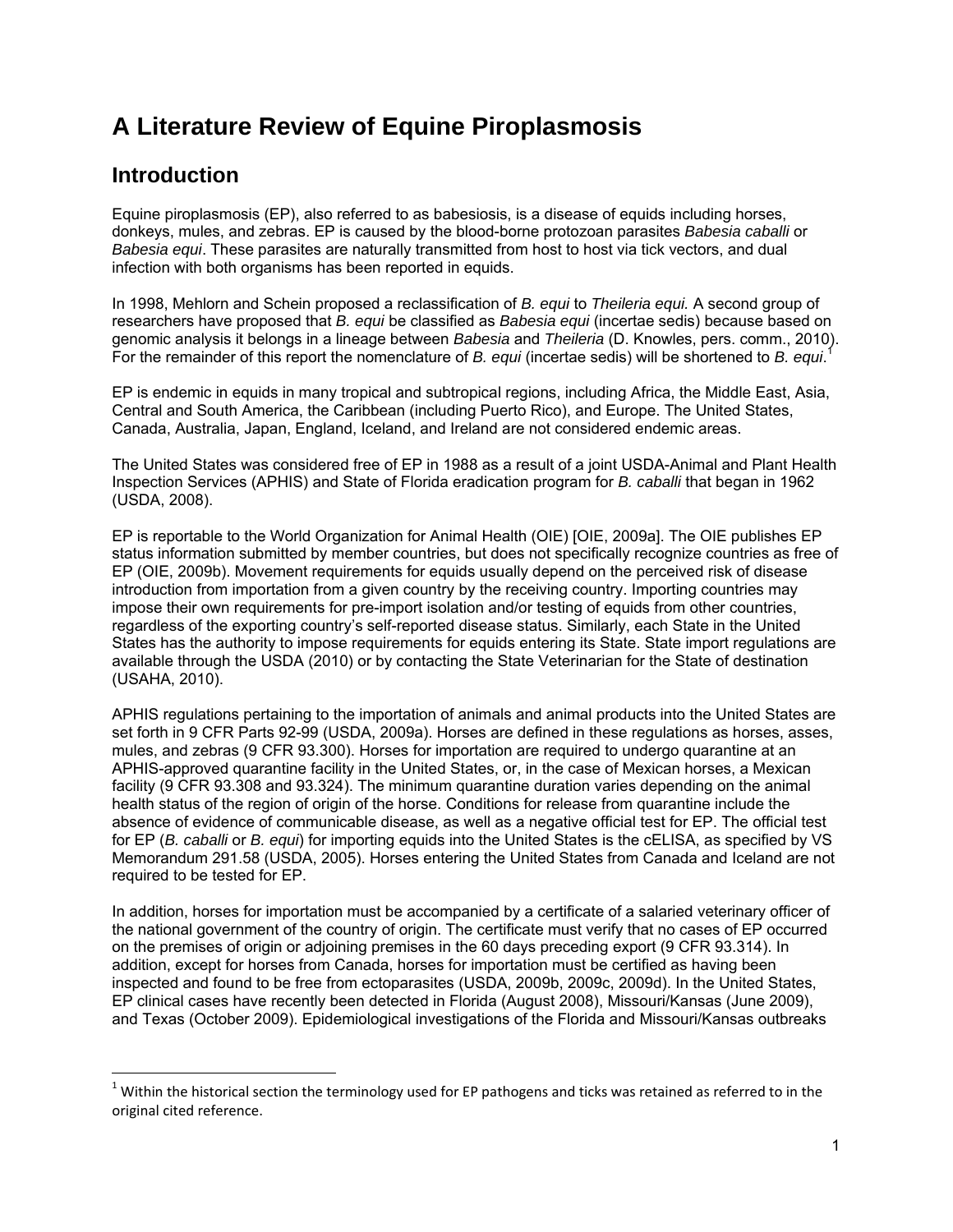suggest transmission was by iatrogenic means via needle sharing or blood exchange, not natural transmission via tick vectors.

As of November 2009, New Mexico has required that all horses entering New Mexico racetracks test negative for *B. equi,* and, as of March 8, 2010, a joint surveillance program conducted by the New Mexico Racing Commission and the New Mexico State Veterinarian has identified 16 infected horses. The Texas outbreak appears to be unrelated to those in Florida, Missouri/Kansas, and New Mexico. The source of the Texas outbreak was undetermined as of March 8, 2010, but transmission appears to have occurred on the index ranch over a period of at least 20 years via *Amblyomma cajennense* ticks and possibly *Dermacentor variabilis*. Updates for the investigations are available from OIE (2010).

As of February 2009, the Florida 2008 outbreak was resolved via a thorough investigation, including traceouts, testing, and removal of all infected horses from Florida premises. For the Missouri/Kansas outbreak, five horses infected with EP were euthanized; one infected horse was removed from a premises in Kansas prior to quarantine being initiated; and two infected horses were illegally removed from quarantine in Missouri. The 16 horses identified as infected through New Mexico surveillance have been euthanized or quarantined. The Texas investigation is ongoing, and the index ranch and any premises with horses traced to the index ranch have been quarantined.

The costs of responding to an EP outbreak vary and depend on the extent of response necessary, as well as movement and testing requirements. The joint APHIS–VS and Florida *B. caballi* eradication program initiated in 1962 took 25 years to be considered successful. This effort incurred direct costs of \$12 million for tick inspections, testing, treatment of infected horses, and movement controls (USDA, 2008). When Florida experienced a less extensive EP outbreak due to *B. equi* in 2008,State personnel spent over 4,000 hours making 420 contacts during the investigation. This cost the State an estimated \$150,000 (Short, pers. comm., 2009). The impact of the 2008 EP outbreak on the Florida horse industry is more difficult to estimate, but it may have cost the State's Thoroughbred breeding industry millions of dollars in lost sales and future earnings due to a Canadian ban on importation of horses from Florida during 2008 (Steffanus, 2008). Costs of subsequent outbreaks in other States have yet to be determined.

#### **References—Introduction**

- Mehlhorn H, Schein E, 1998. Redescription of *Babesia equi* (Laveran, 1901) as *Theileria equi*. *Parasitol Res* 84(6):467–475.
- OIE, 2009a. Diseases notifiable to the OIE. Available at:

http://www.oie.int/eng/maladies/en\_classification.htm

- OIE, 2009b. World Animal Health Information Database (WAHID). World animal health information, 2005 and later. Accessed March 10, 2009.
- OIE, 2010. Equine piroplasmosis, United States of America. Available at: http//www.oie.int/wahis/public.php?page=single\_report&pop=1&reported=8530
- Steffanus D, 2008. Unsettling find of piroplasmosis. *Horse Cap Dig*, Florida Equine Publications, Ocala, FL.
- USAHA, 2010. State Animal Health Officials, 2010. Available at: http://www.usaha.org/StateAnimalHealthOfficials.pdf
- 
- USDA–APHIS, 2005. Testing of equidae for import. Veterinary Services Memorandum 291.58.
- USDA–APHIS, 2008. Equine piroplasmosis. APHIS Factsheet.
- USDA–APHIS, 2009a. Code of Federal Regulations; Title 9, Animals and animal products, ch. 1, 1-199. College Park, MD.
- USDA–APHIS, 2009b. 3-day quarantine: importing a horse into the United States. USDA guide sheet for horses that require a 3-day quarantine. Accessed December 17, 2009. http://www.aphis.usda.gov/import\_export/animals/animal\_import/equine/equine\_import.shtml
- USDA–APHIS, 2009c. 7-day quarantine: importing a horse into the United States. USDA guide sheet for horses that require a 7-day quarantine. Accessed December 17, 2009.

http://www.aphis.usda.gov/import\_export/animals/animal\_import/equine/equine\_import7day.shtml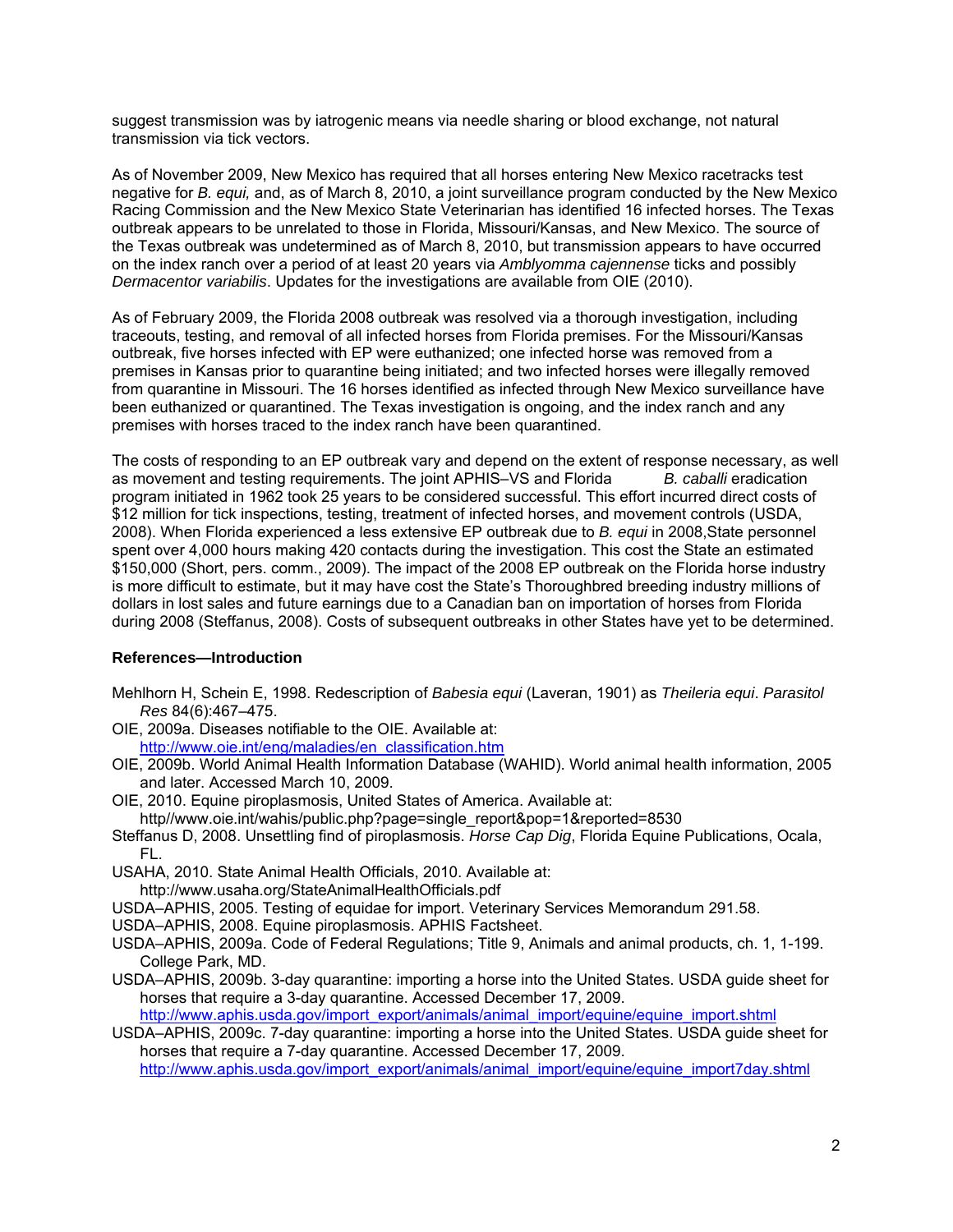USDA–APHIS, 2009d. 60-day quarantine: importing a horse into the United States guide sheet for horses from countries affected by African horse sickness (AHS). Accessed December 17, 2009. http://www.aphis.usda.gov/import\_export/animals/animal\_import/equine/equine\_import60day.shtml USDA–APHIS, 2010. U.S. State and Territory Animal Import Regulations. Available at: http://www.aphis.usda.gov/import\_export/animals/animal\_import/animal\_imports.states.shtml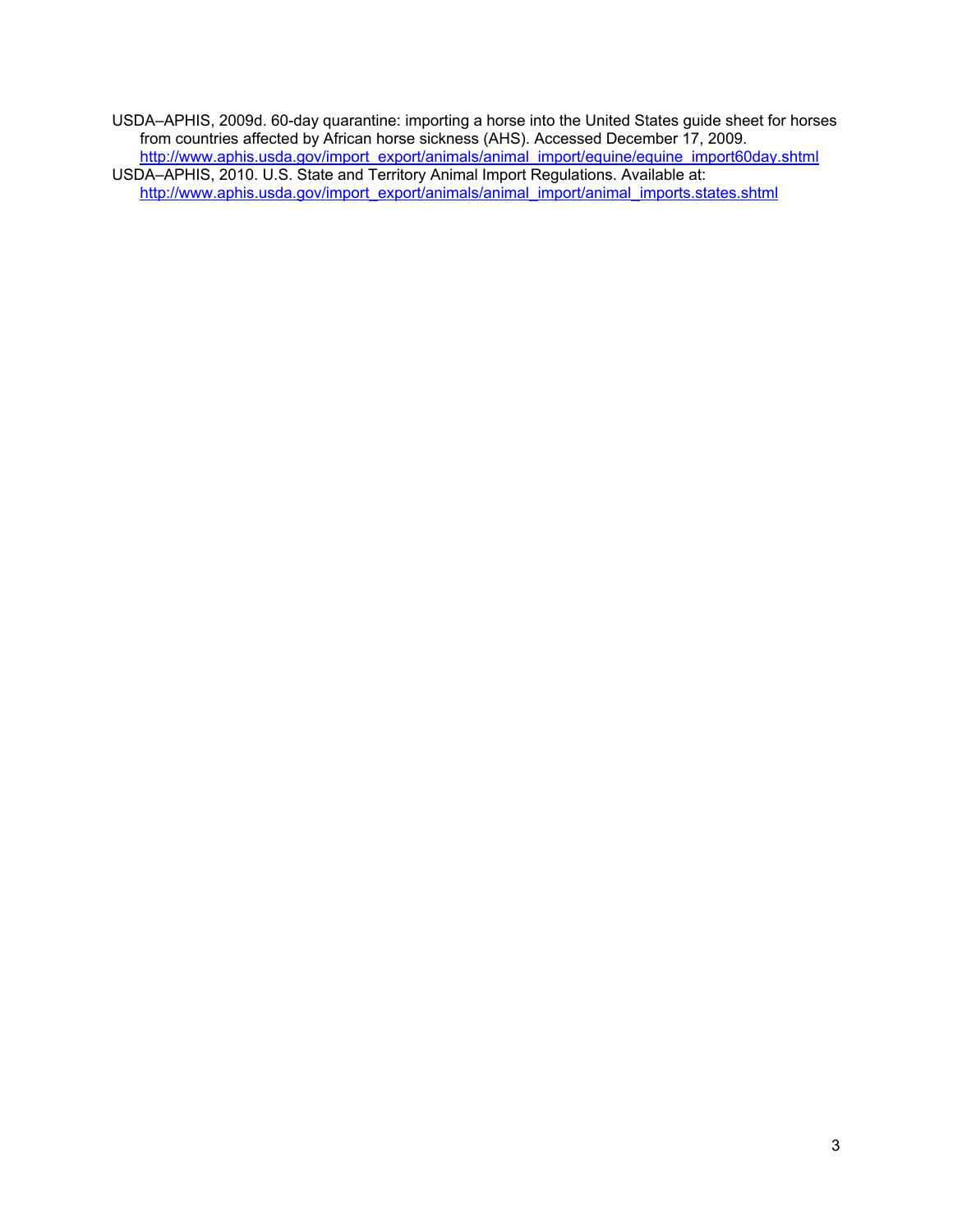### **Terms Used in This Report**

**Abiotic—**Not associated with or derived from living things. Describes the physical and chemical aspects of an organism's environment such as light, temperature, moisture, and atmospheric gases.

**Active stage for tick—**Stage in which ticks are seeking hosts, feeding, and mating.

**Biotic—**Relating to, produced by, or caused by living organisms.

**Dormant stage for tick—**Inactive nymphal stage, from fall through following spring.

**EC50—**The concentration of half maximal effective concentration. Refers to concentration of a drug which induces a response halfway between the baseline and maximum after some specified exposure time. Commonly used as a measure of a drug's potency.

**Generalist—**Generalist species thrive in a wide variety of environmental conditions, making use of many different resources.

**Generation time—**Time taken for a tick to complete its life cycle from egg to adult.

**Immature tick—**Larval and nymphal stages of ticks. Ticks are unable to reproduce during these stages.

**LD50—**An index ot toxicity (lethal dose 50 percent). The amount of the substance that kills 50 percent of the test population of experimental animals when administered as a single dose.

**Premunity—(a)** Resistance to a disease due to the existence of its causative agent in a state of physiological equilibrium in the host; (b) immunity to a particular infection due to previous presence of the causative agent.

**Questing—**The act of a tick searching for a host. For example, when a tick climbs to the top of vegetation and slowly waves its forelegs while waiting for a passing host.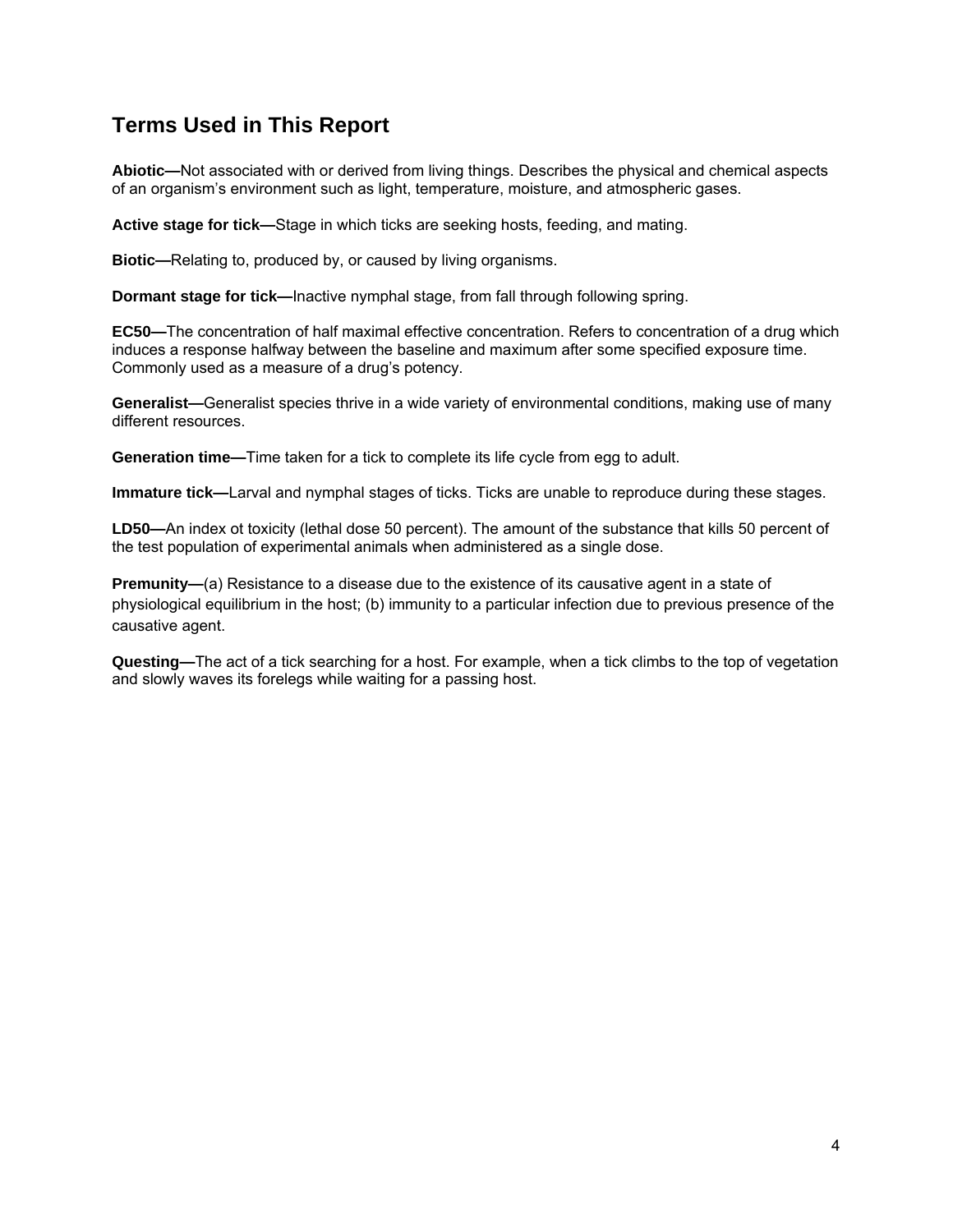### **Current Situation—Prevalence and Geographic Distribution of EP**

Review articles and studies can reveal general trends in EP prevalence and distribution, but regional differences must be cautiously interpreted with consideration of study design, sample size, and the tests used to determine infection status. No recent comprehensive data on the worldwide prevalence and geographic distribution of *B. caballi* and *B. equi* are available.

In general, the geographic distributions of *B. caballi* and *B. equi* are similar and include most of the world's tropical and subtropical regions (Brüning, 1996; Friedhoff et al., 1990). The distribution of *B. caballi* extends more often to northern latitudes than *B. equi* (Friedhoff et al., 1990; Friedhoff and Soulé, 1996). Both species of *Babesia* are endemic to many parts of Africa, Europe, the Middle East, and Asia (Brüning, 1996). In most regions of the world where EP is endemic, *B. equi* infections are more prevalent than *B. caballi* infections (Schein, 1988; Friedhoff et al., 1990; de Waal, 1992; Brüning, 1996; Friedhoff and Soulé, 1996; Heuchert et al., 1999; Kerber et al., 1999; Rothschild and Knowles, 2007).

Prior to the 2008 Florida outbreak (OIE, 2009b, 2009c, 2009d), the most recent case of EP on the United States mainland also occurred in Florida in 1978 (OIE, 2009b; USDA, 2009). Other equids infected with EP agents have been detected sporadically in the United States. Typically these cases have occurred in Florida in clinically normal horses with a history of importation into the United States. EP is present in Puerto Rico and the U.S. Virgin Islands (USDA, 2009). Canada is widely considered to be free of EP, although it has been detected sporadically, most recently in 1987 (AVMA, 2006; Center for Food Security and Public Health, 2008; CVO Australia, 2008; USDA, 2008; OIE, 2009a, 2009e). As of March 2009, the EP status of Mexico was listed by the OIE as confirmed infection but no clinical disease (OIE, 2009a).

Few data are available regarding the distribution of *B. caballi* and *B. equi* in Caribbean nations. In one recent study, 83 percent of 93 Thoroughbreds in Trinidad tested seropositive for *B. caballi, B. equi,* or both (Asgarali et al., 2007). The seroprevalence of *B. caballi* in this study was substantially higher than that of *B. equi* (69 and 33 percent, respectively).

EP is endemic to most of Central and South America, except in southern regions of Chile and Argentina (Friedhoff and Soulé, 1996). In several studies, large proportions of horses in one or more regions of Colombia, Brazil, and Chile tested positive for *B. caballi, B. equi,* or both, as determined by serological or nucleic acid detection methods. In several South American surveys, seroprevalence was higher for *B. equi* than for *B. caballi* (Schein, 1988; Tenter et al., 1988; Pfeifer Barbosa et al., 1995; Heuchert et al., 1999; Kerber et al., 1999; Xuan et al., 2001; Battsetseg et al., 2002; Heim et al., 2007).

EP is endemic to most regions of Africa (Schein, 1988; Friedhoff and Soulé, 1996). The majority of clinical EP cases in Africa are due to *B. equi* infection (Motloang et al., 2008). In one serological study, 80 percent of 6,350 serum samples from various regions of South Africa were positive for *B. equi,* and approximately 50 percent were positive for *B. caballi* (Zweygarth et al., 2002b). Both *B. caballi* and *B. equi* were detected in zebras from two national parks in South Africa by serological and culture methods (Zweygarth et al., 2002a).

*B. caballi* and *B. equi* are endemic to southern Europe, including Portugal, Spain, France, Belgium, Italy, and the Balkan Peninsula (Schein, 1988; de Waal, 1992; Rothschild and Knowles, 2007). The distribution of *B. caballi* and *B. equi* extends east to Hungary, Romania, and to the southern and western regions of the Commonwealth of Independent States (Schein, 1988; Friedhoff and Soulé, 1996). Most infections that have occurred in regions of Europe where *B. caballi* and *B. equi* are not endemic have been traced back to Spain, France, Italy, or the Commonwealth of Independent States (Rothschild and Knowles, 2007). Across the endemic regions of Europe, *B. caballi* and *B. equi* seroprevalence in equids is highly variable, ranging from about 8 to 35 percent for *B. caballi* and from 20 to 40 percent for *B. equi* (Camacho et al., 2005; Hornok et al., 2007; Acici et al., 2008; Sevinc et al., 2008).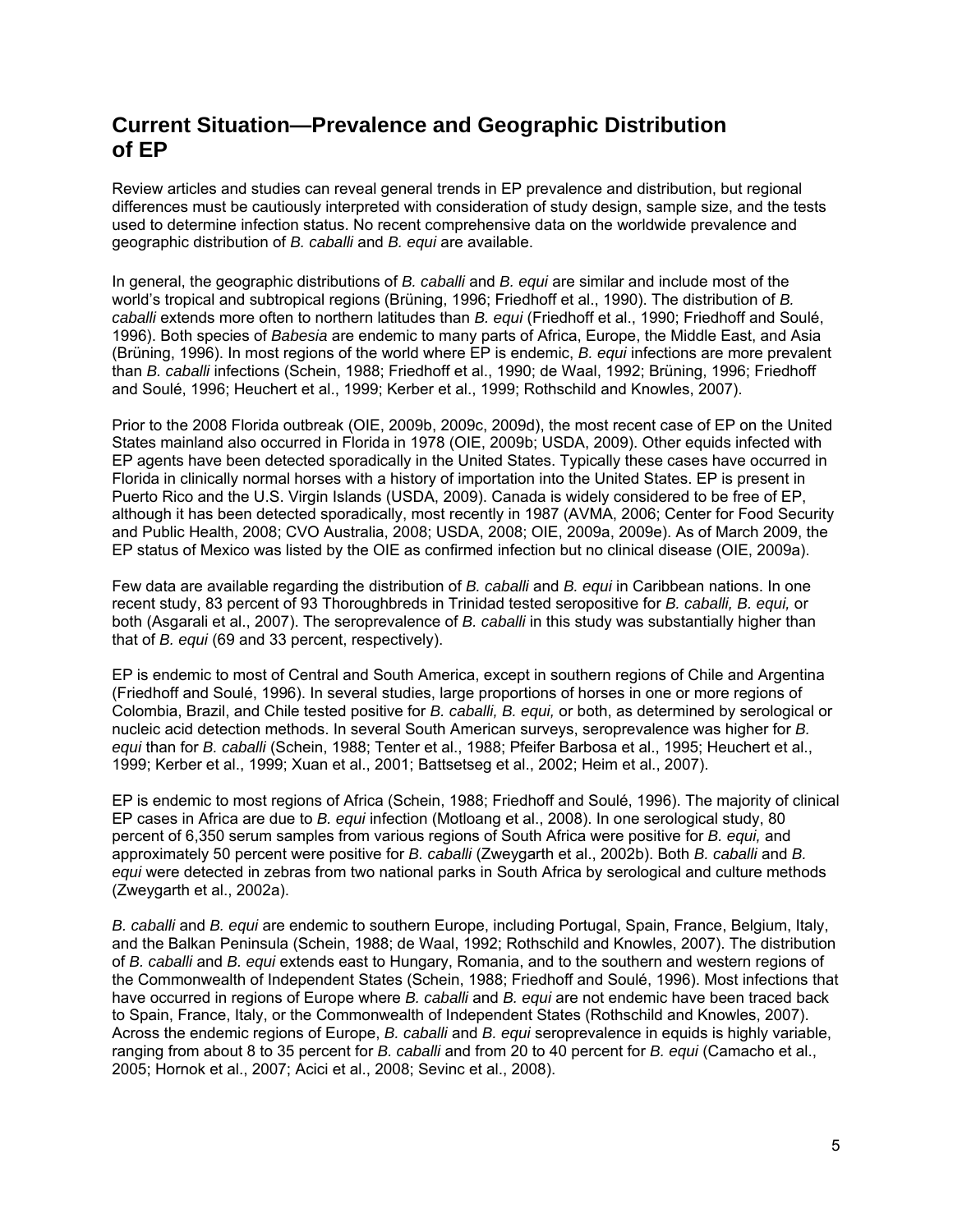Equine infections with *B. caballi* and *B. equi* are also prevalent in the Middle East and Asia (Donnelly et al., 1980; Schein, 1988; Friedhoff and Soulé, 1996; Rothschild and Knowles, 2007), and both *B. caballi* and *B. equi* are widespread in China and Mongolia (Friedhoff and Soulé, 1996; Xuan et al., 2002; Xu et al., 2003; Boldbaatar et al., 2005; Rothschild and Knowles, 2007). Japan has never reported an occurrence of EP to the OIE and is widely considered to be free of the disease (Friedhoff and Soulé, 1996; Ikadai et al., 2002; Rothschild and Knowles, 2007; OIE, 2009b). However, a recent seroepidemiologic study of more than 2,000 banked horse-serum samples collected for EIA surveillance from 1971 to 1973, found that 5 percent of the samples tested positive for *B. caballi,* and 2 percent were positive for *B. equi,* as determined by ELISA. This finding suggests that *B. caballi* and *B. equi* infections have occurred in Japan (Ikadai et al., 2002).

Neither *B. caballi* nor *B. equi* has become established in Australia or New Zealand (de Waal, 1992; Brüning, 1996; Friedhoff and Soulé, 1996; Martin, 1999; AVMA, 2006; Rothschild and Knowles, 2007; Center for Food Security and Public Health, 2008; CVO Australia, 2008; USDA, 2008a). Sporadic occurrences in Australia in the 1950s, 1960s, and 1970s were attributed to introduction by imported horses (CVO Australia, 2008). According to OIE data, EP occurred in Australia most recently in 1976. New Zealand has never reported the occurrence of EP to the OIE (OIE, 2009e, 2009f).

#### **References—Prevalence and Geographic Distribution of EP**

- Acici M, et al., 2008. Seroprevalence of equine babesiosis in the Black Sea region of Turkey. *Parasitol Int* 57(2):198–200.
- American Veterinary Medical Association, 2006. Equine piroplasmosis backgrounder, August 25, 2006. Available at: http://www.avma.org/reference/backgrounders/equine\_piroplasmosis\_bgnd.asp
- Asgarali Z, et al., 2007. A serological study of *Babesia caballi* and *Theileria equi* in Thoroughbreds in Trinidad. *Vet Parasitol* 144(1-2):167–171.
- Battsetseg B, et al., 2002. Detection of natural infection of *Boophilus microplus* with *Babesia caballi* in horse blood by PCR amplification of part of the 16S rRNA gene. *Vet Parasitol* 84(1-2):75–83.
- Boldbaatar D, et al., 2005. Epidemiological study of equine piroplasmosis in Mongolia. *Vet Parasitol* 127(1):29–32.
- Center for Food Safety and Public Health, 2008. Equine piroplasmosis, August 29, 2008. Available at: http://www.cfsph.iastate.edu/Factsheets/pdfs/equine\_piroplasmosis.pdf
- Camacho AT, et al., 2005. *Theileria (Babesia) equi* and *Babesia caballi* infections in horses in Galicia, Spain. *Trop Anim Health Prod* 37(4):293–302.
- Brüning A, 1996. Equine piroplasmosis: an update on diagnosis, treatment and prevention. *Br Vet J*  152(2):139–151.
- de Waal DT, 1992. Equine piroplasmosis: a review. *Br Vet J* 148(1):6–14.
- Donnelly J, et al., 1980. A comparison of the complement fixation and immunofluorescent antibody tests in a survey of the prevalence of *Babesia equi* and *Babesia caballi* in horses in the Sultanate of Oman. *Trop Anim Health Prod* 12(1):50–60.
- Friedhoff KT, Soulé C, 1996. An account on equine babesiosis. *Rev Sci Tech Off int Epiz* 15(3):1191– 1201.
- Friedhoff KT, Tenter AM, Müller I, 1990. Haemoparasites of equines: impact on international trade of horses. *Rev Sci Tech* 9(4):1187–1194.
- Heim A, et al., 2007. Detection and molecular characterization of *Babesia caballi* and *Theileria equi* isolates from endemic areas of Brazil. *Parasitol Res* 102(1):63–68.
- Heuchert CMS, et al., 1999. Seroepidemiologic studies on *Babesia equi* and *Babesia caballi* infections in Brazil. *Vet Parasitol* 85(1):1–11.
- Hornok S, et al., 2007. Serological evidence for *Babesia canis* infection of horses and an endemic focus of *B. caballi* in Hungary. *Acta Vet Hung* 55(4):491–500.
- Ikadai H, et al., 2007. Seroepidemiologic studies on *Babesia caballi* and *Babesia equi* infections in Japan*. J Vet Med Sci* 64(4)*:325*–328.
- Kerber CE, Ferreira F, Pereira MC, 1999. Control of equine piroplasmosis in Brazil. Onderstepoort *J Vet Res* 66(2):123–127.
- Martin R, 1999. Equine piroplasmosis: the temporary importation of seropositive horses into Australia. *Aust Vet J* 77(5):308–309.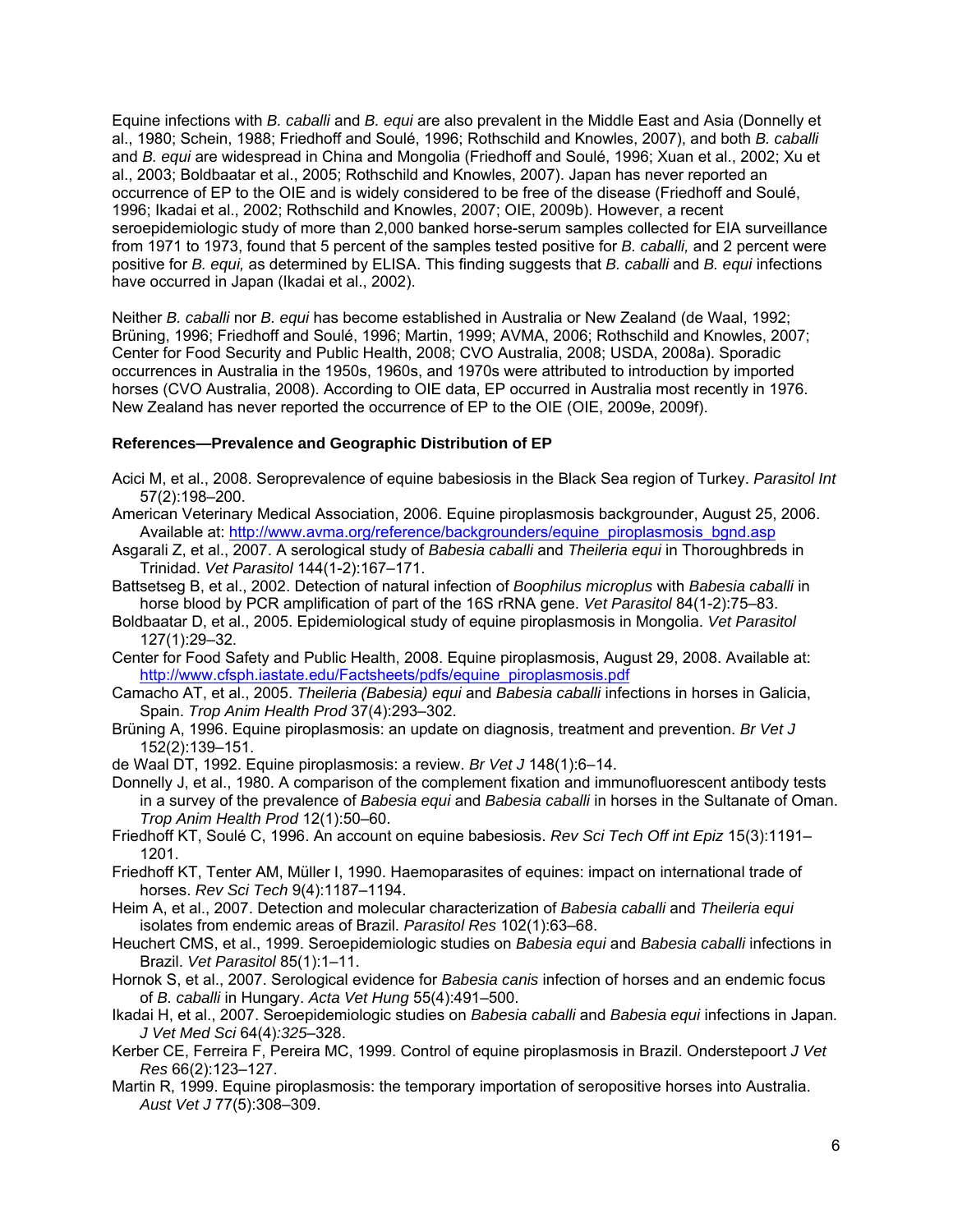- Motloang MY, et al., 2008. Prevalence of *Theileria equi* and *Babesia caballi* infections in horses belonging to resource-poor farmers in the north-eastern Free State Province, South Africa. Onderstepoort. *J Vet Res* 75(2):141–146.
- Office of the Chief Veterinary Officer Australia—Disease Preparedness Section, 2008. Exotic animal diseases bulletin: equine piroplasmosis. *Aust Vet J* 86(11):N20–N21.
- OIE, 2009a. World Animal Health Information Database (WAHID). World animal health information, 2005 and later. Accessed March 10, 2009.
- OIE, 2009b. Follow-up report no. 5, equine piroplasmosis, Florida, United States. OIE ref. no. 7820, February 23, 2009.
- OIE, 2009c. Follow-up report no. 4, equine piroplasmosis, Texas, United States. OIE ref. no. 8682, November 23, 2009.
- OIE, 2009d. Follow-up report no. 4, equine piroplasmosis, Missouri, United States. OIE ref. no. 8406, September 15, 2009.
- OIE, 2009e. Handistatus II. World Animal Health Information, 2004 and earlier. Accessed March 10, 2009.
- OIE, 2009f. World Animal Health Information Database (WAHID). Disease timelines: Equine piroplasmosis. Accessed March 10, 2009.
- Pfeifer Barbosa I, et al., 1995. Epidemiological aspects of equine babesioses in a herd of horses in Brazil. *Vet Parasitol* 58(1-2):1–8.
- Rothschild C, Knowles D, 2007. Equine piroplasmosis. In Equine Infectious Diseases, ed. Sellon DC, Long Mt. Saunders, Elsevier, St. Louis, MO. 465–473.
- Schein E, 1988. Equine babesiosis. In Babesiosis of Domestic Animals and Man, ed. Ristic M; CRC Press, Boca Raton, FL. 197–208.
- Sevinc F, et al., 2008. A comparative study on the prevalence of *Theileria equi* and *Babesia caballi* infections in horse sub-populations in Turkey. *Vet Parasitol* 156(3-4):173–177.
- Tenter AM, et al., 1988. Prevalence of piroplasmosis in equines in the Colombian province of Cordoba. *Trop Anim Health Prod* 20(2):93–93.
- USDA—APHIS, 2008. Equine piroplasmosis. APHIS Factsheet:
- USDA—APHIS, 2009. Animal health monitoring and surveillance. Status of reportable diseases in the United States. Available at: http://www.aphis.usda.gov/vs/nahss/disease\_status.htm
- Xu Y, et al., 2003. Seroepidemiologic studies on *Babesia equi* and *Babesia caballe* infections in horses in Jilin province of China. *J Vet Med Sci* 65(9):1015–1017.
- Xuan Xet al., 2001. Diagnosis of equine piroplasmosis in Brazil by serodiagnostic methods with recombinant antigens. *J Vet Med Sci* 63(10):1159–1160.
- Zweygarth E, Lopez-Rebollar LM, Meyer P, 2002a. *In vitro* isolation of equine piroplasms derived from Cape Mountain zebra *(Equus zebra zebra)* in South Africa. Onderstepoort. *J Vet Res* 69(3):197–200.
- Zweygarth E, et al., 2002b. Culture, isolation and propagation of *Babesia caballi* from naturally infected horses. *Parasitol Res* 88(5):460–462.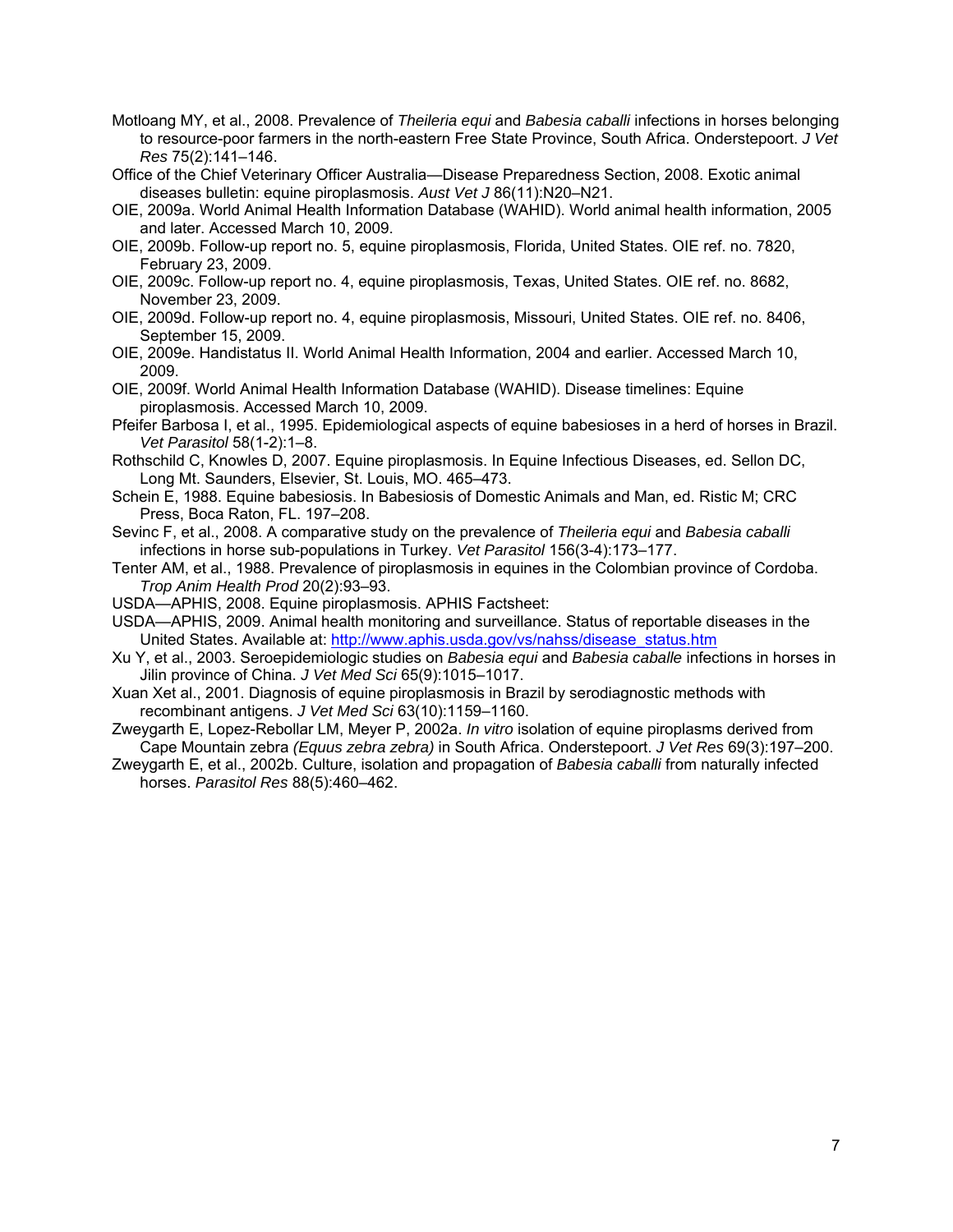### **Historical Perspective**

#### **Note: For this section, names of ticks and causative agents used in original reports are maintained.**

#### **History of EP organisms' discovery and early literature**

Before 1901, EP was not recognized as a distinct disease and was often confused with other diseases. EP has been called anthrax fever, bilious fever or bilious form of horse sickness, biliary fever, and equine malaria (Roberts et al., 1962). EP was referred to as equine malaria because the clinical signs of the hemoparasitic infection observed in equids in Pretoria, South Africa, were similar to malaria infection (plasmodiidae) found in humans (Theiler, 1903). Based upon morphology, the hemoparasite was classified with other pear-shaped protozoa known as piroplasms, and was named *Piroplasma equi* (Laveran, 1901).

In the early 20<sup>th</sup> century, South African veterinarian Sir Arnold Theiler unsuccessfully attempted to transmit the disease agent from affected horses to unaffected horses via blood transfusion. Theiler speculated that he was unable to create the disease because native horses were already immune to it or, perhaps because the disease agent required a tick vector to be infective (Theiler, 1902). Theiler also reported that the disease did not appear to be directly contagious and that it was recognized most often in horses imported to South Africa from New Zealand, England, Australia, and the Argentine Republic. Although it did not appear that the disease was spread by direct contact, Theiler indicated that epizootics (epidemics) of equine malaria could occur when large numbers of susceptible animals were present. In addition, the disease was recognized more frequently in summer, especially during the rainy season. Theiler also indicated they experience more than one episode of clinical disease. In 1912, Nuttall and Strickland (1912) discovered that EP could be caused by two different agents, *B. equi* and *B. caballi*.

When Giemsa's, Leischemann's, or Wright's stains are used, *B. caballi* is characterized by two pearshaped, basophilic-staining bodies approximately  $4 \mu$  in length in a single red blood cell (Retief, 1964). In a blood smear, *B. caballi* is much larger than *B. equi.* The intraerythrocytic form of *B. equi* may appear as a Maltese cross formation, ameboid, or signet-ring shaped with a clear halo and about  $2 \mu$  in length (Retief, 1964). During the Florida *B. caballi* outbreak in the early 1960s, blood samples obtained from jugular veins and from ear notches of 136 horses were compared because some investigators thought that blood obtained from a tissue sample (ear notch), and thus from capillaries, was more likely to contain the parasites. Of the 136 samples tested, 17 had *B. caballi* in red blood cells. In no instance did samples taken from ear notches yield a superior ability to detect the organism than samples taken from jugular veins (Sippel et al., 1962).

Sippel and others (1962) described a technique for concentrating affected erythrocytes, which entailed mixing equal parts of 2-percent sodium citrate with the blood to be tested followed by centrifuging at 500 to 700 rpm for 3 to 5 min. The supernatant fluid was then decanted and recentrifuged at 1,500 to 2,000 rpm for 15 to 20 min. The supernatant fluid was discarded and smears were prepared from the sediment. The infected cells were lighter in weight than normal cells, enabling the method described above to concentrate the infected erythrocytes.

After the initial discovery of the causative agents for EP, it was confirmed that the disease was transmitted by ticks. Although many species of ticks reportedly transmitted the disease agent in South Africa, red ticks (*Rhipicephalus evertsi)* were the main vectors. Most horses in South Africa that were not stabled were carriers of the disease agent but seldom developed signs of disease because they were immune. In fact, only one clinical case of babesiosis was found during a 3-year period, in a horse on the veldt; however, 50 cases were found in stabled Thoroughbreds that had been de-ticked regularly (Retief, 1964). This report suggests that the de-ticked horses were susceptible to repeat infections as they did not develop a lasting immunity to the disease agent(s).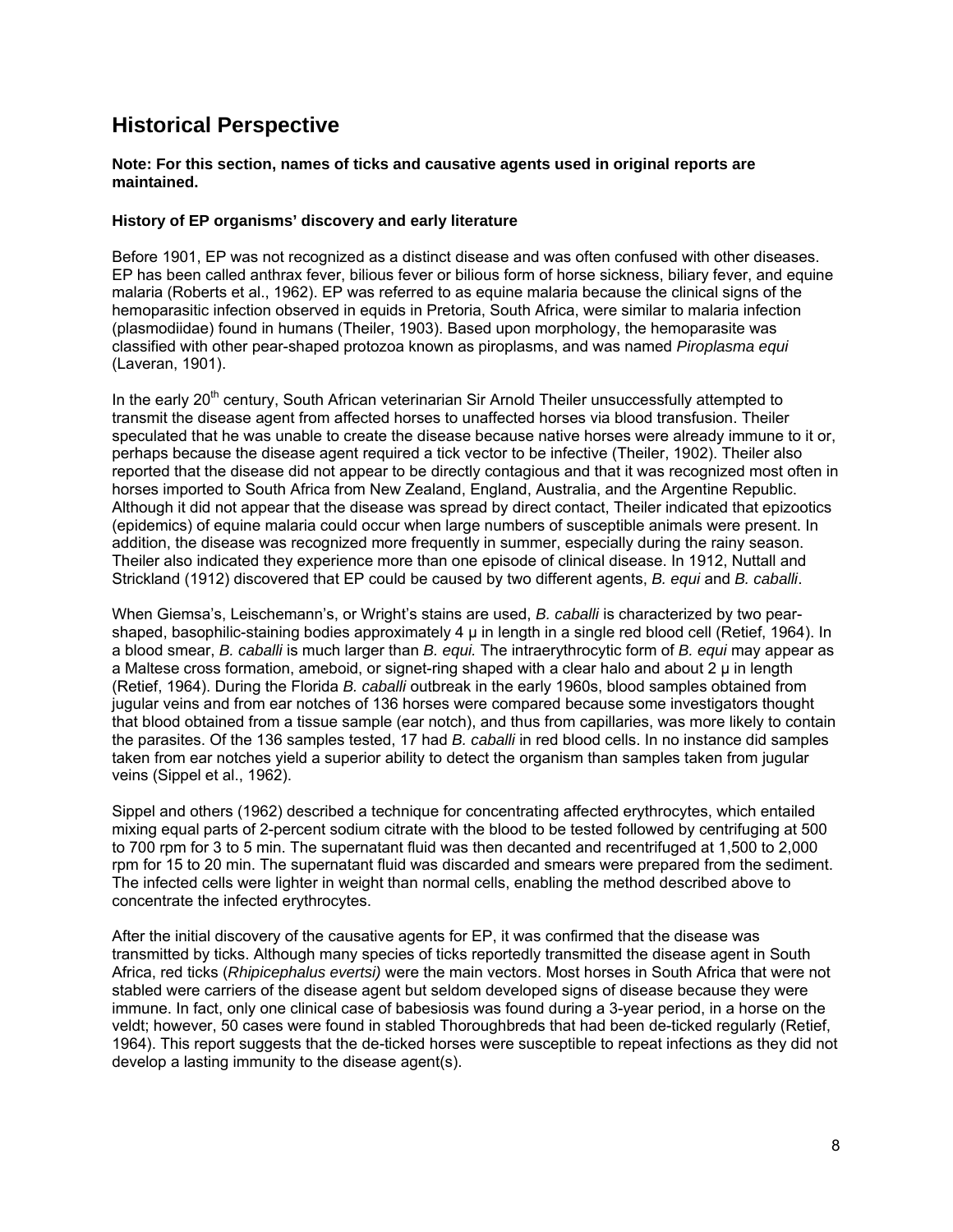Premunity to EP in horses depends on the presence of the parasite in the body and lasts 6 months to 1 year. If, however, an immune horse is bitten by another infected tick during this period, a further period of premunity is conferred, which may explain why horses living in the veldt in South Africa become lifelong premune carriers. It has also been reported that foals in endemic areas are generally immune for the first year of life; presumably resistance is acquired through colostral transfer. If a foal is exposed to infected ticks while still immune from passive acquired antibodies, it acquires active immunity (Retief, 1964).

#### **History of EP in the United States**

The first reported infections of *B. caballi* and *B. equi* in U.S. equids occurred in 1961 and 1964, respectively*.* In August 1961, a private veterinary practitioner examined a horse in Dade County, Florida, with clinical signs consistent with equine infectious anemia (EIA) [Strickland and Gerrish, 1964]. Blood from the horse was submitted to a private laboratory, and intraerythrocytic organisms tentatively diagnosed as *B. caballi were* found. This diagnosis was confirmed at the USDA Animal Disease and Parasitological Research Laboratory in Beltsville, Maryland, and at the National Animal Disease Laboratory in Ames, Iowa. The mode and time of introduction of *B. caballi* into the United States was reported as unknown by one author (Knowles et al., 1966) and speculated by another to be the result of the importation in 1959 of 50 Cuban Walking Horses into Davie, Florida in 1959 (Sippel et al., 1962; Stiller and Coan, 1995). These Cuban Walking Horses were then sold to local individuals as privately owned mounts and were placed in various boarding facilities in the Miami-Fort Lauderdale area. Knowles speculated that EP might have gone undiagnosed for years because it was confused with EIA (Knowles et al., 1966). Initially, the only means for diagnosis were clinical signs consistent with the disease and the detection of the parasite in erythrocytes, using specific staining techniques and confirmation through animal inoculation studies (Roberts et al., 1962).

In Florida, from 1961 through September 1963, 141 cases of EP were detected. Infections in horses were diagnosed on 103 Florida premises, based on identification of *B. caballi* via blood smears. The majority of these cases were found in Broward and Dade Counties, which contained large populations of the tropical horse tick *Dermacentor nitens* (Strickland and Gerrish, 1964). These counties also had large equine populations, particularly pleasure horses kept at pasture where tick exposure was likely. Veterinarians in the counties had access to high-quality diagnostic facilities, and the system for reporting cases was very good (Strickland and Gerrish, 1964). However, it is likely that the number of cases was higher than reported because some infected animals were not tested due to lack of clinical signs following resolution of acute parasitemia, and some owners were reluctant to report sick horses due to fear of the regulatory response, which included quarantine. In 1964, a mixed infection of *B. caballi* and *B. equi* was found in the blood of a Florida horse (Ristic et al., 1964), and in 1965 a pure infection of *B. equi* was discovered in an equid in the United States in Florida (Knowles et al., 1966).

By 1969, four *B. equi* infections had been diagnosed in the United States—three in Florida and one in New Jersey. The New Jersey horse had developed signs of EP after importation from Europe. Experiments indicated that the ticks detected on horses in Florida as of 1969 were not transmitting *B. equi* (Taylor et al., 1969). By 1969, EP cases had been identified in five States (Taylor et al., 1969). All *B. caballi* cases outside Florida occurred in horses that had come from Florida, Puerto Rico, or the U.S. Virgin Islands (Taylor et al., 1969; Coffman, 1997). Anemia, fever, and edema were the most commonly reported clinical signs of EP due to *B. caballi* infection. Taylor and others (1969) suggested several reasons for the large number of cases of EP in 1968: the advent of the complement fixation test (CFT) to diagnose the infection; the fact that practicing veterinarians were becoming more aware of the disease and were pursuing a diagnosis; increased tracing by State and Federal animal health officials; and mild weather with greater than average spring rainfall in Florida, which likely contributed to the tick population. It should be noted that the number of cases reported by Taylor differ from the number reported by Coffman. Taylor's source for the number of cases was unpublished data from R.C. Knowles, Chief Staff Veterinarian, Equine Diseases, USDA–ARS, Animal Health Division, Hyattsville, Maryland. Coffman did not indicate the source of the data he reported.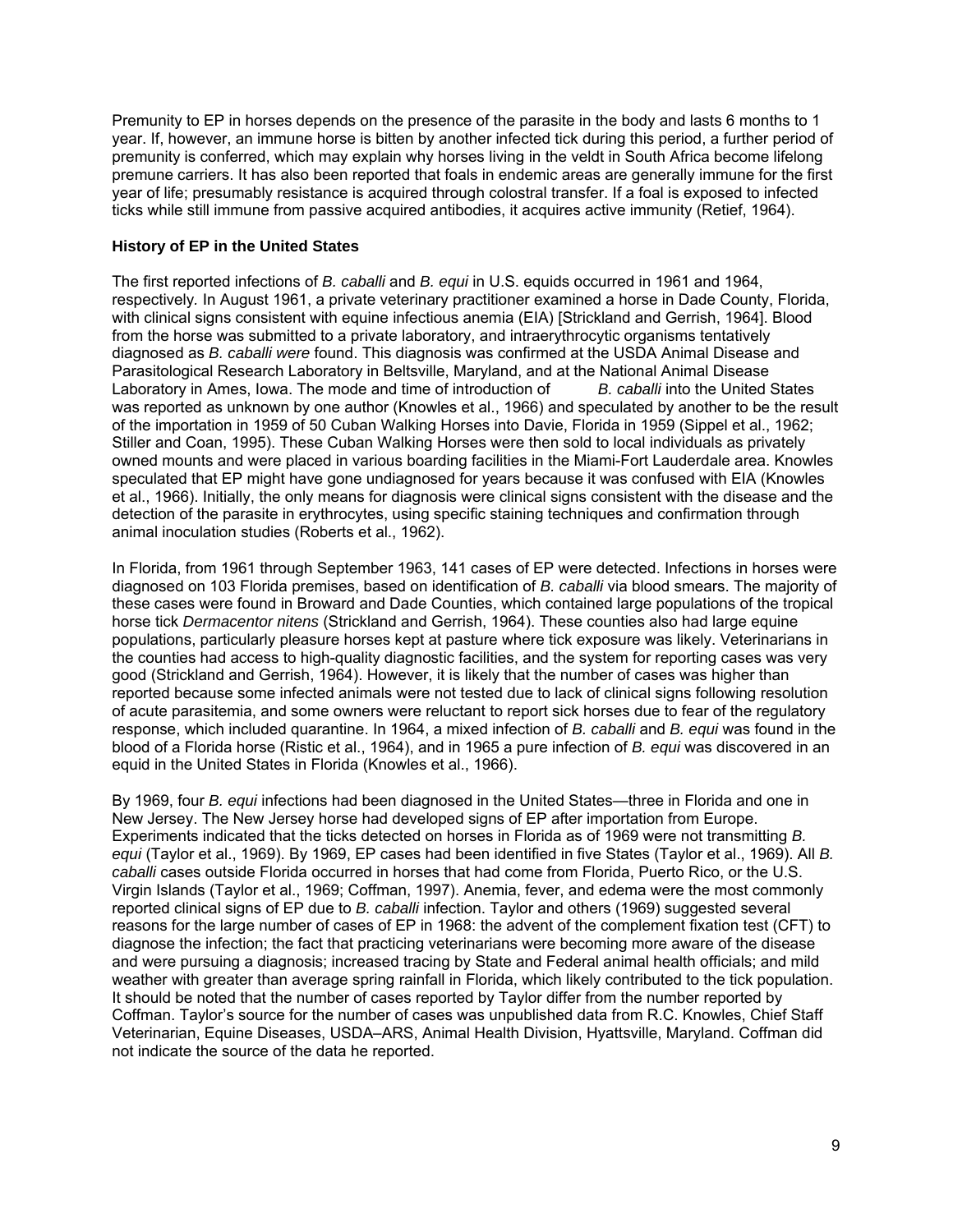| EP cases from 1962 through 1971, as reported by Taylor et al. (1969) and Coffman<br>(1997) |                |                                                                     |                                                                  |  |
|--------------------------------------------------------------------------------------------|----------------|---------------------------------------------------------------------|------------------------------------------------------------------|--|
| Year                                                                                       | <b>State</b>   | <b>Number of Horses</b><br>with B. caballi<br>(Taylor et al., 1969) | <b>Number of Horses</b><br>with EP Infection*<br>(Coffman, 1997) |  |
| 1962                                                                                       | Florida        | 127                                                                 | 56                                                               |  |
|                                                                                            | Georgia        | $\overline{4}$                                                      | $\overline{4}$                                                   |  |
| 1963                                                                                       | Florida        | 14                                                                  | 94                                                               |  |
| 1964                                                                                       | Florida        | $\overline{4}$                                                      | $\overline{4}$                                                   |  |
| 1965                                                                                       | Florida        | 4                                                                   | 31                                                               |  |
| 1966                                                                                       | Florida        | $\overline{7}$                                                      | 30                                                               |  |
| 1967                                                                                       | Florida        | $\overline{\mathbf{4}}$                                             | 66                                                               |  |
| 1968                                                                                       | Florida        | 175                                                                 | 301                                                              |  |
|                                                                                            | New Jersey     | $\overline{2}$                                                      | $\overline{2}$                                                   |  |
|                                                                                            | North Carolina | $\overline{2}$                                                      | $\overline{2}$                                                   |  |
|                                                                                            | Mississippi    | $\mathbf{1}$                                                        | $\mathbf{1}$                                                     |  |
| 1969                                                                                       | Arkansas       | $\overline{2}$                                                      | $\mathbf{1}$                                                     |  |
|                                                                                            | Florida        | 37<br>(through May)                                                 | 146                                                              |  |
|                                                                                            | New Jersey     | 4<br>(through May)                                                  | $\overline{4}$                                                   |  |
|                                                                                            | Tennessee      | 26<br>(through May)                                                 | 26                                                               |  |
| 1970                                                                                       | Florida        | Not reported                                                        | 160                                                              |  |
| 1971                                                                                       | Florida        | Not reported                                                        | 243                                                              |  |

\*Report agent not specified in original.

*Dermacentor nitens*, the tropical horse tick*,* was the only type of tick identified in *B. caballi* transmission in Florida in the 1960s (Retief, 1964; Knowles et al., 1966). This tick was first described by Neumann in 1897 from collections taken in Jamaica and Santo Domingo (Strickland and Gerrish, 1964). In 1901, the tick was identified in Guatemala, Venezuela, and Puerto Rico. Since then, *D. nitens* has been reported in most Caribbean countries, Central America, Mexico, part of South America, Florida, and several counties in south Texas. The tick was first reported in the United States around 1908 in Cameron County in southern Texas. *D. nitens* has specific temperature and humidity requirements which restricted its geographic distribution. *D.nitens* has been found in the ears of equids as well as the nasal diverticulum, mane, perineum, and along the ventral midline.

In one report, a case fatality rate of about 10 percent was reported among 52 horses in the United States diagnosed with *B. caballi* infection (Sippel et al., 1962). Taylor speculated that some of the fatalities attributed to EP in these reports may have been the result of a concurrent EIA infection. Of the four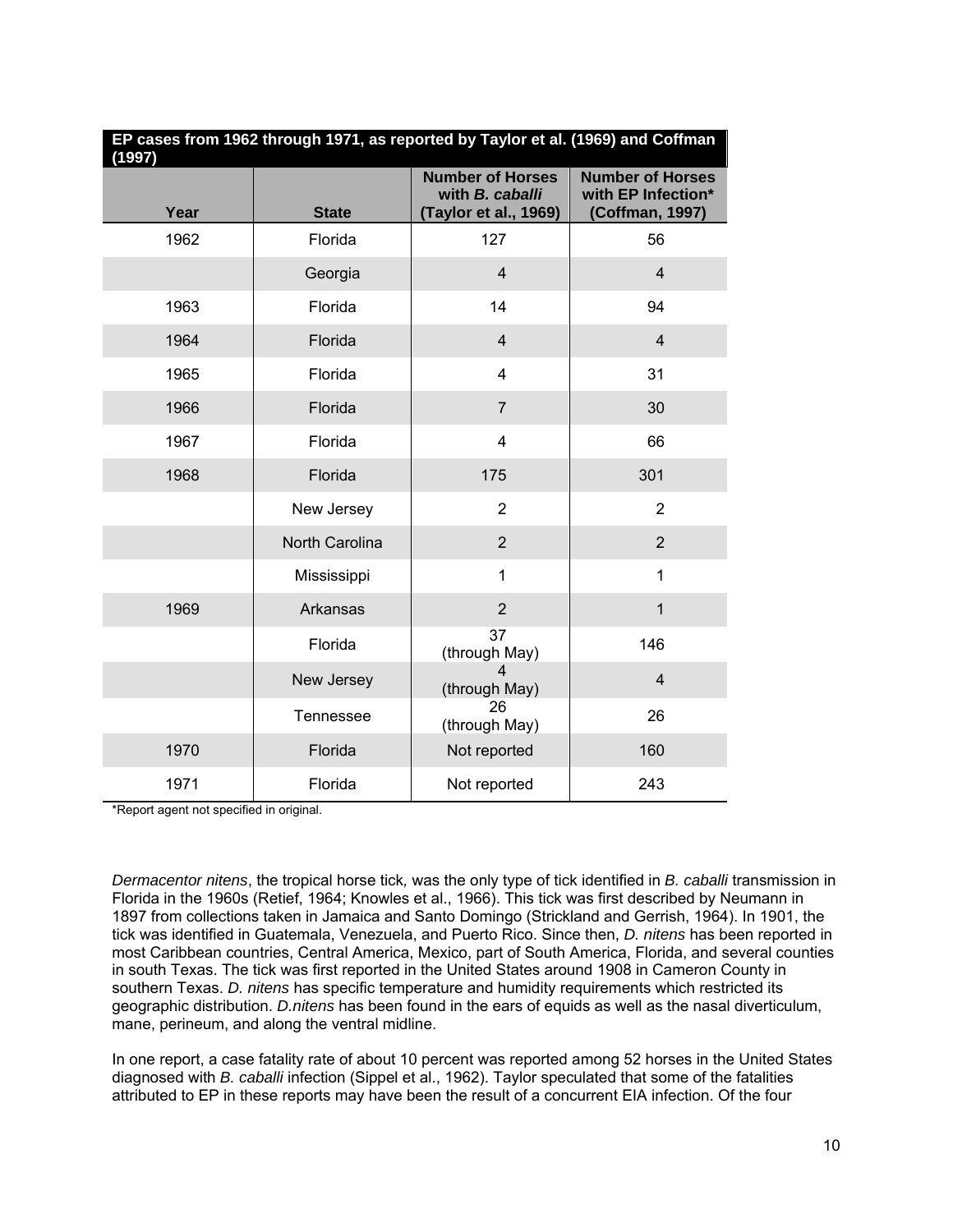horses diagnosed with *B. equi* infection in the United States in the 1960s, two showed signs of disease and none died from the infection (Taylor et al., 1969).

In 1962 a joint equine piroplasmosis outbreak control task force was formed, which operated until 1978 (Coffman, 1997). In 1962 Florida implemented a regulation that designated EP as a reportable disease and gave the Florida Department of State authority to carry out the objectives of the task force. The Florida EP Control Program involved horse testing, tick surveillance, quarantine of EP-positive horses and the premises on which positive horses or ticks were found, treatment of both clinical cases and inapparent carriers, and treatment of tick-infested horses and premises. EP-positive horses were identified with a lip tattoo or brand that included a *P* and an assigned number (Florida Department of State, 1962). The initial U.S. outbreak was reportedly brought under control in 1971 (Coffman, 1997). From 1962 to 1971, 1,150 EP-positive horses were identified in Florida, and 40 EP-positive horses were found in other States (Coffman, 1997). All EP cases found in States other than Florida were traced to horses originating in Florida, Puerto Rico, or the U.S. Virgin Islands.

The initial U.S. outbreak was reportedly brought under control in 1971 (Coffman, 1997). EP due to *B. caballi* was brought under control by eliminating *D. nitens* via pesticides and by administering babesiacidal drugs to known positive horses identified by CFT. The enzootic area included Florida's Dade, Broward, and Palm Beach Counties. Bryant and others (1969) reported that numbered hoof brands were used to identify EP-positive horses. Brands were renewed every 3 to 4 months.

In an effort to protect the race horse population from EP, the Florida Racing Commission required that: (1) horses arriving in Florida for racing season be inspected for ticks upon entry into the race tracks; (2) race horses be lodged at race tracks or approved stables (where vector control was enforced); and (3) hay and bedding used at the tracks in Florida could not originate from premises in the counties where EP had been diagnosed (Knowles et al., 1966).

Florida continued to operate a tick surveillance and treatment program until 1988 (Coffman, 1997). From 1974 to 1984, only 15 new cases of EP were found in Florida. In 1984, 293 Paso Fino horses at 19 different locations in the State were tested under court order. Of the 293, 35 (12 percent) tested EP positive.<sup>2</sup> All but one of the positive horses had been legally imported in 1983 or 1984 from Puerto Rico and South America. All of the EP-positive horses were either exported or treated until they tested negative (Coffman, 1997).

The 1994 Florida State Administrative Code required all horses from EP endemic areas to test negative for both *B. caballi* and *B. equi* prior to shipment to Florida and be quarantined and retested between 30 and 60 days after arrival in Florida. After the requirement to retest was implemented, EP-positive<sup>2</sup> horses were found, usually at low titers on the CFT. These horses were required to remain under quarantine and were treated at the owner's expense or exported (Coffman, 1997). In addition, horses residing on premises where an EP-positive horse had been identified were inspected for ticks by State personnel; if ticks were found, the owner was required to treat all animals and the premises for ticks in accordance with guidelines established by the Department of Agriculture in Florida. The estimated cost for controlling the EP outbreak that began in the 1960s in Florida was \$7 to 8 million, although no details were provided as to how the estimate was made (Coffman, 1997).

#### **History of U.S. import testing related to EP**

 $\overline{a}$ 

Import testing of equids for the presence of antibodies to EP agents using the CFT began in October 1970. In 1979, an APHIS proposed rule (Federal Register, 1979) called for amending regulations to eliminate the requirement that horses must have a negative EP test before being imported into the United States. The rule change suggested that the procedure was no longer necessary and its elimination would reduce unnecessary time and expense associated with the importation of horses. The proposed rule also stated that based on a review: "(1) the tick vectors of this disease are severely limited in number and

<sup>2</sup> The parasite (*B. equi* or *B. caballi*) was not specified in the cited report.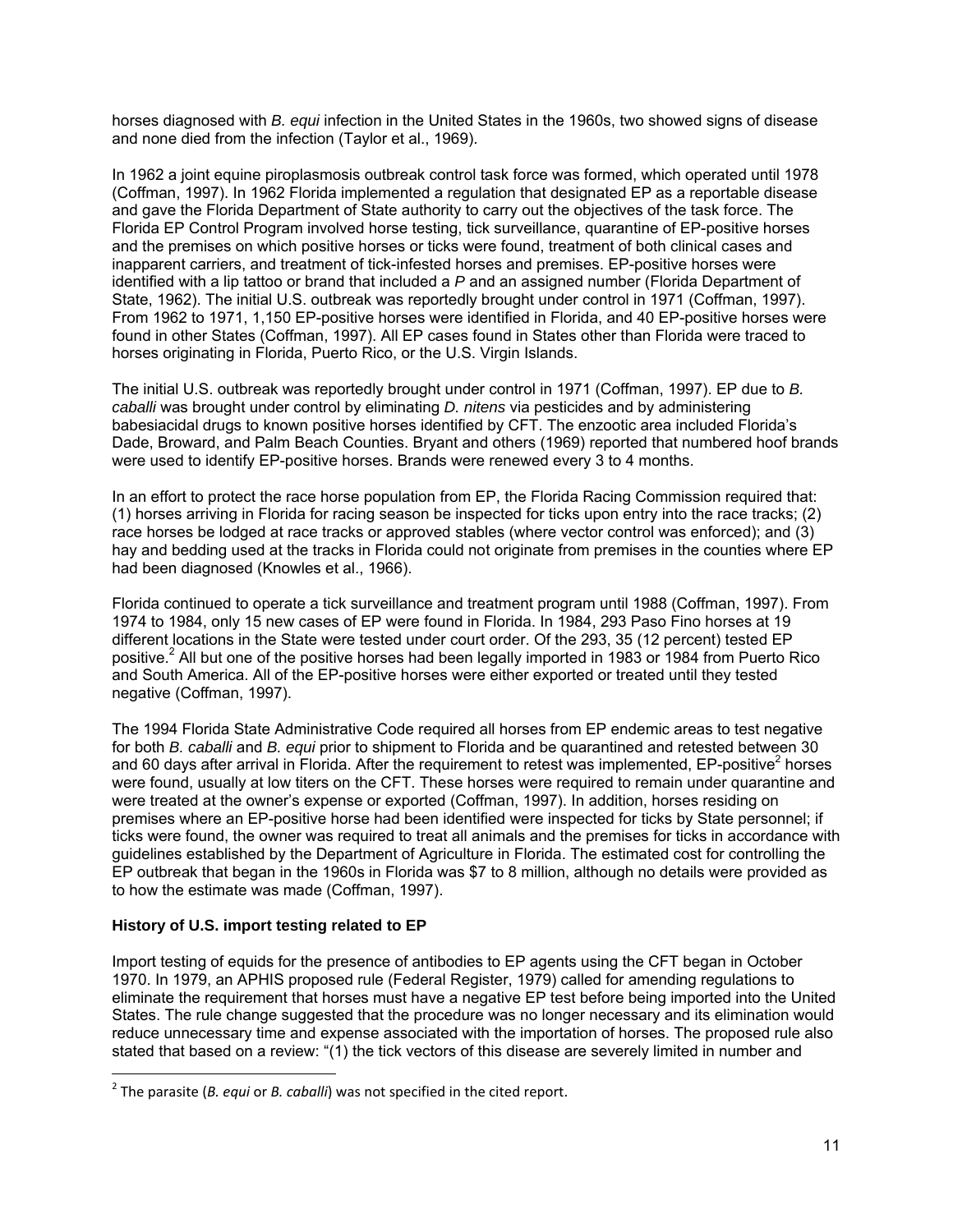distribution in this country; (2) the potential for disease dissemination without the availability of vectors is markedly lower than with other forms of communicable diseases; (3) many animals with positive test reactions do not show symptoms of the disease; (4) many horses that otherwise meet the import requirements are denied entry because they carry antibodies; (5) the presence of antibodies does not always mean there is infection in animals; and (6) the disease has not been shown to be a significant economic threat to the United States, nor has it been considered a significant economic threat to other countries."

Based on this proposed rule the Infectious Diseases of Horses Committee of the U.S. Animal Health Association stated in their 1979 proceedings, "The Committee wishes to iterate its strong urging that this import requirement be continued." The committee also addressed the USDA procedure for importation and quarantine of horses from Mexico that were consigned to slaughter; the Committee indicated, "it felt that the controls over these imported animals before going to the final destination was not adequate and the Committee opposes any changes in rules relating to the identification and final disposition of these animals."

A notice of withdrawal of the proposed rule from APHIS was posted and effective in September 1980 (Federal Register, 1980). This notice reported that an EP panel held public meetings to solicit public comment, especially from experts that had personal experience with EP. The panel recommended that, based on the evidence received, the EP test requirement should not be eliminated. Ten comments were received during a 60-day comment period. The majority of comments supported maintaining the testing requirement. Once completed, the review by the EP panel indicated that the CFR Part 92.11(d) and 92.34 (c) would not be amended at that time. The CFT was used as the official entry test for imported horses until August 2005 when the competitive enzyme-linked assay (cELISA) was implemented as the official test (USDA, 2009).

#### **References—History**

- Bryant JE, Anderson JB, Willers KH, 1969. Control of equine piroplasmosis in Florida. *J Vet Med Assoc* 154(9):1034–1036.
- Coffman LM, 1997. Equine piroplasmosis. United States Animal Health Association Proceedings. 253– 259.
- Federal Register, 1979. Proposed Rule 9 CFR Part 92, Apr8il 27, 1979. 44(83):24863-24864.
- Federal Register, 1980. 45 FR 64196 Notice of Withdrawal, September 29, 1980. 45.
- Florida Department of State, 1962. Florida Administrative Code, Rule 5C-14.005. Accessed January 1, 2009: http://www.flrules.org/gateway/ChapterHome.asp?Chapter=5C-14
- Knowles DP, Mathis RM, Bryant JE, Wilkens KH, 1966. Equine piroplasmosis. *J Am Vet Med Assoc*  148:407–410.
- Nuttall GHF, Strickland C, 1912. On the occurrence of two species of parasites in equine piroplasmosis or biliary fever. *Parasitol* 5:65–96.
- Retief GP, 1964. A comparison of equine piroplasmosis in South Africa and the United States. *J Am Vet Med Assoc* 145:912–916.
- Ristic M, Opperman J, Sibinovic S, Phillips TN, 1964. Equine piroplasmosis—a mixed strain of *Piroplasma caballi* and *Piroplasma equi* isolated in Florida and studied by fluorescent-antibody technique. *Am J Vet Res* 25:15–23.
- Roberts ED, Morehouse LG, Gainer JH, McDaniel HA, 1962. Equine piroplasmosis. *J Am Vet Med Assoc*  141:1323–1329.
- Sippel WL, Cooperrider DE, Gainer JH, Allen RW, Mouw JEB, Tiegland MB, 1962. Equine piroplasmosis in the United States. *J Am Vet Med Assoc* 141:694–698.
- Stiller D, Coan ME, 1995. Recent developments in elucidating tick vector relationships for anaplasmosis and equine piroplasmosis. *Vet Parasitol* 57:97–108.
- Strickland RK, Gerrish RR, 1964. Distribution of the tropical horse tick in the United States, with notes on associated cases of equine piroplasmosis. *J Am Vet Med Assoc* 144:875–878.
- Taylor WM, Bryant JE, Anderson JB, Wilkens KH, 1969. Equine piroplasmosis in the United States—a review. *J Am Vet Med Assoc* 155:915–919.
- Theiler A, 1902. Equine malaria. *J Comp Path and Therap* 15:40–54.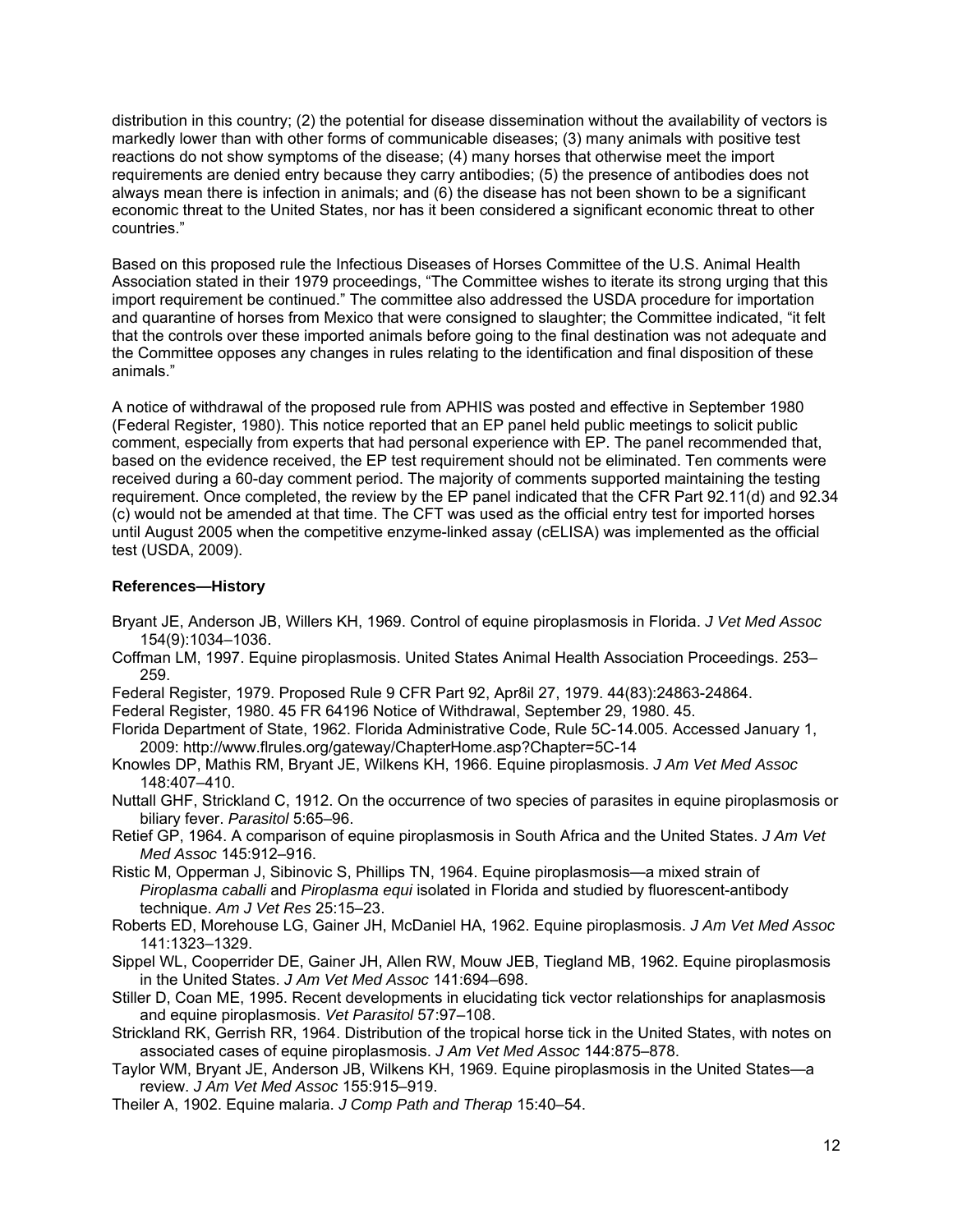Theiler A, 1903. Equine malaria and its sequelae. *J Comp Path and Therap* 16:97–120. USDA, 2009. Seroprevalence of equine piroplasmosis disease agents in the United States. http://www.aphis.usda.gov/vs/ceah/ncahs/nahms/equine/EP%20info%20sheet.pdf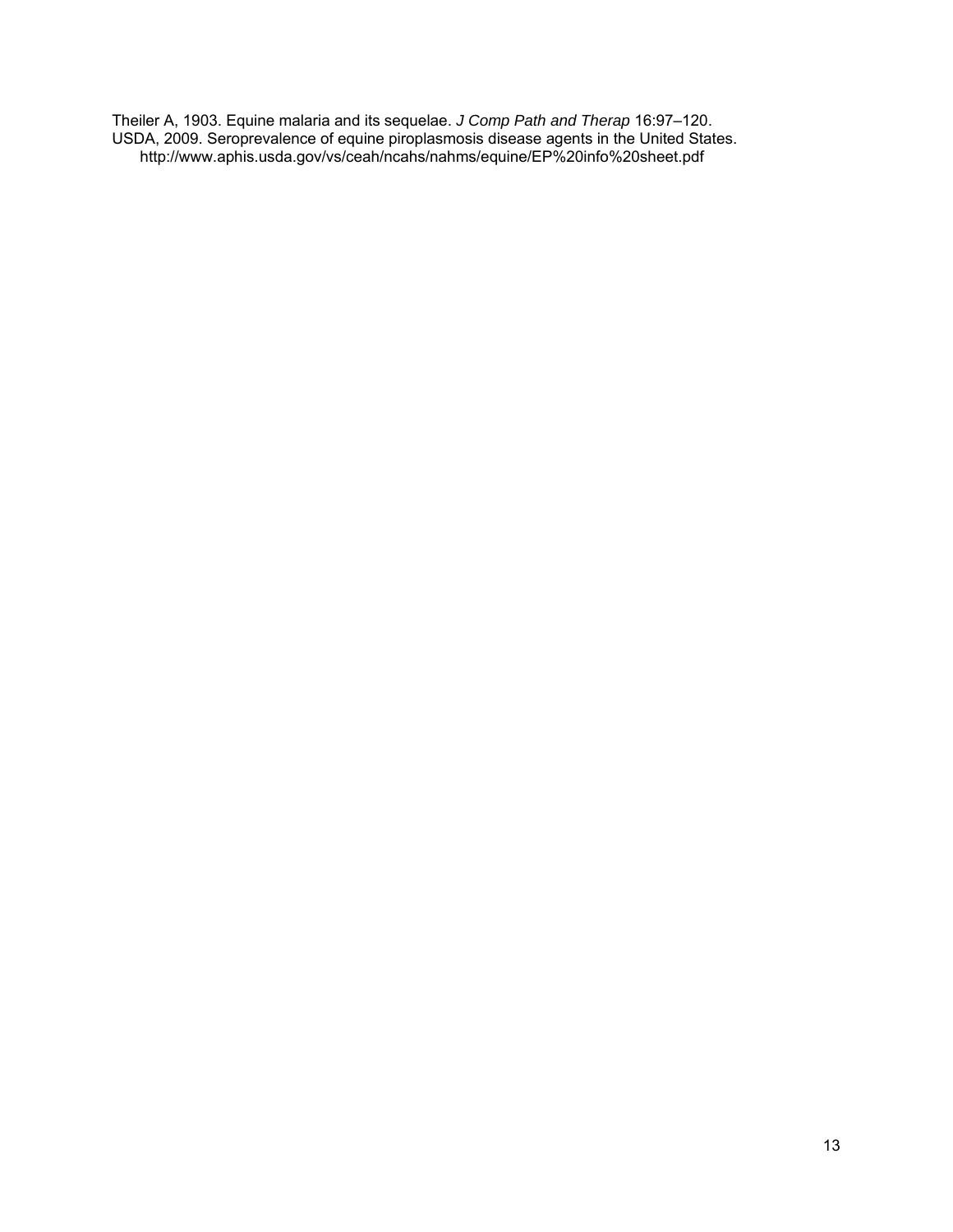### **Etiology of EP Agents: Life Cycle and Transmission**

*B. caballi* and *B. equi* are protozoan organisms and are obligate intracellular parasites of blood cells (Schein, 1988; Friedhoff and Soulé, 1996). Equids are natural hosts of *B. caballi* and *B. equi*, and ixodid ticks are natural vectors (Uilenberg, 1995; Friedhoff and Soulé, 1996; Rothschild and Knowles, 2007). *B. caballi* and *B. equi* parasites have been detected in dogs; however, the epidemiologic significance of these detections is unknown (Criado-Fornelio et al., 2003; Beck et al., 2009). The lifecycles of *B. caballi* and *B. equi* are similar and include developmental stages in both the equine host and the vector tick. The life cycles of both parasites include sporozoites (an asexual infective stage), merozoites (an asexual blood stage), and gametocytes (a sexual blood stage).

Ticks are biologic vectors and become infected through ingestion of gametocyte-containing erythrocytes (red blood cells) while taking a blood meal from an infected host (Uilenberg, 2006). In the ticks' digestive tracts, the gametocytes develop into gametes, which fuse to form zygotes (Mehlhorn and Schein, 1998; Ueti et al., 2003; Uilenberg, 2006). *B. caballi* zygotes multiply and invade numerous tissues and organs of the ticks, including the ovaries, but not, initially, the salivary glands. *B. caballi* infection can be passed transovarially to the next tick generation, and development to an infective stage for equids occurs in the salivary glands of immature and adult ticks (Uilenberg, 2006; Rothschild and Knowles, 2007). In contrast, *B. equi* zygotes develop into kinetes, which invade the ticks' hemolymph and salivary gland cells (Mehlhorn and Schein, 1998; Ueti et al., 2003; Uilenberg, 2006; Rothschild and Knowles, 2007). Further development to a stage of *B. equi* infective for equids is generally complete within 6 to 24 days after the ticks are infected. The transovarial transmission of *B. caballi* within *Anocentor nitens* is epidemiologically significant in that such ticks are an additional reservoir for transmission, in addition to the persistently infected horse (Rothschild and Knowles, 2007).

An equid can be infected when tick saliva containing infective stages of the parasites is injected into the equid while a tick is feeding (Uilenberg, 2006; Rothschild and Knowles, 2007). *B. caballi* development in the equid host does not include a lymphocyte stage (Friedhoff and Soulé, 1996; Uilenberg, 2006; Rothschild and Knowles, 2007). Although two reports suggested that the initial development of *B. equi* in the equid host occurs in the lymphocytes (white blood cells) [Mehlhorn and Schein, 1998; Uilenberg, 2006] based on in vitro studies another research group has failed to find a lymphocyte phase of *B. equi* infection in vivo in the horse (Knowles, pers. comm., 2010). Importantly, lymphocyte transformation is not a component of *B. equi* infection as is the case in bovine theilerosis, thus suggesting *B. equi* does not meet one of the criteria for reclassification as *Theileria equi* (D. Knowles, pers. comm., 2010). Further development and asexual reproduction occurs in erythrocytes (Friedhoff and Soulé, 1996; Uilenberg, 2006).

Iatrogenic transmission of the parasites can occur via the reuse of needles, syringes, and through blood transfusions from untested, infected donor horses. Sharing equipment, such as dental or tattoo equipment, that may be contaminated with blood is also a potential pathway for transmission.

#### **References—Etiology of EP**

- Beck R, et al., 2009. Diversity of *Babesia* and *Theileria* species in symptomatic and asymptomatic dogs in Croatia. *Int J Parasitol* 39(7):843–848.
- Criado-Fornelio A, et al., 2003. Molecular studies on *Babesia, Theileria,* and *Hepatozoon* in southern Europe. Part I. Epizootiological aspects. *Vet Parasitol* 113(3-4):189–201.
- Friedhoff KT, Soulé C, 1996. An account on equine babesiosis. *Rev Sci Tech Off Int Epiz* 15(3):1191– 1201.
- Mehlhorn H, Schein E, 1998. Redescription of *Babesia equi* (Laveran, 1901) as *Theileria equi*. *Parasitol Res* 84(6):467–475.
- Rothschild C, Knowles D, 2007. Equine piroplasmosis. In Equine Infectious Diseases, ed. Sellon DC, Long Mt. Saunders, Elsevier, St. Louis, MO. 465–473.
- Schein E, 1988. Equine babesiosis. In Babesiosis of Domestic Animals and Man, ed. Ristic M. CRC Press, Boca Raton, FL. 197–208.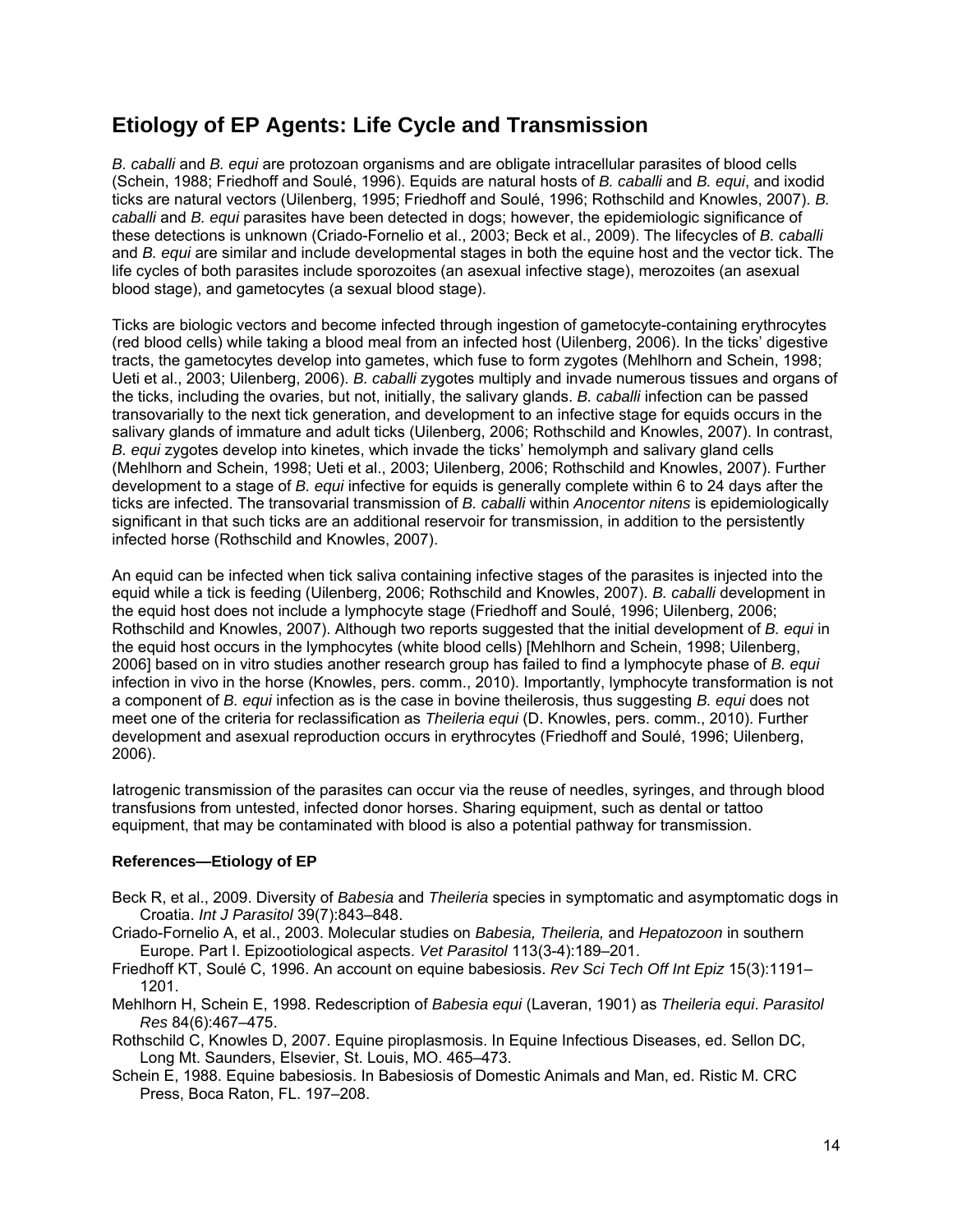Ueti MW, et al., 2003. Expression of equi merozoite antigen 2 during development of *Babesia equi* in the midgut and salivery gland of the vector tick *Boophilus microplus. J Clin Microbiol* 41(12):5803–5809.

Uilenberg G, 1995. International collaborative research: significance of tick-borne hemoparasitic diseases to world animal health. *Vet Parasitol* 57(1-3):19–41.

Uilenberg G, 2006. *Babesia*—a historical overview. *Vet Parasitol* 138(1-2):3–10.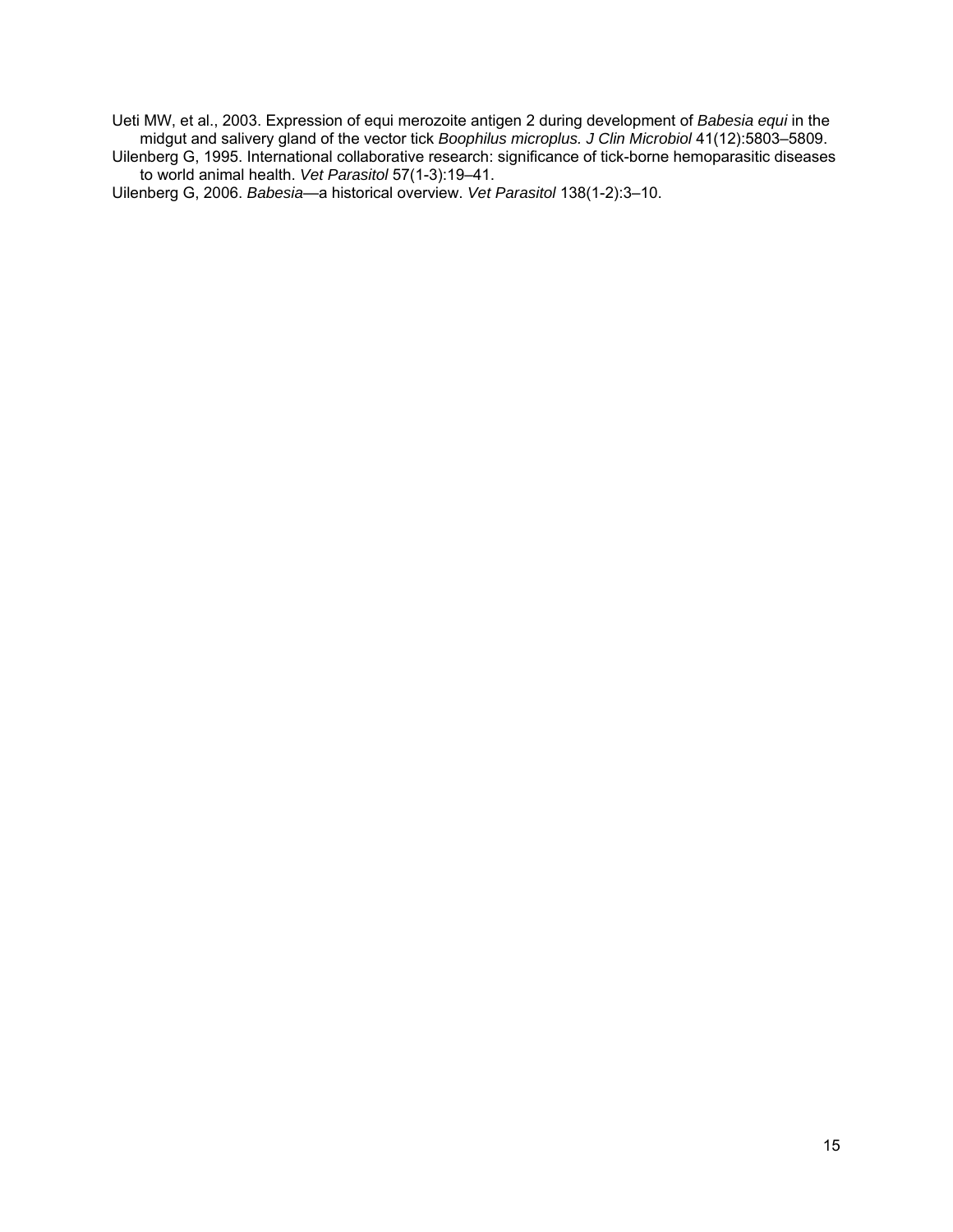### **Pathogenesis and Clinical Findings of EP**

EP should be included in the differential diagnosis for equids with anemia, jaundice, fever, and signs of chronic inflammatory disease. However, clinical signs are variable and nonspecific, and EP cannot be diagnosed based on clinical signs alone (Rothschild and Knowles, 2007; Center for Food Security and Public Health, 2008). *B. caballi and B. equi* infections cannot be distinguished clinically, but differentiation between the two infections may be important for successful treatment and control (Rothschild and Knowles, 2007).

The incubation period, or time from infection to manifestation of clinical signs, ranges from 10 to 30 days for *B. caballi* and 12 to 19 days for *B. equi* (de Waal, 1992). Infection can result in a variety of clinical signs. The course of the disease may be peracute, acute, subacute, or chronic (Rothschild and Knowles, 2007). Peracute and acute signs may include fever, jaundice, anemia, hemoglobinuria, bilirubinuria, digestive or respiratory signs, and occasionally death. Equids with subacute piroplasmosis may display anorexia, lethargy, weight loss, anemia, limb edema (swelling), poor performance, increased heart and respiratory rates, and splenomegaly. Chronic piroplasmosis is clinically indistinguishable from other chronic inflammatory diseases and generally presents with nonspecific signs, such as inappetence, poor body condition, and poor performance. Anemia may be minimal or absent in equids with chronic or persistent infection; these animals are termed carriers and are reservoirs for tick and iatrogenic transmission (Rothschild and Knowles, 2007).

The majority of horses seropositive for *B. equi* or *B. caballi* are carriers which, by definition, are persistently infected with EP pathogens but show no clinical signs and serve as a source of infection for other equids throughout their lives (Rothschild and Knowles, 2007). Carrier mares can transmit *B. equi* to their offspring, resulting in abortions, stillbirths, neonatal disease or death, or carrier offspring (de Waal, 1992; Lewis et al., 1999; Phipps and Otter, 2004; Allsopp et al., 2007; Rothschild and Knowles, 2007). Persistent infection of mares by *B. equi* has been reported to be a very common cause of equine abortion in endemic regions; in a study of Thoroughbred mares in South Africa up to 11 percent of abortions were attributed to *B. equi* infections (de Waal, 1992; Lewis et al., 1999)*.* In addition to the negative effects of *B. equi* infections on equine reproduction, persistent infection with EP pathogens can also adversely affect performance. Among equine athletes, seropositive horses may have decreased performance compared with seronegative horses and may be at risk for developing overt clinical disease or even sudden death (Hailat et al., 1997; Rhalem et al., 2001; Rothschild and Knowles, 2007).

Mortality due to EP pathogen infection ranges from 5 to 10 percent among horses native to endemic regions, depending on the pathogen strain, the health of the horse, and treatment (Rothschild and Knowles, 2007). Among naïve mature horses introduced into endemic regions, the case fatality rate commonly exceeds 50 percent (Maurer, 1962; Rothschild and Knowles, 2007). Importation of infected horses into regions where populations of naïve horses and vectors are present may also result in high mortality among indigenous horses. For example, importation of infected horses into southern France resulted in an EP outbreak characterized by a 69-percent case fatality rate among untreated indigenous horses (Maurer, 1962).

#### **References—Pathogenesis and Clinical Findings of EP**

Allsopp MT, Lewis BD, Penzhorn BL, 2007. Molecular evidence for transplacental transmission of *Theileria equi* from carrier mares to their apparently healthy foals. *Vet Parasitol* 148(2):130–136.

- Center for Food Security and Public Health, 2008. Equine piroplasmosis. Available at: http://www.cfsph.iastate.edu/Factsheets/pdfs/equine\_piroplasmosis.pdf
- de Waal DT, 1992. Equine piroplasmosis: a review. *Br Vet J* 148(1):6–14.
- Hailat NQ, et al., 1997. Equine babesiosis associated with strenuous exercise: clinical and pathological studies in Jordan. *Vet Parasitol* 69(1-2):1–8.
- Lewis BD, Penzhorn BL, Volkmann DH, 1999. Could treatment of pregnant mares prevent abortions due to equine piroplasmosis? *J S Afr Vet Assoc* 70(2):90–91.

Maurer FD, 1962. Equine piroplasmosis—another emerging disease. *J Am Vet Med Assoc* 141:699–702.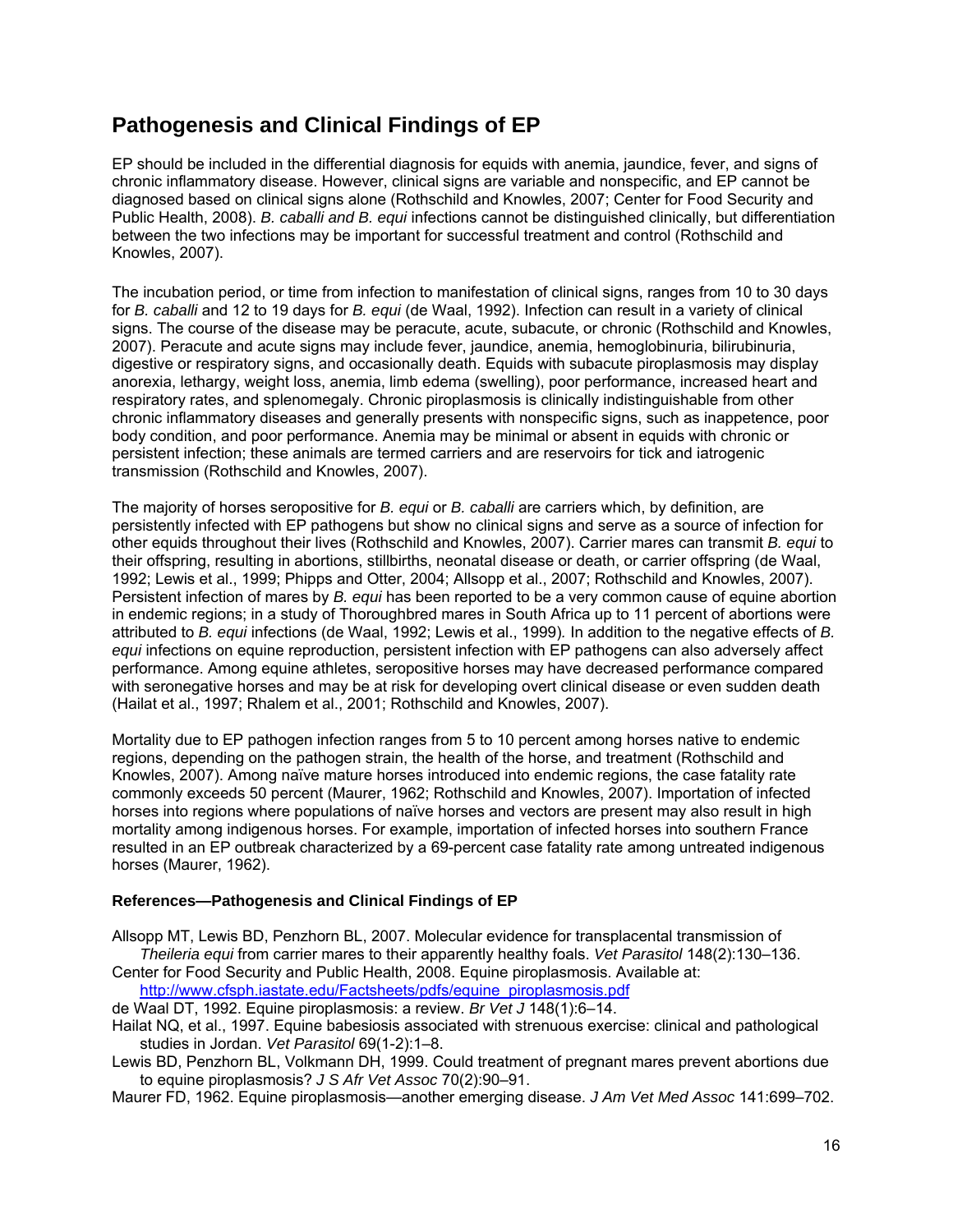Phipps LP, Otter A, 2004. Transplacental transmission of *Theileria equi* in two foals born and reared in the United Kingdom. *Vet Rec* 154(13):406–408.

Rhalem A, et al., 2001. Validation of a competitive enzyme-linked immunosorbent assay for diagnosing *Babesia equi* infections of oroccan origin and its use in determining the seroprevalence of *B. equi* in Morocco. *J Vet Diagn Invest* 13(3):249–251.

Rothschild C, Knowles D, 2007. Equine piroplasmosis. In Equine Infectious Diseases, ed. Sellon DC, Long Mt. Saunders, Elsevier, St. Louis, MO. 465–473.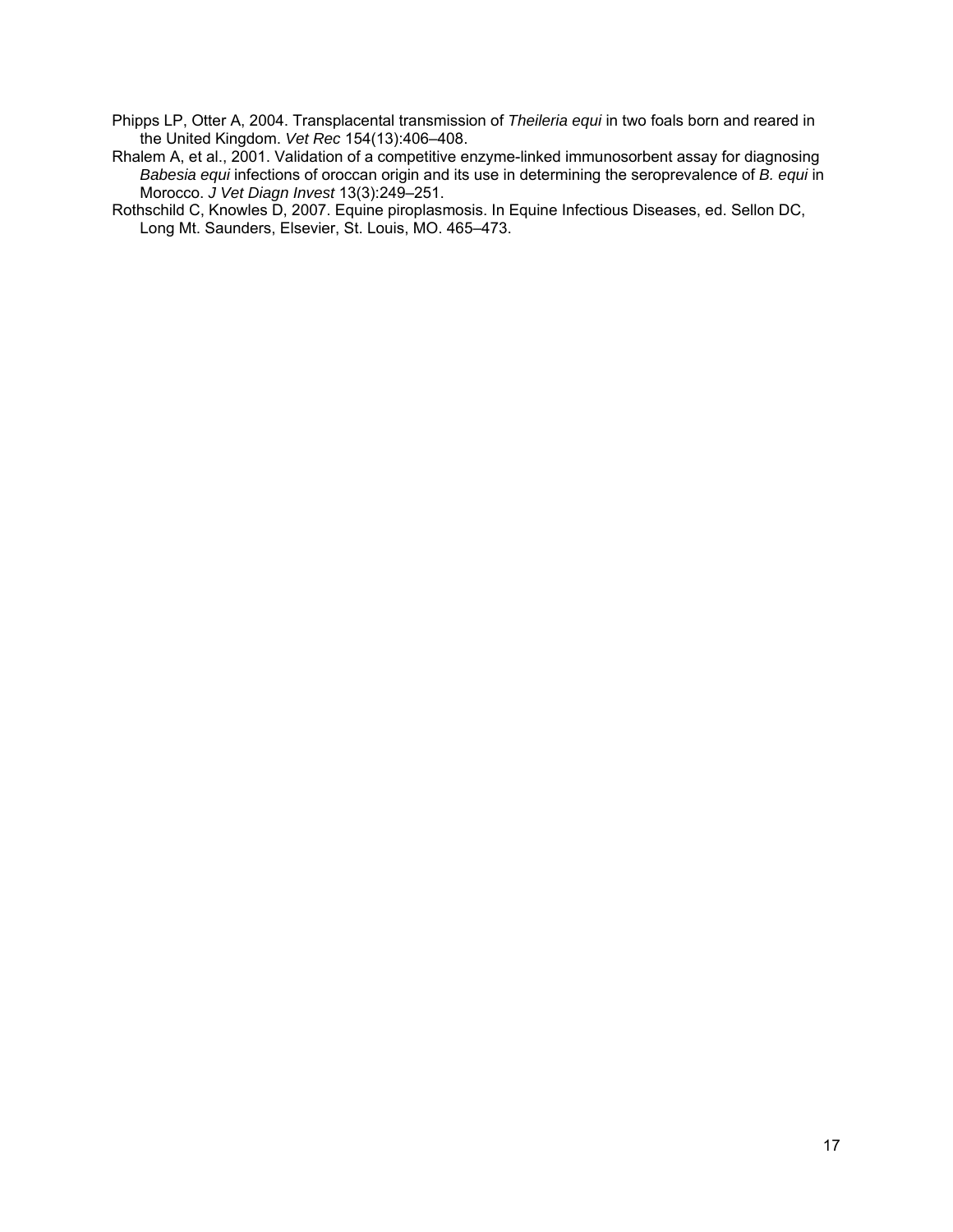### **Equine Immune Response to EP**

Collective data indicate that the equine immune response is unable to eliminate *B. equi,* and infected horses are reported to remain infected for life (Schein, 1988; Rothschild and Knowles, 2007). Research for an effective treatment that eliminates or clears the horse of *B. equi* infection is underway. Although infections with *B. caballi* have been described as self-limiting, lasting up to 4 years after infection (de Waal and van Heerden, 2004), many horses that have apparently recovered from *B. caballi* infection relapse, suggesting lifelong infection and a period of time in which the pathogen was undetectable but still present. In addition, some scientists believe that the observations of *B. caballi* clearance were made before the development of more sensitive diagnostic methods, such as nested polymerase chain reaction (PCR) (Rothschild and Knowles, 2007). Additional research is warranted to determine whether *B. caballi*  and *B. equi* infections can be eliminated and will rely on the development of a testing scheme that ensures the detection of any remaining pathogens in treated animals.

Resistance to clinical disease and re-infection in previously exposed animals has been described and is thought to be due to continued immune stimulation by the parasites, although the exact mechanisms of resistance have not been elucidated (Maurer, 1962; Rothschild and Knowles, 2007). Clinical relapses in carrier equids may be due to immune suppression, concurrent disease, or splenectomy (Maurer, 1962). There is no cross immunity between *B. caballi and B. equi* (Maurer, 1962; Taylor et al., 1969).

Persistent infection of equids is extremely important in the maintenance of EP in nature. Even though the number of EP pathogens in the erythrocytes of carrier equids is typically low, these animals act as reservoirs of EP pathogens and may serve as sources for dissemination of the pathogens wherever tick vectors or other transmission opportunities occur (Ueti et al., 2005; Rothschild and Knowles, 2007).

#### **References—Equine Immune Response to EP**

- de Waal DT, van Heerden J, 2004. Equine piroplasmosis. In Infectious Diseases of Livestock, ed. Coetzer JAW. Oxford University Press, Capetown, South Africa.
- Maurer FD, 1962. Equine piroplasmosis—another emerging disease. *J Am Vet Med Assoc* 141:699–702. Rothschild C, Knowles D, 2007. Equine piroplasmosis. In Equine Infectious Diseases, ed. Sellon DC,
- Long Mt. Saunders, Elsevier, St. Louis, MO. 465–473.
- Schein E, 1988. Equine babesiosis. In Babesiosis of Domestic Animals and Man, ed. Ristic M. CRC Press, Boca Raton, FL. 197–208.
- Taylor WM, Bryant JE, Anderson JB, Wilkens KH, 1969. Equine piroplasmosis in the United States—a review. *J Am Vet Med Assoc* 155:915–919.
- Ueti MW, et al., 2005. Ability of the vector tick *Boophilus microplus* to acquire and transmit *Babesia equi* following feeding on chronically infected horses with low-level parasitemia. *J Clin Microbiol* 43:3755– 3759.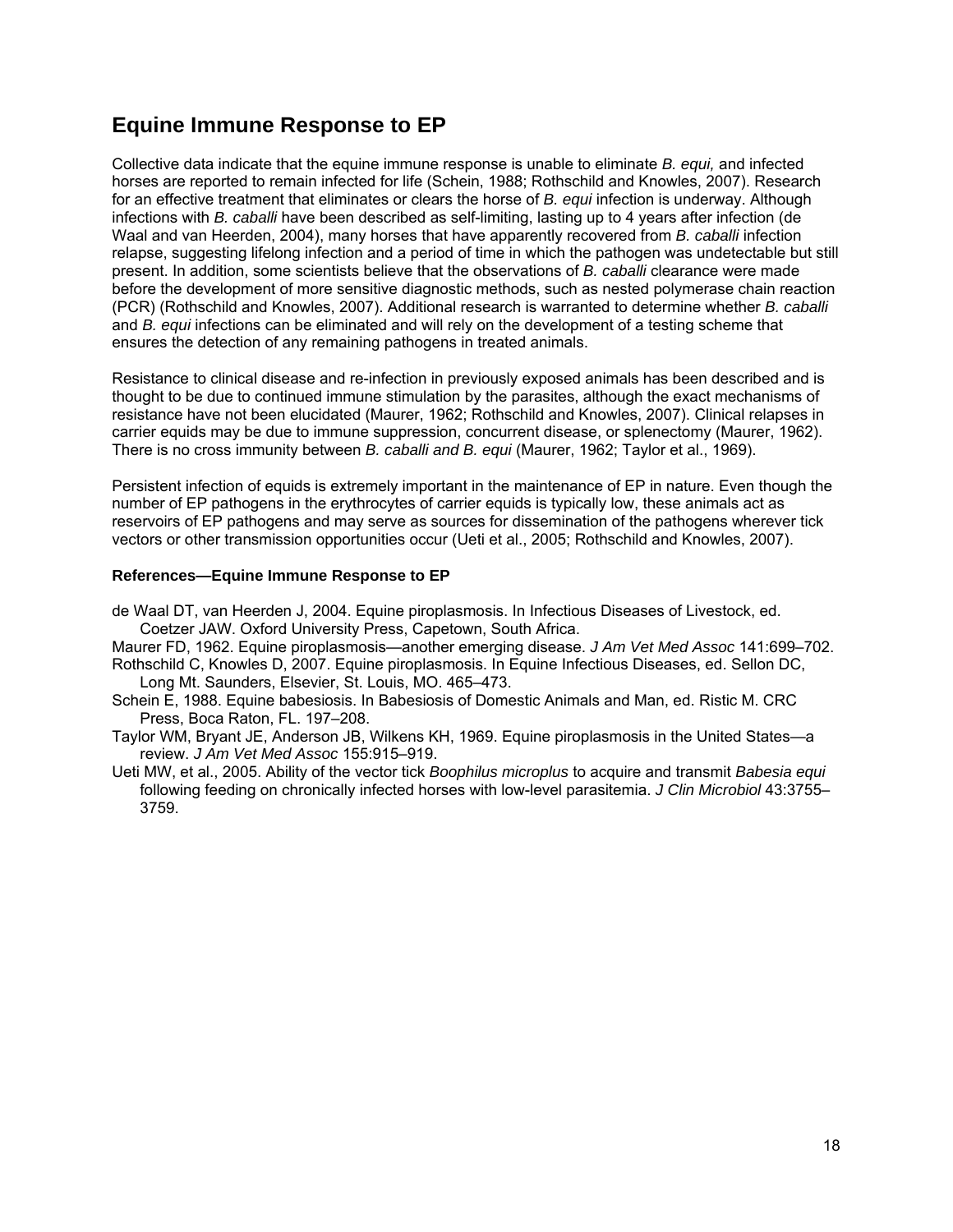## **Diagnostic Testing for EP Pathogens**

Due to the variability of the presence of EP organisms and antibodies in different stages of infection, diagnosing infection in individual horses often requires a variable approach, which may include combinations of microscopy and various serologic tests (Short, pers. comm., 2008). In the United States, the proper State and Federal authorities should be contacted so that they can assist practitioners in appropriate sampling and submission protocols (Rothschild and Knowles, 2007). Careful and secure handling of samples is essential, and samples should be submitted only to laboratories authorized to do the official testing.

#### **Microscopy**

Diagnosis of clinical cases of *B. equi* and *B. caballi* can be made by identifying the parasites within erythrocytes via Giemsa's, Wright's, or Diff-Quick stains (Donnellan and Marais, 2009). Blood smears must be thoroughly examined, as the level of parasitemia, even in acute cases, can be low.

*B. equi* trophozoites are predominantly oval organisms up to 3 µm. Merozoites usually occur as four piriform parasites, 1.5 µm long, in the characteristic Maltese cross formation. The percentage of erythrocytes parasitized is usually 1 to 5 percent in clinically diseased animals, but may exceed 20 percent (Donnellan and Marais, 2009). Rothschild and Knowles (2007) suggested that the level of parasitemia with *B. equi* often ranges from 1 to 7 percent of erythrocytes, with a maximum of 95 percent.

*B. caballi* is larger than *B. equi. B. caballi* trophozoites are oval or elliptical with pear-shaped merozoites occurring in pairs. The percentage of detectable erythrocytes in peripheral blood parasitized by *B. caballi* typically does not exceed 1 percent and may be lower than 0.1 percent (Rothschild and Knowles, 2007; Donnellan and Marais, 2009). The sensitivity of detecting parasitized erythrocytes can be increased by using thick blood smears (Rothschild and Knowles, 2007). In addition, some literature has described additional methods for optimizing parasitemia detection, including maintaining blood in a cool environment until slides are made, and a centrifugation process that concentrates the parasitized cells (Theiler, 1902; Sippel et al., 1962). Because it is very difficult to detect the parasites in blood, serologic methods have been used for diagnosis (World Organisation for Animal Health [OIE], 2005).

#### **Serology**

Because it is very difficult to detect the parasites in blood, serologic methods have been used for diagnosis (OIE, 2005).

Serologic tests for detecting antibodies to either *B. equi or B. caballi* include the indirect fluorescent antibody test, the complement fixation test, and the competitive inhibition enzyme-linked immunoassay. Prior to July 2010, the USDA–APHIS–VS, National Veterinary Services Laboratories (NVSL) in Ames, Iowa, was the only official testing site in the United States; however, USDA–APHIS–VS Notice 10-06, related to the approval of additional National Animal Health Laboratory Network (NAHLN) laboratories to perform movement testing, was released in March 2010. As of July 2010 eight laboratories in six States (Colorado, Florida, Kentucky, New Mexico, Oklahoma, and Texas) have been approved to conduct serologic screening tests. Confirmation of positive screening tests is still performed at NVSL. [http://www.aphis.usda.gov/animal\_health/lab\_info\_services/downloads/ApprovedLabs\_ piroplasmosis.pef].

#### Complement fixation test (CFT)

The CFT relies on fixation of complement during a reaction between the specific antigen and antibody (Brüning, 1996; Friedhoff and Soulé, 1996). Sera that react positively at a dilution of 1:5 are considered positive. The CFT detects antibodies as early as 8 days after infection; titers decline at 2 to 3 months after exposure. The CFT is a very specific test for acute infections; however, it has low sensitivity in chronic infection because some of the antibody types which develop in chronic infections do not fix complement.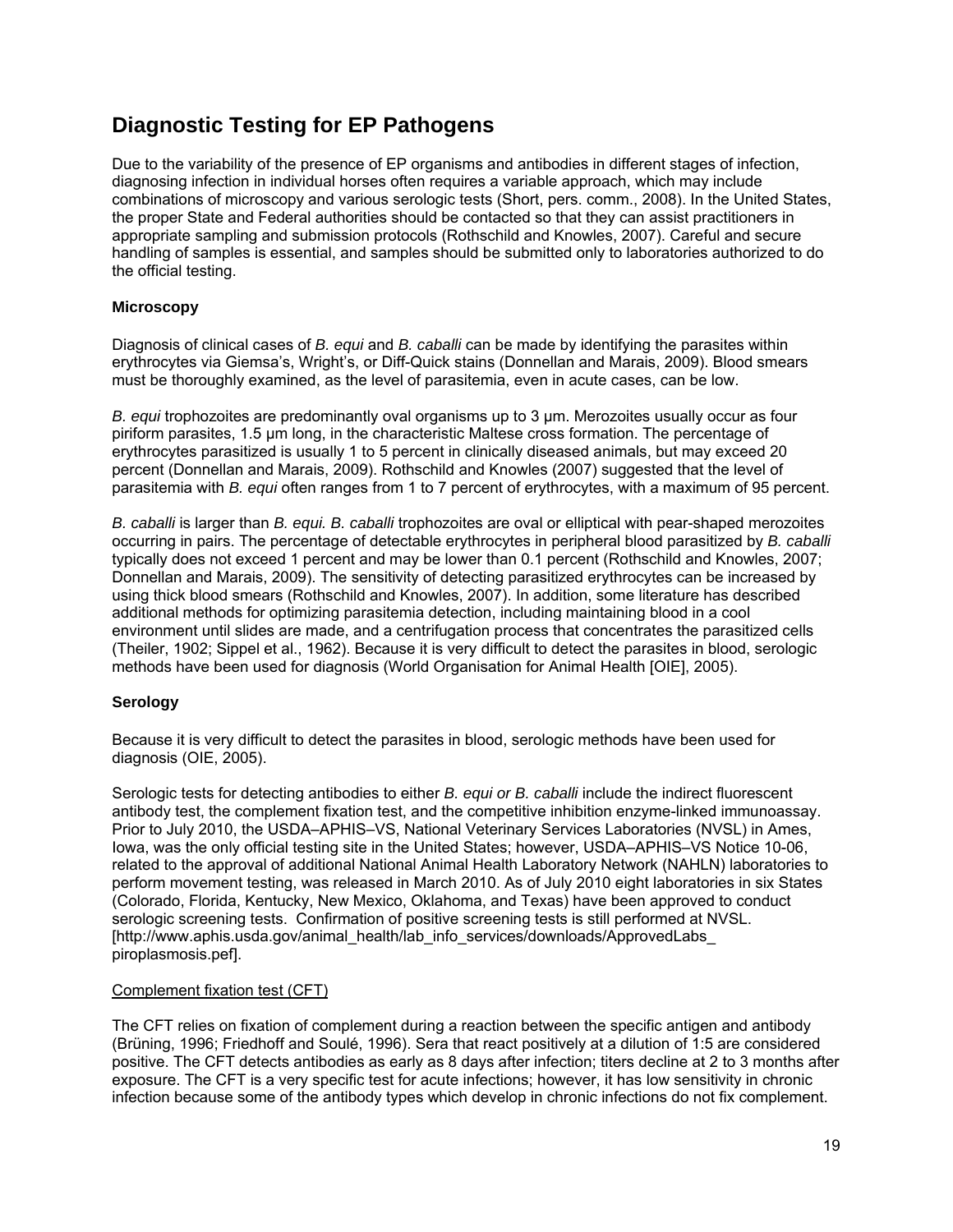This test cannot evaluate sera with anticomplement activity (Friedhoff and Soulé, 1996). The CFT was first implemented as an import test for equids entering the United States in 1970 (Federal Register, 1979) and remained the official test until 2005. When testing horses with acute infections, CFTs have been positive, while other serologic tests, such as the cELISA, have been negative (Short, pers. comm., 2010). Disadvantages associated with the CFT include the need to produce large quantities of antigens and the occurrence of false-negative results (Brüning, 1996).

#### Indirect Immunofluorescent Antibody Test (IFAT)

The IFAT is a more sensitive test than the CFT and has been used as a supplemental test when CFT results are inconclusive (Rothschild and Knowles, 2007). In this assay, parasite antigens are bound to a glass slide and allowed to react with test sera. Bound antibodies are visible under ultraviolet light after binding of the fluorescein-labeled antiequine sera. Sera are considered positive if they show strong fluorescence of the parasites at a dilution of 1:80 or higher. In one study, the earliest antibody responses detected with the IFAT in horses experimentally infected with *B. caballi* and *B. equi* occurred 3 to 20 days after infection, with titers still detected in the chronic stages of infection. To increase specificity with the IFAT, the serum must be diluted, resulting in a concurrent loss of sensitivity (Rothschild and Knowles, 2007). The IFAT is time consuming, requires large amounts of antigen and, because of the subjectivity in interpreting fluorescence, is difficult to standardize. Per the OIE manual, the IFAT is one of the prescribed tests for purposes of equine international trade (OIE, 2005).

#### Enzyme-linked Immunosorbent Assay (ELISA) and Competitive Inhibition ELISA

Knowles and others (1991), using *B. equi* equine merozoite antigen (EMA)-1 and specific monoclonal antibodies, developed a competitive inhibition ELISA (cELISA) to detect *B. equi* infection. This cELISA was later improved by using recombinant protein instead of culture-derived whole parasites (Knowles et al., 1992). The cELISA has detected chronic infection in experimentally infected horses not detected by the CFT (Brüning, 1996). The use of the recombinant protein facilitates standardization of the assay and overcomes the need for in vitro cultivation of the parasite or the artificial infection of horses for antigen production, making the cELISA an ideal screening test for *Babesia* infection (Rothschild and Knowles, 2007).

In 1999, a cELISA using recombinant *B. caballi* rhoptry-associated protein-1 (RAP-1) was developed by Kappmeyer and others (1999). In a field survey, this test identified 25 percent more sera as positive for *B. caballi* than did the CFT.

In 2004, the OIE approved the cELISA—for both *B. equi* and *B. caballi* detection—as a prescribed test for international horse movement (OIE, 2005; Rothschild and Knowles, 2007). The NVSL's "Competitive ELISA for Serodiagnosis of Equine Piroplasmosis (*Babesia equi* and *B. caballi*) and Production of Recombinant *B. equi* and *Babesia caballi* cELISA Antigens" is the cited reference for cELISA EP test methods in the OIE's "Manual of Diagnostic Tests and Vaccines for Terrestrial Animals" (OIE, 2005). Subsequently, two test kits manufactured by Veterinary Medical Research and Development (VMRD) were developed—one for detecting *B. equi* antibodies and one for detecting *B. caballi* antibodies. These kits are licensed by the USDA–APHIS–VS Centers for Veterinary Biologics (CVB) based on performance requirements for the kits and each batch of reagents. The sale of these licensed cELISA test kits in the United States is restricted to specific USDA-approved laboratories.

#### Approval of test kits for use in the United States

The VMRD cELISA test for *B. caballi* and *B. equi* are listed as licensed kits by CVB on its Web site (USDA, 2010). In another section of the Web site there is a remark that diagnostic test kits for diseases with U.S. State and/or Federal eradication/control programs will be provided to the NVSL by CVB for evaluation for program use. In some cases, APHIS may provide the core samples for a reference serum panel. The license and/or permit for such kits may restrict distribution to APHIS-approved laboratories.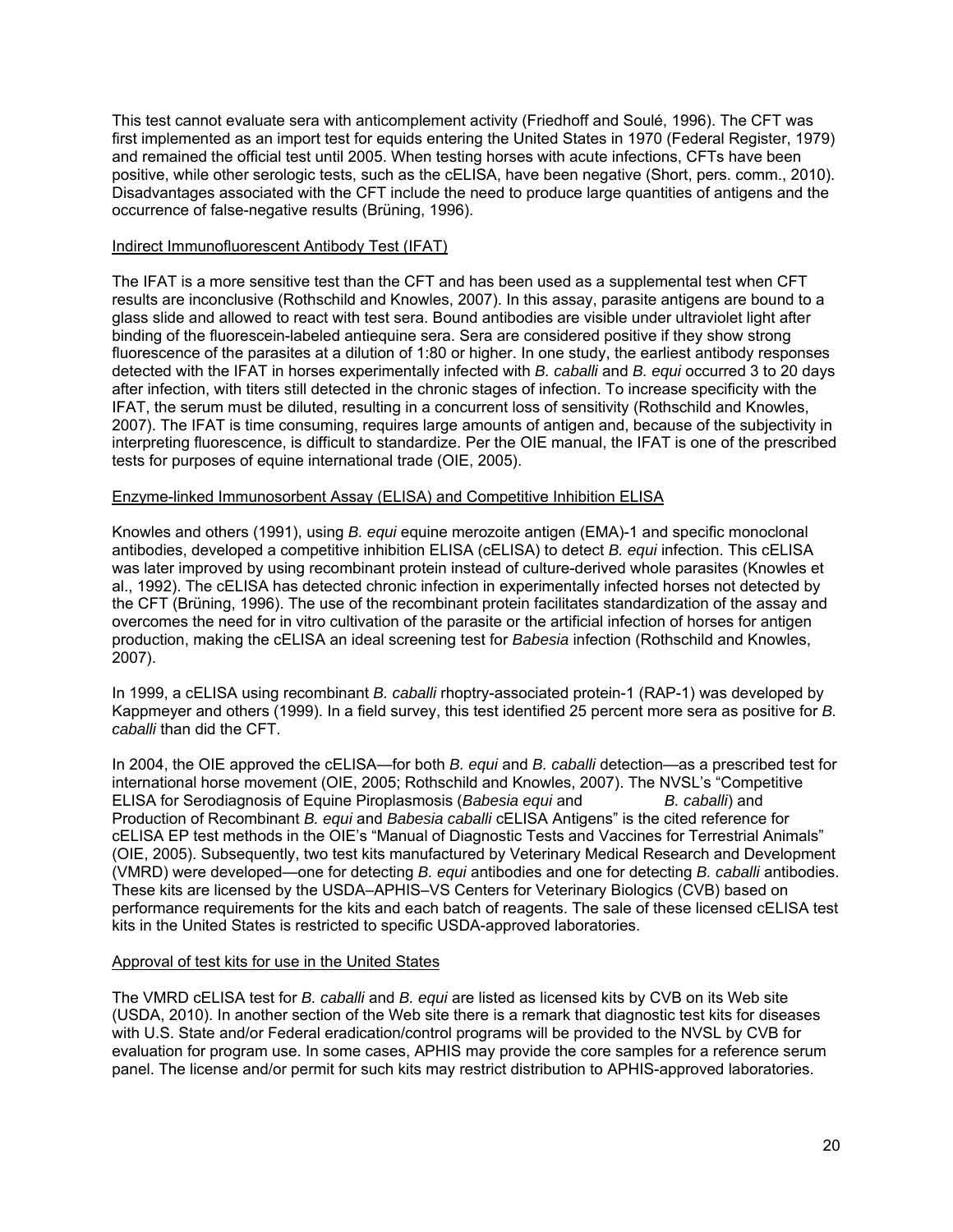#### Western blot

The Western blot test is also called the immmunoblot assay or Iblot. The materials and methods for this test have been described by Schwint and others (2009), and thus far the test has been used primarily in research. When the Iblot was compared to CFT and cELISA in two horses treated for *B. caballi* infection with imidocarb dipropionate, the Iblot test remained positive longer than either the CFT or cELISA. However, in a serosurvey conducted by USDA–APHIS–VS the confirmatory testing of VMRD cELISApositive samples via Western blot did not lead to usable results due to several factors, including inadequate remaining sera from some of the samples, poor sera quality, and unexpected results (banding patterns) when Western blot testing these field samples. These results were in contrast to those from limited experimental use of the Western blot in which clear indication for positive and negative horses was provided (USDA, 2009).

#### **Polymerase chain reaction (PCR)**

The PCR test relies on amplification of DNA from the EP pathogens and the detection of specific, unique components of that DNA. There are four different types of PCR test used for detecting *Babesia* parasites: conventional or primary PCR (one set of primers); real-time PCR (quantifies level of parasite in peripheral blood); nested PCR (two sets of primers used to increase sensitivity); and nested PCR with hybridization (probe specific for gene target results in enhanced sensitivity and specificity) [D. Knowles, pers. comm., 2010]. It is important to note that specificity in the PCR can be defined by several methods. These include molecular mass of the band, restriction endonuclease treatment of the band, sequencing of the band, and hybridization with specific probes (D. Knowles, pers. comm., 2010). Therefore, under experimental conditions false positives can be avoided. A real-time PCR test that allows for quantitative detection of *B. caballi* and *B. equi* has been reported (Bhoora, 2010). Quantification of the parasite in blood would allow for studies related to factors that may alter the level of parasitemia.

A nested PCR for *B. equi* based on the sequence of the EMA-1 gene has detected the equivalent calculated parasitemia of 0.000006 percent (Nicolaiewsky et al., 2001). In a field study, this nested PCR detected 3.6 times more infections than did microscopy and 2.2 times more infections than did conventional PCR (Rothschild and Knowles, 2007).

To assess the diagnostic sensitivity and specificity of the PCR, studies that include testing horses in endemic areas are necessary. In addition, there is a need to define the transmission risk posed by a seropositive, but PCR-negative, horse in order to define the horse's status from a transmission and regulatory perspective. Currently, the PCR is used only for research purposes in the United States; use of the test for regulatory purposes to determine a horse's infection status will not be considered until further validation of the tests is completed.

#### **Animal inoculation**

The OIE Terrestrial Animal Health Manual indicates that when equivocal results are encountered in serological tests for EP, the inoculation of large quantities of whole blood transfused from the suspect horse into a susceptible splenectomized horse will assist in diagnosis (OIE, 2008). The recipient horse is observed for clinical signs of disease, and its red blood cells are examined for parasites. Alternatively, a specific tick vector is fed on the suspect animal and the parasite may then be identified either in the vector or through transmission by the vector to another susceptible animal. Transmissions by direct blood inoculation and by tick feeding were used to demonstrate the clearance of *B. caballi* based on treatment with imidocarb dipropionate (Schwint et al., 2009).

#### **Reporting criteria for National Animal Health Reporting System (NAHRS)**

Equine piroplasmosis is considered a foreign animal disease in the United States. Accredited veterinarians are required to report all animal disease conditions to regulatory veterinary authorities if the differential diagnosis could include a foreign animal disease. A USDA-certified Foreign Animal Disease Diagnostician is assigned to investigate using standardized protocol and submits diagnostic materials to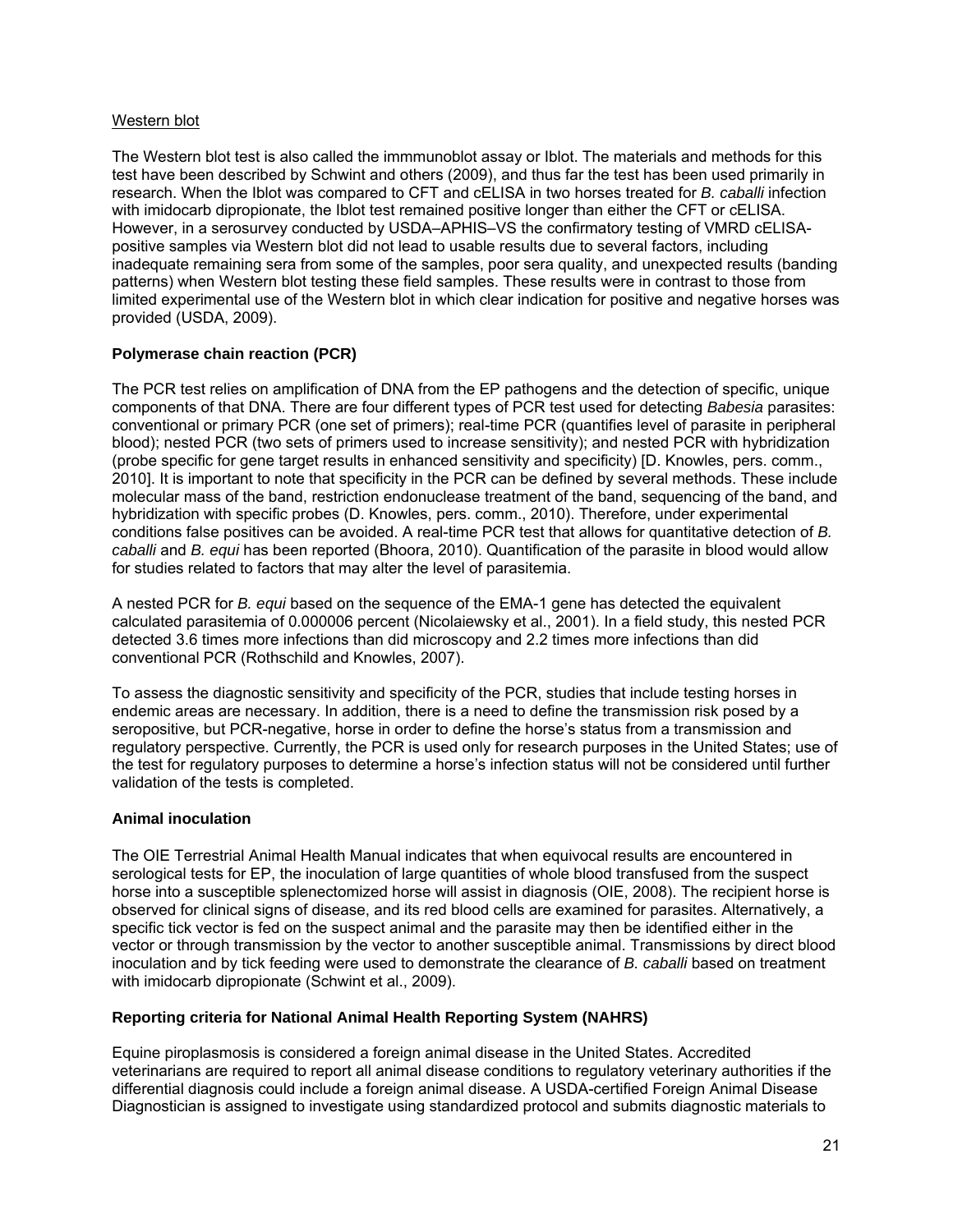the NVSL. Reporting through NAHRS requires the concurrence of the USDA and the State Chief Animal Health Official. Diagnosis requires serologic confirmation (CF) at the NVSL, an epidemiologic investigation, and concurrence of the State Chief Animal Health Official and the Federal Area Veterinarian in Charge (NAHRS, 2008).

Laboratory Criteria: OIE Manual of Standards for Diagnostic Tests and Vaccines for Terrestrial Animals 2008, Chapter 2.5.8 (OIE, 2005)

- *1.1. Agent identification:* Geimsa stained blood or organ smears taken during the acute phase of the disease can be used to identify the parasites, but this method may be quite difficult in samples from chronically infected carrier animals. Thick blood film samples may help in chronic infections. Polymerase chain reaction (PCR) tests have been developed.
- *1.2. Serological tests:* Serum is tested for the presence of antibodies by complement fixation (CF), or indirect fluorescent antibody (IFA), or competitive enzyme-linked immunosorbent assays (c-ELISA). Positive CF and IFA results indicate a more acute infection and start to wane by 180 days. cELISA positive results develop at approximately three weeks and indicate a more chronic infection.

#### *2. Case Definition:*

- **2.1.** *Suspect case:* Any equids with:
	- **2.1.1.** Clinical signs consistent with equine piroplasmosis; **OR**
	- **2.1.2.** History of exposure; **OR**
	- **2.1.3.** An inconclusive or positive test (Geimsa-stained blood film, or CF, or IFA, or c-ELISA, or PCR) performed on sample taken during routine screening or surveillance for equine piroplasmosis.
- **2.2.** *Presumptive positive case:* Any suspect case with:
	- **2.2.1.** Epidemiological information consistent with equine piroplasmosis; *AND*
	- **2.2.2.** A positive test for equine piroplasmosis (Geimsa-stained blood film, or CF, or IFA, or c-ELISA, or PCR).
- **2.3.** *Confirmed positive case:* Any equids tested confirmed positive for equine piroplasmosis by **NVSL or a laboratory designated by the Secretary of Agriculture** by at least one of the following methods: CF *OR* c-ELISA.
- *3. Reporting Criteria:* Equine piroplasmosis is a U.S. foreign animal disease (FAD) outside Puerto Rico and the U.S. Virgin Islands, and is an OIE notifiable disease.
	- **3.1.** Follow standard FAD procedures according to Veterinary Services Memorandum No. 580.4.
	- *3.2.* Any suspect cases must, by law, be reported immediately to State Veterinary Officer or Federal authorities (AVIC).

### **References—Diagnostic Testing for EP**

- Bhoora R, Quan M, Franssen L, Butler CM, van der Kolk JH, Guthrie AJ, Zweygarth E, Jongejan F, Collins NE, 2010. Development and evaluation of real-time PCR assays for the quantitative detection of *Babesia caballi* and *Theileria equi* infections in horses from South Africa. *Vet Parasitol* 168(3/4):201–211.
- Brüning A, 1996. Equine piroplasmosis: an update on diagnosis, treatment and prevention. *Br Vet J* 152(2):139–151.
- Donnellan CMB, Marais HJ, 2009. Equine piroplasmosis. In Infectious Diseases of the Horse, ed. Mair TS, Hutchinson RE, Equine Veterinary Journal, Inc. 333–340.

Federal Register, 1979. Proposed Rule 9 CFR Part 92, April 27, 1979. 44(83):24863-24864.

Friedhoff KT, Soulé C, 1996. An account on equine babesiosis. *Rev Sci Tech Off Int Epiz* 15(3):1191– 1201.

Kappmeyer LS, Perrymand LE, Hines SA, Baszler TV, Katz JB, Hennager SG, Knowles DP, 1999. Detection of equine antibodies to *Babesia caballi* by recombinant *B. caballi* rhoptry-associated protein 1 in a competitive-inhibition enzyme-linked immunosorbent assay. *J Clin Microbiol* 37(7):2285–2290.

Knowles DP, Perryman LE, Kappmeyer LS, Hennager SG, 1991. Detection of equine antibody to *Babesia equi* merozoite proteins by monoclonal antibody-based competitive inhibition enzyme-linked immunosorbent assay. *J Clin Microbiol* 29(9):2056–2058.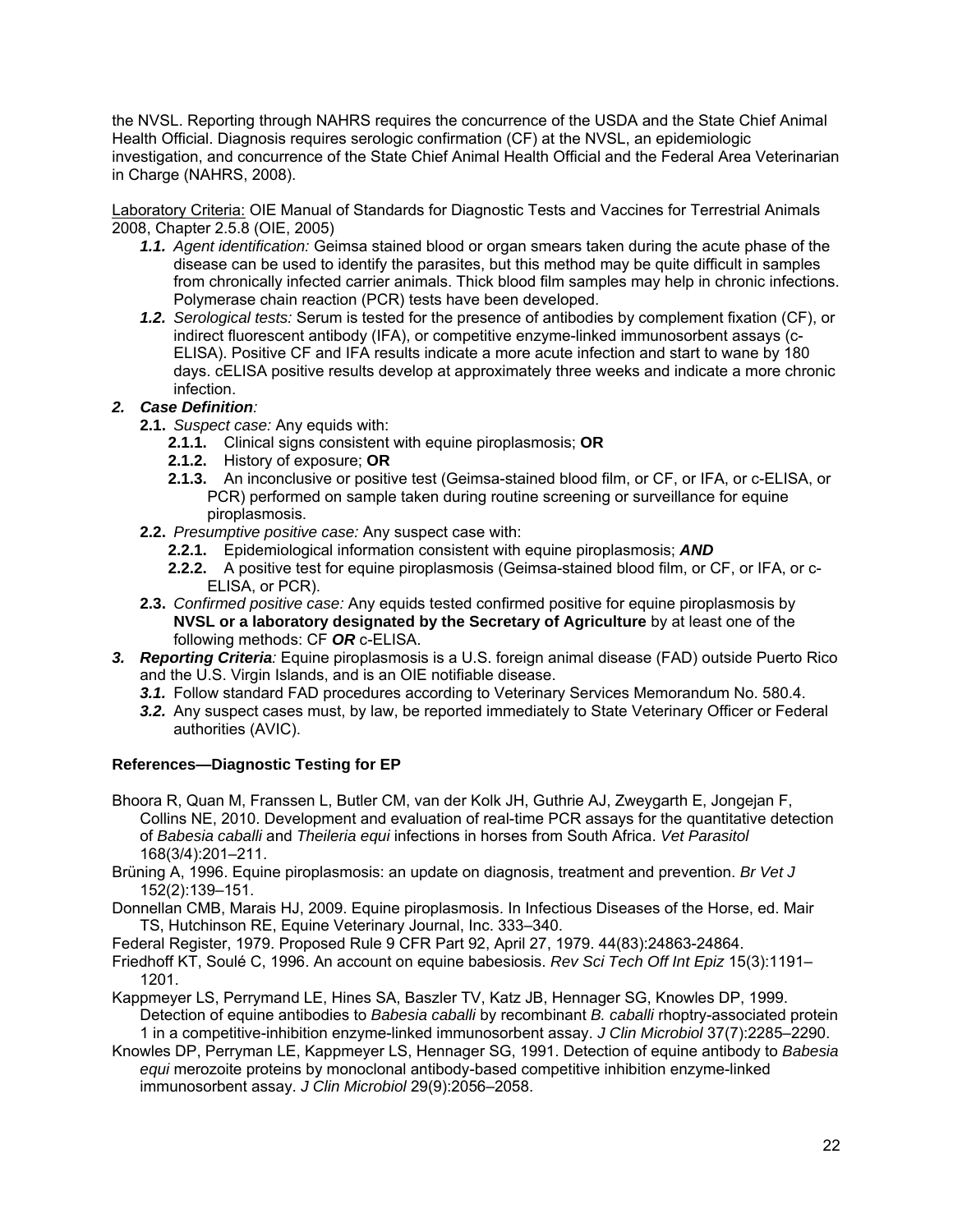Knowles DP, Kappmeyer LS, Stiller D, Hennager SG, Perryman LE, 1992. Antibody to recombinant merosoite protein epitope identifies horses infected with *B. equi*. *J Clin Microbiol* 30(12):3122–3126.

- Nicolaiewsky TB, Richter MF, Lunge VR, Cunha CW, Delagostin O, Iluta N, Fonseca AS, da Silva SS, Ozaki LS, 2001. Detection of *Babesia equi* (Laveran, 1901) by nested polymerase chain reaction. *Vet Parasitol* 101(1):9–21.
- OIE, 2005. Manual of Diagnostic Tests and Vaccines for Terrestrial Animals, ch. 2.5.6 Equine Piroplasmosis. Available at: http://www.oie.int.eng.normes/mmanual/A\_00084.htm
- Rothschild C, Knowles D, 2007. Equine piroplasmosis. In Equine Infectious Diseases, ed. Sellon DC, Long MT. Saunders, Elsevier, St. Louis, MO. 465–473.
- Schwint ON, Uiti MW, Palmer GH, Kappmeyer LS, Hines Mt, Cordes RT, Knowles DP, Scoles GA, 2009. Imidocarb dipropionate clears persistent *Babesia caballi* infection with elimination of transmission potential. *Antimicr Agents and Chemoth* 53:4327–4332.
- Sippel WL, Cooperrider DE, Gainer JH, Allen RW, Mouw JEB, Tiegland MB, 1962. Equine piroplasmosis in the United States. *J Am Vet Med Assoc* 141:694–698.
- Theiler A, 1902. Equine malaria. *J Comp Path and Therap* 15:40–54.
- USDA—APHIS, 2009. Seroprevalence of equine piroplasmosis disease agents in the United States. #569.1009. Available at:

http://www.aphis.usda.gov/vs/ceah/ncahs/nahms/equine/EP/%20info%20sheet.pdf USDA—Center for Veterinary Biologics, 2010a. Licensed Biologics. Available at:

http://www.aphis.usda.gov/animal\_health/vet\_biologics/

- Veterinary Medical Research and Development (VMRD), 2005. VMRD Newsletter, April 2005. Available at: http://www.vmrd.com/docs/nl/04.2005nl.pdf
- Veterinary Medical Research and Development (VMRD), 2006. VMRD Newsletter. Available at: http://www.vmrd.com/docs/catalogs/2006-Int.pdf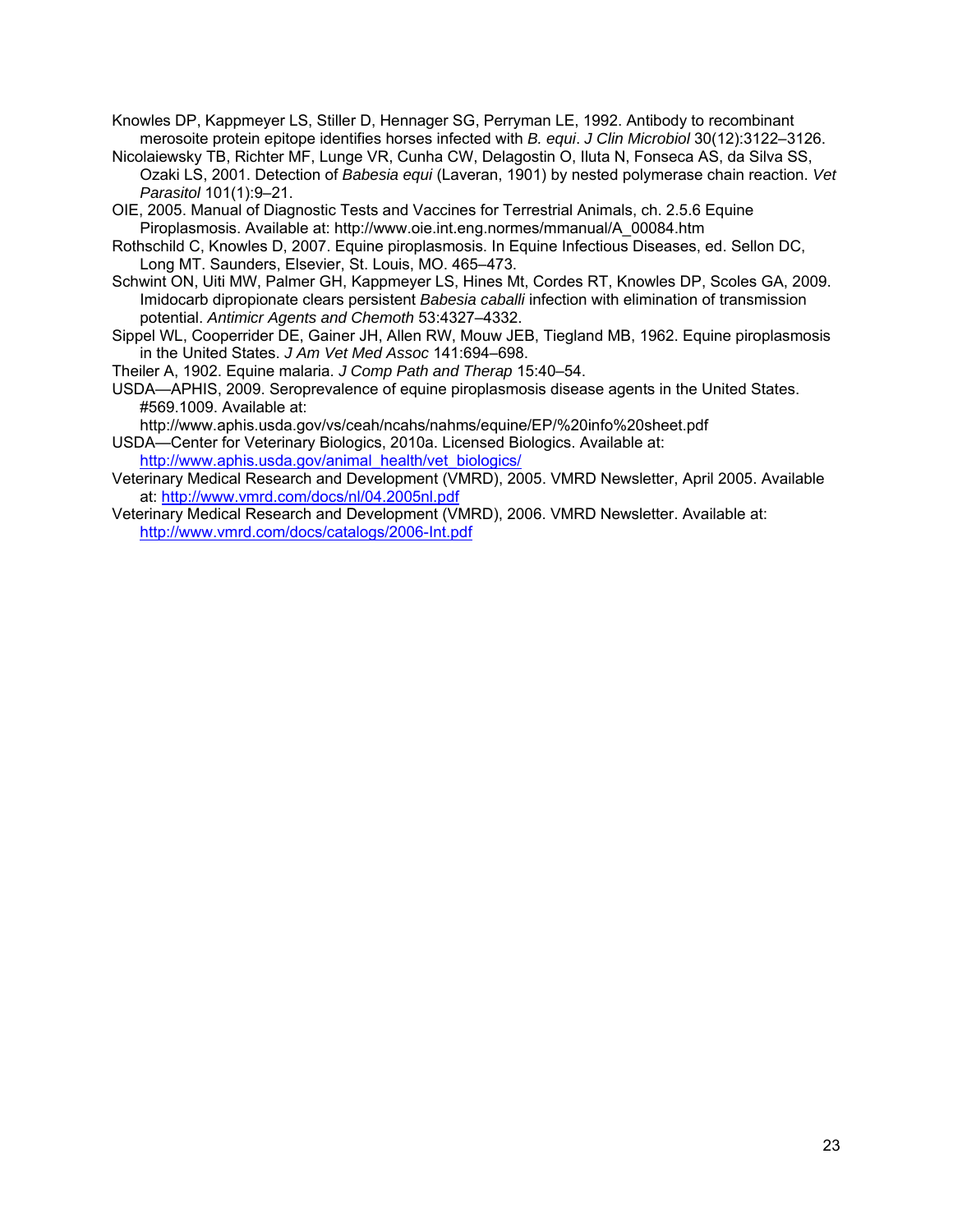### **Treatment of Equids with EP**

Treatment regimens for equids with EP often vary and may depend on whether the equids are in endemic or free countries, and whether the desired goal of treatment is parasite elimination or resolution of clinical disease.

Treatment of EP in endemic countries is usually aimed at eliminating clinical signs of disease without eliminating the parasite from the body. It is detrimental to eliminate the parasite from equids in endemic countries because premunition depends on continued presence of the parasite at low levels (Donnellan and Marais, 2009).

In contrast, in countries where EP is not considered endemic, treatment of infected equids is aimed at chemosterilization. Clearing the parasites by treating infected equids with antiprotozoal drugs is challenging and treated horses may continue to be reservoirs. These pathogens may persist in immunocompetent hosts at levels below the limits of routine microscopic detection and without overt signs of disease, yet serve as efficient reservoirs of arthropod vector-borne transmission (Ueti et al., 2008; Schwint et al., 2009). Defining the criteria to determine if parasite clearance has occurred is also a challenge, as the goal is to be confident that the treatment has eliminated the transmission risk. At this time, treating infected equids in the United States is not authorized, unless the horse is enrolled in a USDA research trial.

#### **Antiparasitic drugs**

A variety of drugs have been used in attempts to treat EP. In general, *B. equi* has been reported to be more refractory to babesiacidal drugs than *B. caballi*. The drugs commonly used to treat EP in equids are imidocarb and diminazene.

Historically, amicarbalide isothionate and eufalvine were used to treat EP, but these drugs are no longer readily available (Donellan and Marais, 2009). Tetracycline has been reported as a treatment for *B. equi*; however, in these cases the drug was given prior to definitive identification of the causative agent, so treatment response in suspect cases might have been the result of resolution of a different type of infection (Zobba, 2008). Antitheilerial compounds, including parvaquone and buparvaquone, have been shown to reduce parasitemia of initial infection but failed to sterilize *B. equi* infections. Imidocarb appears to be the most effective of the drugs explored to date (Donnellan and Marais, 2009).

#### Imidocarb

Imidocarb is a caranilide derivative usually administered as the dipropionate salt by intramuscular injection. Although imidocarb has been used for more than 20 years to treat babesiosis, minimal information was available about the pharmacokinetic behavior of the drug in equids until 2002, when Belloli and others (2002) published an article on the topic. Belloli's study showed that: (1) imidocarb was effectively distributed to tissues; (2) a prolonged period was required for complete elimination of the drug from tissues; and (3) there was evidence of possible sequestration of imidocarb in vascular and extravascular compartments.

The short-lasting persistence of imidocarb in blood reported by Belloli was not considered a favorable kinetic behavior for a drug to affect hemoprotozoan parasites. Reports of the plasma concentration of imidocarb necessary for effective therapy are lacking for equine *Babesia* spp. Based on the effective diffusion of imidocarb across cell membranes, the short-lasting persistence of the drug in blood may be enough to kill *B. caballi* (Belloli et al., 2002)*.* 

The liver was reported to be a storage tissue for imidocarb. In Belloli's study, imidocarb was detected in the milk of mares, but mammary elimination did not appear to be important. The concentration of imidocarb in milk reflected the state of the plasma drug levels (Belloli et al., 2002). Given the rapid clearance of imidocarb from plasma, repeating multiple courses of treatment with several days in between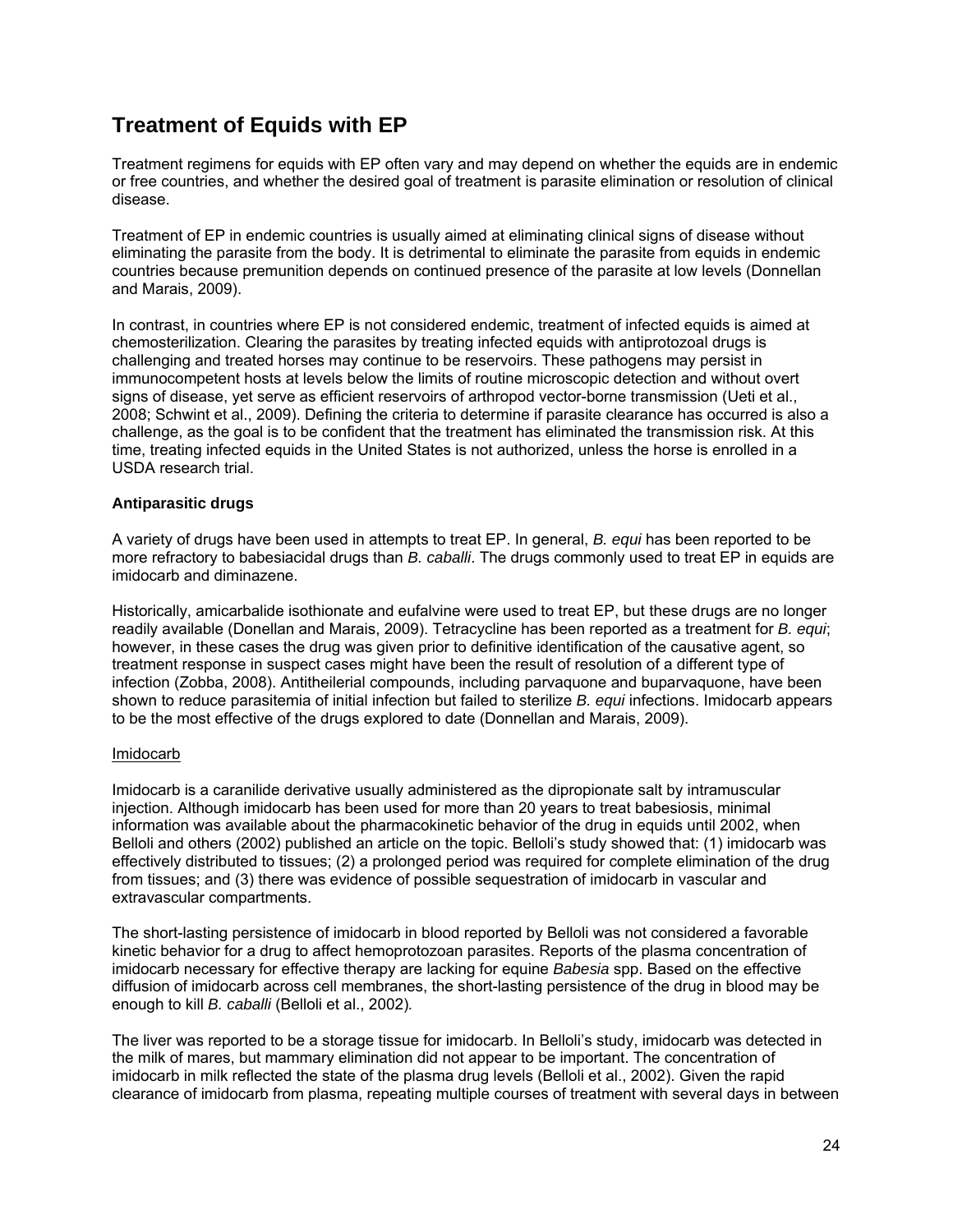may ensure that high drug levels are maintained in storage tissues, thereby supplying the body with delivery reservoirs from continuous release of imidocarb. The storage tissues (liver and kidney) may also be sites in which circulating infected cells are exposed repeatedly to elevated drug concentrations (Belloli et al., 2002).

Research results regarding the efficacy of imidocarb for *B. caballi* and *B. equi* clearance vary. Schwint and others (2009) experimentally inoculated horses with a Puerto Rican strain of *B. caballi* then treated them with imidocarb dipropionate (Imizol, Schering Plough Animal Health) via intramuscular injection. Treated horses failed to transmit infection to naïve horses by transfer of whole blood or by tick feeding. The treated horses converted from seropositive to seronegative status on the cELISA test. The authors concluded that the aggressive imidocarb treatment cleared the strain of *B. caballi* inoculated in this study from persistently infected horses. Treated horses met the regulatory standard for international movement (seronegative on cELISA test) and eliminated the transmission risk to ticks.

Paso Fino horses imported to the island of Curacao that were seropositive to *B. caballi* and *B. equi* based on testing with the indirect fluorescent antibody test (IFAT)—were treated with five consecutive doses of imidocarb dipropionate. This treatment protocol temporarily resulted in negative serologic tests; however, samples collected 6 and 18 weeks after treatment tested positive for both *B. caballi* and *B. equi* antibodies (Butler et al., 2008).

Ongoing research at the NVSL is evaluating the efficacy of imidocarb dipropionate in the clearance of *B. equi* from experimentally infected horses. Dr. Tom Bunn, Director of Diagnostic Bacteriology Laboratory at the NVSL, reported that the goal of this research is to attempt to demonstrate the ability of imidocarb to clear horses infected with *B. equi* (USAHA, 2009). Twelve ponies were inoculated with *B. equi*, 8 of which were subsequently treated with imidocarb*.* Clearance was defined by a negative PCR test, the failure to establish infection by direct inoculation of blood to susceptible recipient horses, and the failure of ticks to acquire parasites after feeding from treated ponies. At the time of this report, three naïve horses had been inoculated with red blood cells (RBCs) from treated, PCR-negative ponies and showed no seroconversions after 90 days (USAHA, 2009). Two naïve intact horses inoculated with RBCs from untreated ponies seroconverted by both CFT and cELISA after 90 days. The next steps in the project are to continue subinoculation of seronegative horses (USAHA, 2009). If blood inoculation of horses fails to result in seroconversion, ticks that have fed on treated horses will be fed on susceptible horses to determine if *B. equi* is transmitted (USAHA, 2009). As a final test of clearance, splenectomies will be performed.

Imidocarb causes a dose-dependent hepatotoxicity and nephrotoxicity (Donnellan and Marais, 2009). In clinical cases with dehydration and anemia drug disposition kinetics may potentiate the negative effects of imidocarb. The LD50 for an imidocarb injection given intramuscularly was 15.99+1.49 mg/kg, with mortalities occurring within 6 days following the first injection. Increasing levels of imidocarb was associated with increasing mortality and morbidity (local and systemic reactions). Mortalities were attributed to acute renal cortical tubular necrosis and acute periportal hepatic necrosis induced by two injections of 16 or 32 mg/kg of imidocarb (Adams, 1981).

#### **Treatment of donkeys with EP**

Donkeys are reported to be more susceptible than horses to the toxic effects of imidocarb (Donnellan and Marais, 2009). The therapeutic efficacy of imidocarb, artesunate, arteether, buparvaquone, and a combination of arteether and buparvaquone against *B. equi* of Indian origin was evaluated in splenectomized donkeys with experimentally induced acute infection (Kumar et al., 2003). Individually, arteether and buparvaquone had no efficacy for clearing parasitemia; treated donkeys died within 5 to 6 days after showing high parasitemia and clinical signs of disease. Parasite multiplication was restricted in donkeys treated with artesunate, but only while drugs were given. Donkeys treated with imidocarb and a combination of arteether and buparvaquone cleared *B. equi* from blood circulation 2 to 5 days post treatment; however, reoccurrence of the parasite was detected in both groups 55 to 58 days post treatment.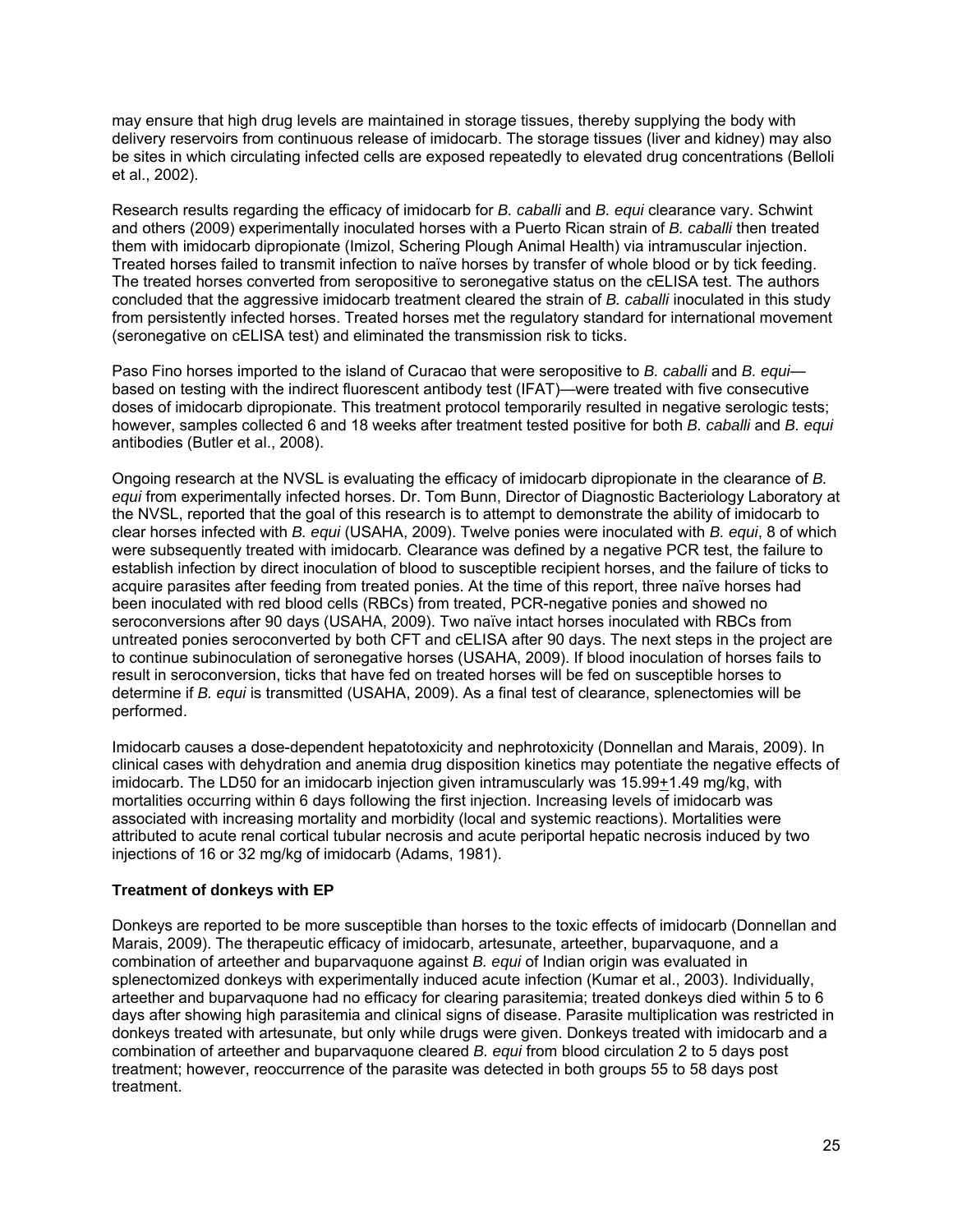#### **In vitro testing3**

The literature contains information about in vitro effects of compounds on EP agents and their relation to the survival of *B. caballi* and *B. equi*. Chemicals or drugs that kill the parasites in the laboratory may not have the same effect when given to equids and may in fact be toxic to equids. Before a drug is used in equids, stringent evaluation of its efficacy and safety is usually undertaken by the manufacturer. However, the costs associated with the research, development, and licensing of a new drug can be substantial, and a manufacturer will not make such an investment unless a market exists for the drug.

Evaluating the effect of antimicrobial drugs in an in vitro model has utility in screening antiparasitic drugs for potential in vivo use. As an example of a model, the effect of oxytetracycline, imidocarb, and enrofloxacin on *A. marginale,* a hemoparasite of cattle, was recently evaluated using short-term erythrocyte cultures (Coetzee et al., 2009). In this evaluation, a significant association existed between ultrastructural changes in the parasite and infectivity.

In vitro growth inhibition of *B. equi* and *B. caballi* was reportedly induced by exposure to triclosan, with no adverse effects on host cells (Bork et al., 2003). The multiplication of *B. equi* and *B. caballi* in an in vitro cell culture model was significantly inhibited by heparin, resulting in complete clearance of the intracellular parasites (Bork et al., 2004). Growth inhibition of *B. equi* and *B. caballi* in vitro was reported due to exposure to three antimalarial drugs, including artesunate, pyrimethamine, and pamaquine (Nagai et al., 2003). *B. equi* was more resistant to pyrimethamine than *B. caballi* and more sensitive to artesunate and pamaquine than *B. caballi*.

A *B. caballi* culture system has been used to evaluate the in vitro antibabesial efficacy of four ethnoveterinary plants: *Rhoiscissus tridentate*, *Elephantorrhiza elephantine*, *Aloe marlothii,* and *Urginea sanguindea* in vitro *(*Naidoo et al., 2005*).* To validate the model, the plants were compared with imidocarb diproprionate and diminazene aceturate. Effectivity was established as the degree of inhibition of color change, the percentage of parasitized cells on thin culture smears, and calculation of the degree of residual infectivity. The model demonstrated the in vitro efficacy of imidocarb and diminazene indicating EC50 values of 0.08 and 0.3 µg/ml, respectively. Of the ethnoveterinary plants, only the *E. elephantine* rhizomes acetone extracts at a concentration of 100 µg/ml were effective. This study showed that the color change method was not very sensitive in determining the activity of crude plant extracts (Naidoo et al, 2005).

#### **Additional treatment and management**

Antibabesial treatment should be accompanied by supportive care of horses with clinical disease. Supportive care would involve management of anemia through blood transfusion and fluid treatment in animals with pigmenturia or dehydration.

Equine piroplasmosis is a reportable disease in the United States, and veterinarians should contact State or Federal regulatory officials rather than treat suspect cases.

#### **References—Treatment of Equids with EP**

 $\overline{a}$ 

Adams LG, 1981. Clinicopathological aspects of imidocarb dipropionate toxicity in horses. *Res in Vet Sci* 31:54–61.

- Belloli C, Crescenzo G, Lai O, Carofigilio V, Marang O, Ormas P, 2002. Pharmacokinetics of imidocarb dipropionate in horses after intramuscular injection. *Eq Vet J* 34:625–629.
- Bork S, Yokoyama N, Ikehara Y, Kumar S, Sugimoto C, Igarashi I, 2004. Growth inhibitory effect of heparin on Babesia parasites. *Antimic Agents and Chemoth* 48:236–241.
- Bork S, Yokoyama N, Matsuo T, Glavera GG, Fujisaki K, Igarashi I,2003. Growth inhibitory effect of triclosan on equine and bovine Babesia parasites. *Am J Trop Med and Hyg* 68:334–340.

<sup>&</sup>lt;sup>3</sup> In vitro information included to provide a complete account of described drugs/substances and their effect on EP pathogens.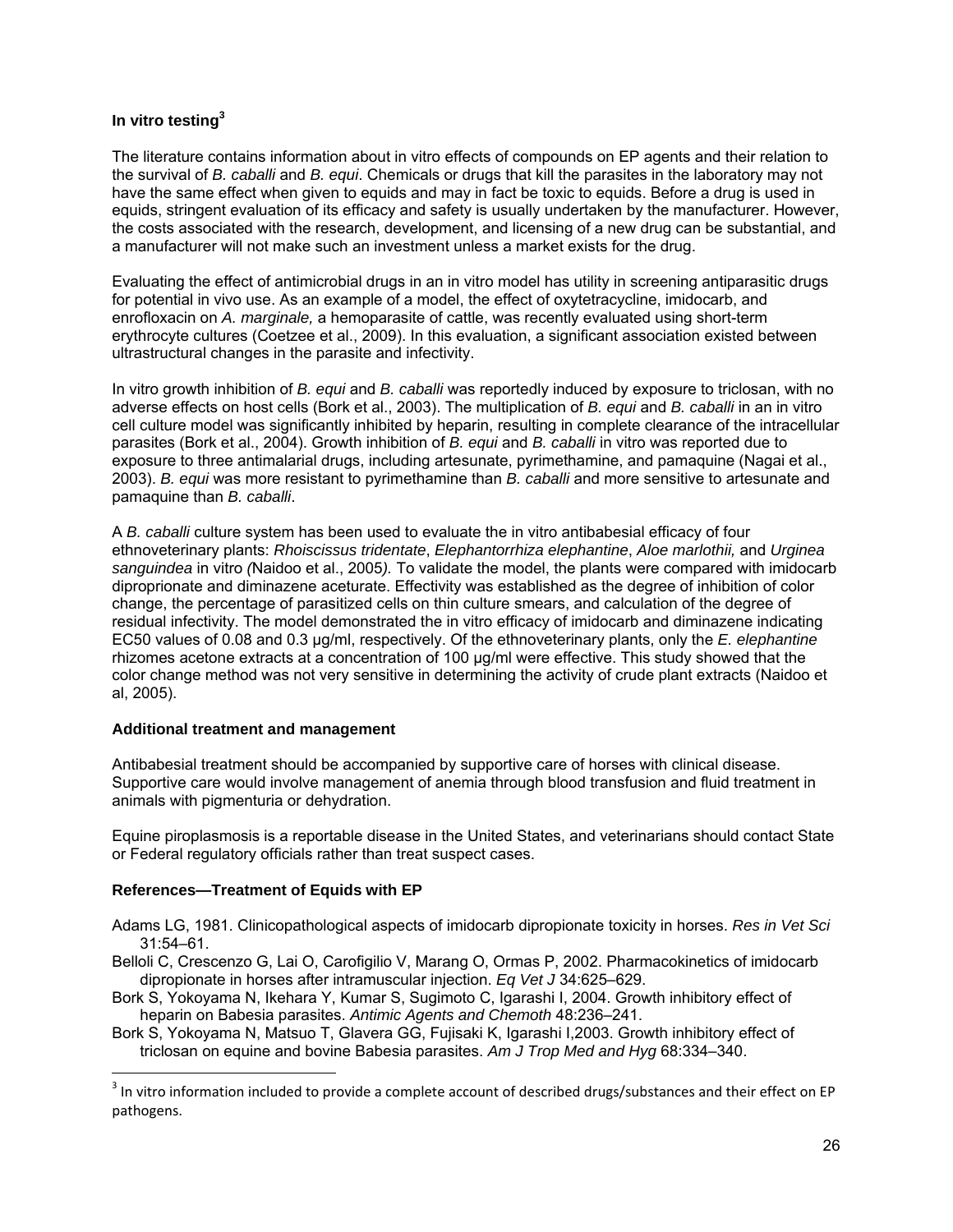- Butler CM, Nighof AM, van der Kolk JH, Haseth Ob de, Taoufik A, Jongehan F, Houwers DJ, 2008. Repeated high dose imidocarb dipropionate treatment did not eliminate *B. caballi* from naturally infected horses as determined by PCR-revise line blot hybridization. *Vet Parasitol* 151:320–322.
- Coetzee JF, Kocan KM, Higgins JJ, Apley MD, Jones DE, 2009. Ultrastructural and fluorochromatic changes of Anaplasma marginale exposed to oxytetracycline, imidocarb and *enrofloxacin* in shortterm erythrocyte cultures. *Vet Microbiol* 136(1/2):45–53.
- Donnellan CMB, Marais HJ, 2009. Equine piroplasmosis. In Infectious Diseases of the Horse, ed. Mair TS, Hutchinson RE, Equine Veterinary Journal, Inc. 333–340.
- Kumar S, Kumar Y, Malhotra DV, Dhar S, Nichani AK, 2003. Standardisation and comparison of serial dilution and single dilution enzyme linked immunosorbent assay (ELISA) using different antigenic preparations of the *Babesia (Theileria) equi* parasite. *Vet Parasitol* 34(1):71–83.
- Nagai A, Yokoyama N, Matsuo T, Bork S, Hirata H, Xuan X, Zhu Y, Claveria G, Fujisaki K, Igarashi I, 2003. Growth inhibitory effects of artesunate, pyrimethamine and pamaquine against *Babesia equi* and *Babesia caballi* in *in vitro* cultures. *Antimicro Agents and Chemoth* 47.
- Schwint ON, Uiti MW, Palmer GH, Kappmeyer LS, Hines Mt, Cordes RT, Knowles DP, Scoles GA, 2009. Imidocarb dipropionate clears persistent *Babesia caballi* infection with elimination of transmission potential. *Antimicr Agents and Chemoth* 53:4327–4332.
- Ueti MW, Palmer GH, Scoles GA, Kappmeyer LS, Knowles DP, 2008. Persistently infected horses are reservoirs for intrastadial tick-borne transmission of the apicomplexan parasite *Babesia equi. Infect Immun* 76:3525–3529.
- USAHA, 2009. ICOHC proceedings. Available at: http://wwwusaha.org/committees/reports/2009/reporthd-2009.pdf
- Zobba R, Ardu M, Nicconlini S, Chessa B, Manna L, Cocco R, Parpaglia MLP, 2008. Clinical and laboratory findings in equine piroplasmosis. *J Eq Vet Sci* 28(5):301–308.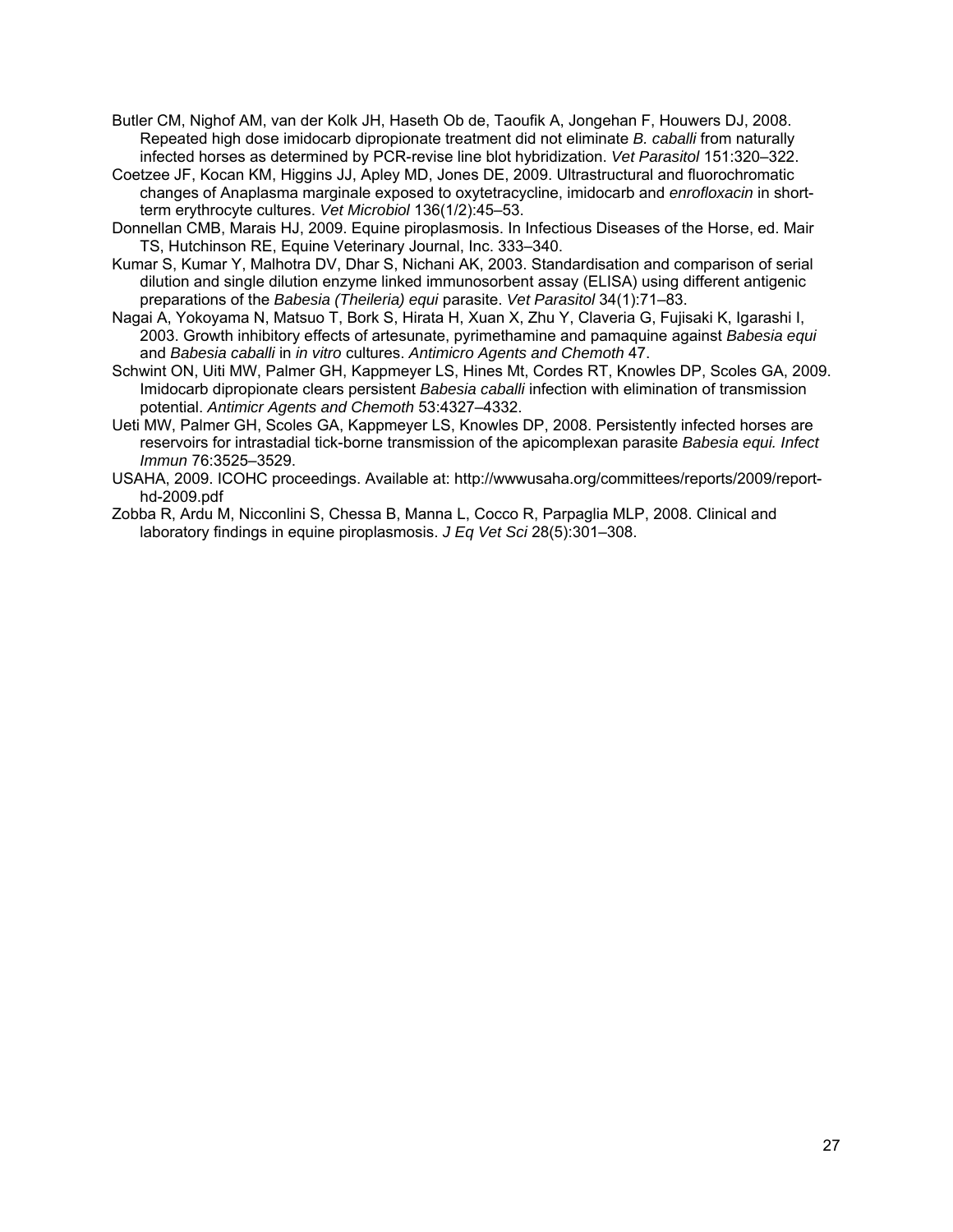### **Distribution, Biology, and Ecology of U.S. EP Tick Vectors (revised 11/10/10)**

Ticks are commonly thought of as insects but are actually arachnids like scorpions, spiders, and mites. All members of this group have four pairs of legs as adults and have no antennae. Adult insects have three pairs of legs and one pair of antennae. Ticks are among the most efficient carriers of disease agents because they attach firmly to a host when sucking blood, feed slowly, and may go unnoticed for a considerable time while feeding. There are at least 850 tick species worldwide and approximately 85 tick species within the United States (Horak et al., 2002).

#### **Life stages/life cycle**

Ticks are divided into two groups: hard ticks and soft ticks. Hard ticks such as the American dog tick have a hard shield just behind the mouth parts (sometimes incorrectly called the "head"). Unfed hard ticks are shaped like a flat seed. Soft ticks do not have the hard shield and are shaped like a large raisin. Soft ticks prefer to feed on birds or bats and are seldom encountered by people or other types of animals unless their host animals are nesting or roosting in an occupied building.

Ticks have four life stages: egg, six-legged larva, eight-legged nymph and adult. After the egg hatches, the tiny larva feeds on an appropriate host. The larva then develops (molts) into the larger nymph. The nymph feeds on a host and then molts into an even larger adult. Both male and female adults find and feed on a host, the females lay eggs after feeding (Sonenshine, 1991). Female adult ticks die after laying eggs. Male adult ticks can feed and mate multiple times before dying, and their life span varies, depending on species. When seeking a female for mating, male ticks might move from one animal host to another.

Ticks are generally classified as one-, two-, or three-host ticks.

#### One-host tick

A one-host tick attaches to a single host and feeds on that same host throughout all of its life stages, from larva through adult. A one-host tick attaches to a host at the larval stage, feeds, molts to the nymphal stage on the host, feeds again on the same host, molts to an adult stage on the host, and feeds on the same host. The female will drop from the host after feeding and lay her eggs in a suitable habitat.

#### Two-host tick

A two-host tick attaches and feeds on at least two different hosts during its life stages. Generally, the immature stages feed on one host and the adult feeds on another.

#### Three-host tick

As a larva, a three-host tick will stay on the ground or climb up a plant to wait for a host to pass by. The seed tick (a larval form of a tick, which is very small) waits with its front claws outstretched to grab the first animal that comes by, usually a mouse, vole, squirrel, chipmunk, mole, shrew, muskrat, or rabbit (first host). The larva engorges with blood for about 4 days then drops to the ground, molting (shedding its skin) in leaf litter and becoming an eight-legged nymph. The nymph climbs up a plant and waits for a new host (second), which may be another small mammal or a moderate-sized animal like an opossum or raccoon. Once the nymph has attached to a new host, it engorges with blood for approximately 6 days then drops from its second host and molts on the ground. At this stage, it may take weeks before the nymph molts and becomes an adult tick.

As adults, both the male and female ticks look for a host (third in life cycle), most likely a larger mammal than its first or second host such as a raccoon, opossum, fox, skunk, woodchuck, deer, dog, or human. Once attached to a host, the female will feed to produce eggs. The male mates with the female while she completes her blood meal. A female will not complete her feeding period without mating. Rather, she will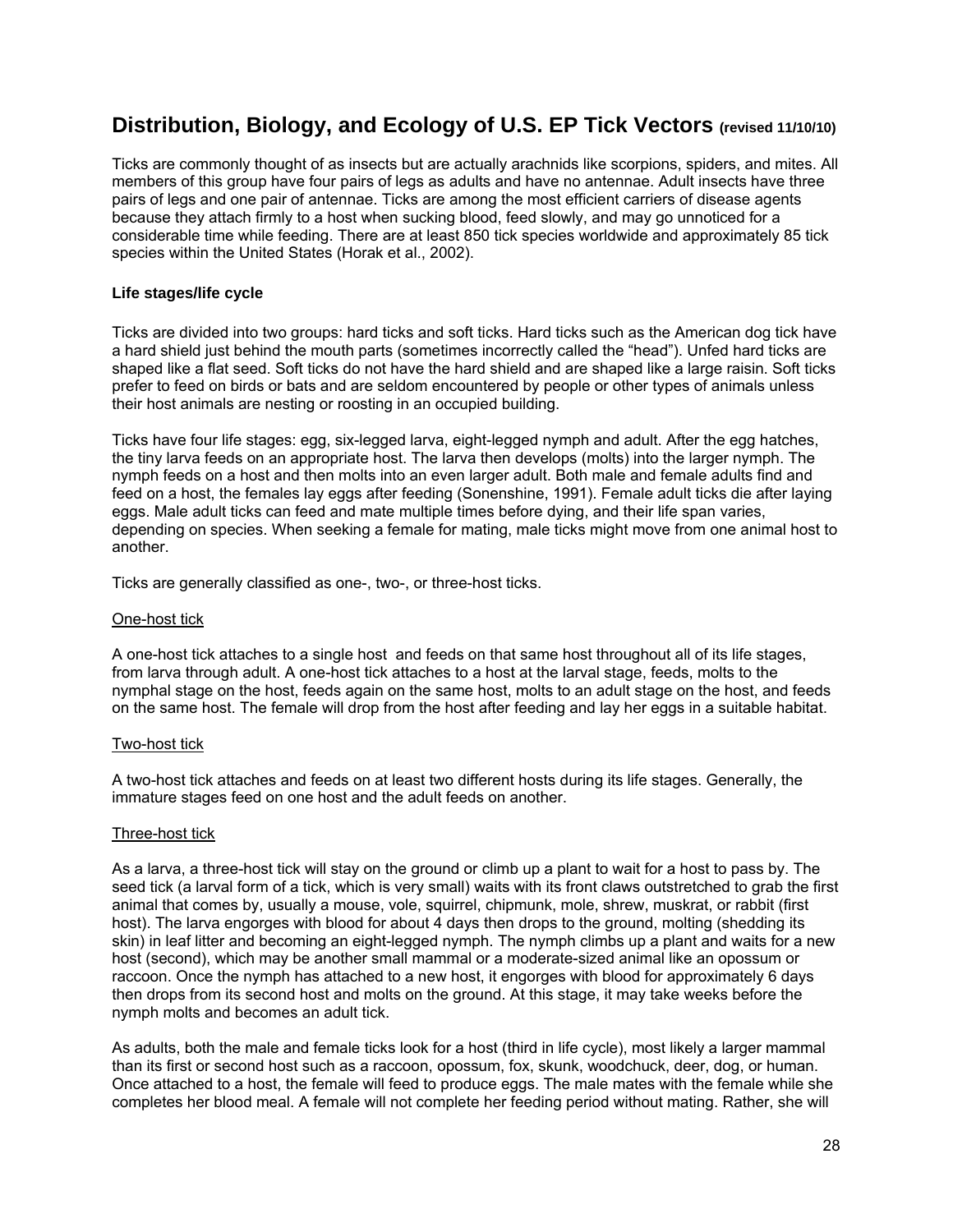remain on the host with a partial blood meal until she mates. After mating, the male dies and the female drops to the ground and lays her eggs, which begins the cycle again.

During any of its stages, a three-host tick can survive for several years without finding a host. In such cases, a tick may enter a diapause or a period of inactivity or rest, during which development is suspended (Oliver, 1989). Diapause is an adaption by ticks used to survive unsuitable conditions. Ticks wait for host animals from the tips of grasses and shrubs (not from trees). When brushed by a moving animal or person, they quickly let go of the vegetation and climb onto the host. Ticks can only crawl; they cannot fly or jump. Some species of ticks will crawl several feet toward a host (Sonenshine, 1991).

#### **Transmission and vector competency for EP pathogens**

There are three main modes of tick-borne transmission of *Babesia* parasites: transstadial, intrastadial, and transovarial. Transstadial transmission occurs when a tick stage (larval or nymphal) acquires the pathogen from an infected host and the subsequent tick stage within the same generation transmits the pathogen to an uninfected host. The pathogen is retained by the tick through the molting process (i.e., nymph to adult). Intrastadial transmission occurs when a tick acquires the pathogen (i.e., male) transmits to a naïve host with no development or molting to another life stage prior to transmission. Transovarial transmission is the passage of the pathogen from one tick generation to the next through the ovaries (Ueti et al., 2008).

EP pathogens are enzootic on several islands in the Caribbean, areas in Central and South America, and in Mexico, and are transmitted by three genera of ticks, including *Hyalomma, Dermacentor*, and *Rhipicephalus* species (de Waal, 1992; Strickland and Gerrish, 1964). *B. caballi* is transmitted by seven *Dermacentor* species, six *Hyalomma* species, and two *Rhipicephalus* species. *B. equi* is transmitted by four *Dermacentor* species, four *Hyalomma* species, and five *Rhipicephalus* species*. B. caballi* is transmitted transstadially (nymph to adult) by 10 tick species and transovarially (female to eggs) by 11 tick species. *B. equi* is transmitted transstadially by 13 tick species and only transovarially by *H. anatolicum* (Neitz, 1956; de Waal, 1992; Stiller and Coan, 1995). *Anocentor nitens*, the tropical horse tick, is currently the only known natural vector of EP in the United States (Roby and Anthony, 1963). *B. caballi* and *B. equi* have been shown to be experimentally transmitted by three additional U.S. tick species: *D. albipictus*, the winter tick; *D. variabilis*, the American dog tick; and *B. microplus,* the southern or tropical cattle tick. *B. caballi* can be transmitted by *A. nitens*, *D. albipictus*, and *D. variabilis,* whereas *B. equi* is transmitted only by *D. variabilis* and *Rhipicephalus (Boophilus) microplus* (Stiller et al., 2002). Although *R. microplus* has been considered an experimental vector of *B. equi*, evidence is growing in Brazil that *R. microplus* is likely a natural vector of *B. equi* in Brazil (Guimaraes et al., 1998, Heuchert et al., 1999; Battsetseg et al., 2002). *B. equi* infects horses and is transmitted by *R. microplus* in subtropical and tropical regions of the Americas (Knowles et al., 1992; Guimaraes et al., 1998). Transstadial transmission of *B. equi* by *R. microplus* has been confirmed with the acquisition of parasites by the nymphal stage from chronically infected horses and transmitting as a newly molted adult to a naïve host (Ueti et al., 2005). Additionally, *R. microplus* males can acquire *B. equi* parasites from a chronically infected horse and transmit the parasites to a naïve horse. Therefore, intrastadial transmission has been demonstrated with this tick vector, and targeted control methods should consider this mechanism of transmission (Ueti et al., 2008). Additionally, there is some recent evidence that *D. variabilis* and *Amblyomma cajennense*, the cayenne tick, may be natural vectors of *B. equi,* as demonstrated with the field collection of adults and transmission of *B. equi* to naïve horses (Scoles, pers. comm., 2010). It is likely that there is some intrastadial transmission of *B. equi* (same tick stage, i.e., males) by American dog tick and cayenne tick populations to naïve hosts (Stiller and Coan, 1995; Scoles, pers. comm., 2010).

#### **Distribution, host associations, and seasonal activity**

The major factors involved in the occurrence of a vector-borne disease include: the abundance of vectors and reservoir hosts; prevalence of pathogens within vectors and vertebrate hosts; local environment conditions, particularly temperature and moisture for tick vectors; and host resistance in the targeted host population (Sonenshine, 1991).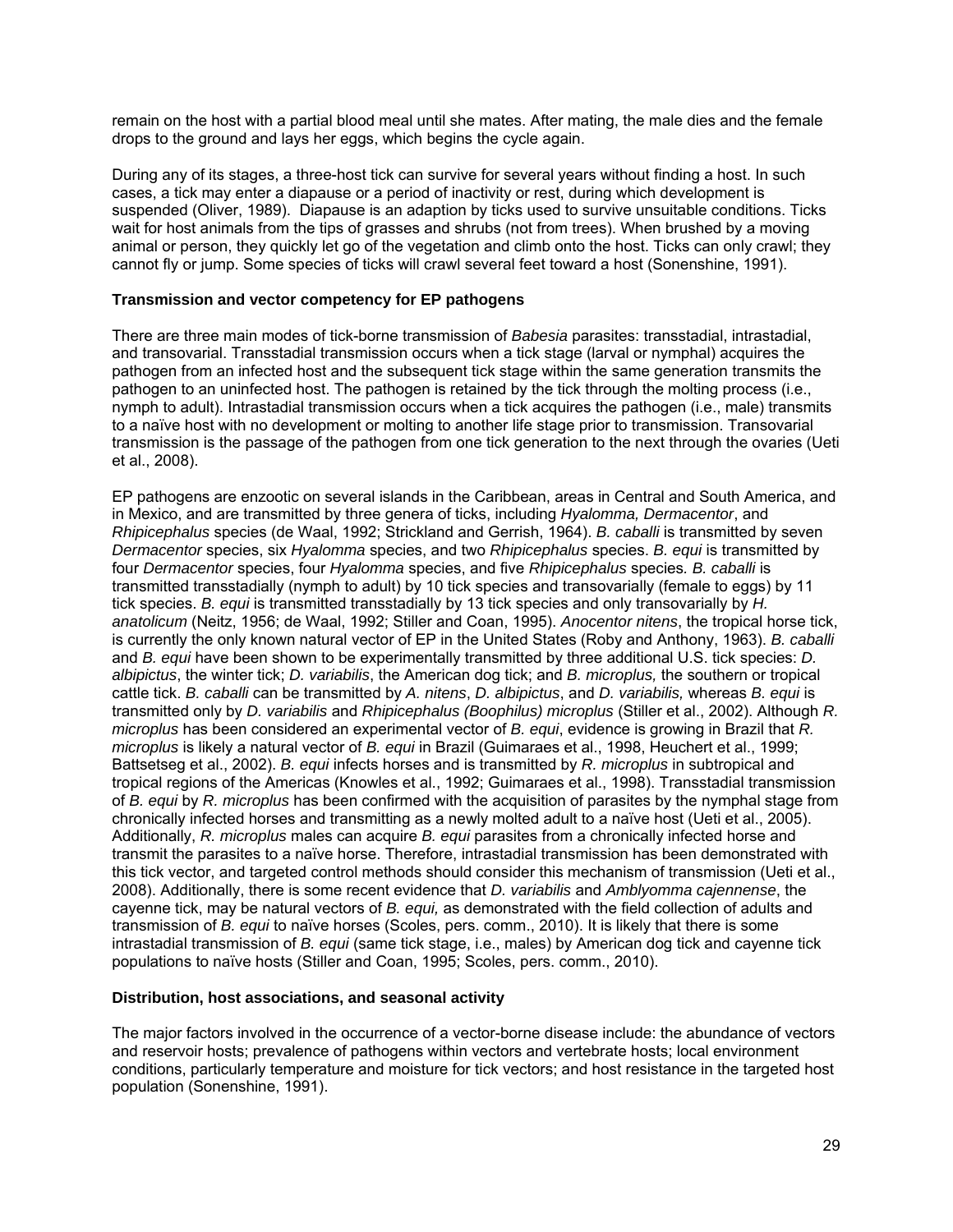Natural vectors are arthropods capable of transmitting pathogens under essential environmental conditions whereby the pathogens survive and multiply within the vector and the pathogen is transmitted to a naïve host. The vector is capable of obtaining the pathogen via intake of a large blood meal from an infective host and maintaining the pathogen through multiple life stages. An experimental vector is defined as an arthropod that is infected via an inoculated host in a laboratory setting and that can maintain and transmit the pathogen to naïve host under artificial conditions (Sonenshine, 1991). A tick species is considered established when it is capable of reproducing successfully (i.e., completes its life cycle) under favorable abiotic and biotic conditions in a particular region. If the tick species is considered "reported" from an area, it is likely that the success of reproductive status of that particular tick species has not been confirmed and the tick(s) might simply have been imported on a host (Dennis et al., 1998).

#### **Natural and experimental EP tick vectors in the United States**

#### Natural vectors

#### *Tropical horse tick (Anocentor nitens)*

A natural vector of *B. caballi* in the Americas is the tropical horse tick *Anocentor nitens* (also known as *Dermacentor nitens*) (Horak et al., 2002; Barker and Murrell, 2004); its distribution in the United States is limited to the southernmost parts of Florida and Texas. The tick is widespread in the tropical and subtropical regions of northern South America, Central America, Mexico, and the West Indies. In 1901, *A. nitens* distribution extended from Jamaica and Santo Domingo to include Puerto Rico, Guatemala, and Venezuela. By 1964, *A. nitens* distribution extended to the Caribbean, Central America, Mexico, and South America. The first report of *A. nitens* in the United States was in 1908 in Cameron County, Texas, with additional reports coming from Hidalgo, Nueces, San Patricio, Webb, and Willacy Counties by 1964. *A. nitens* was known to be established in the southernmost tip of Texas until 1960, when it was found in Palm Beach, Florida (Friedhoff et al., 1990). From 1960 through September 1963, there were 705 collections of *A. nitens* from 24 counties in Florida (Strickland and Gerrish, 1964). In 1962, *A. nitens* was collected from Coffee County, Georgia, on four separate occasions, but it did not become established in that State. From 1962 to 1963, collections of *A. nitens* were only made in Texas, Florida, and Georgia (Knowles et al., 1966; Bryant et al., 1969; Taylor et al., 1969). *A. nitens* submissions to NVSL from 1999 to 2008 are currently reported only from southern Texas (figure 1).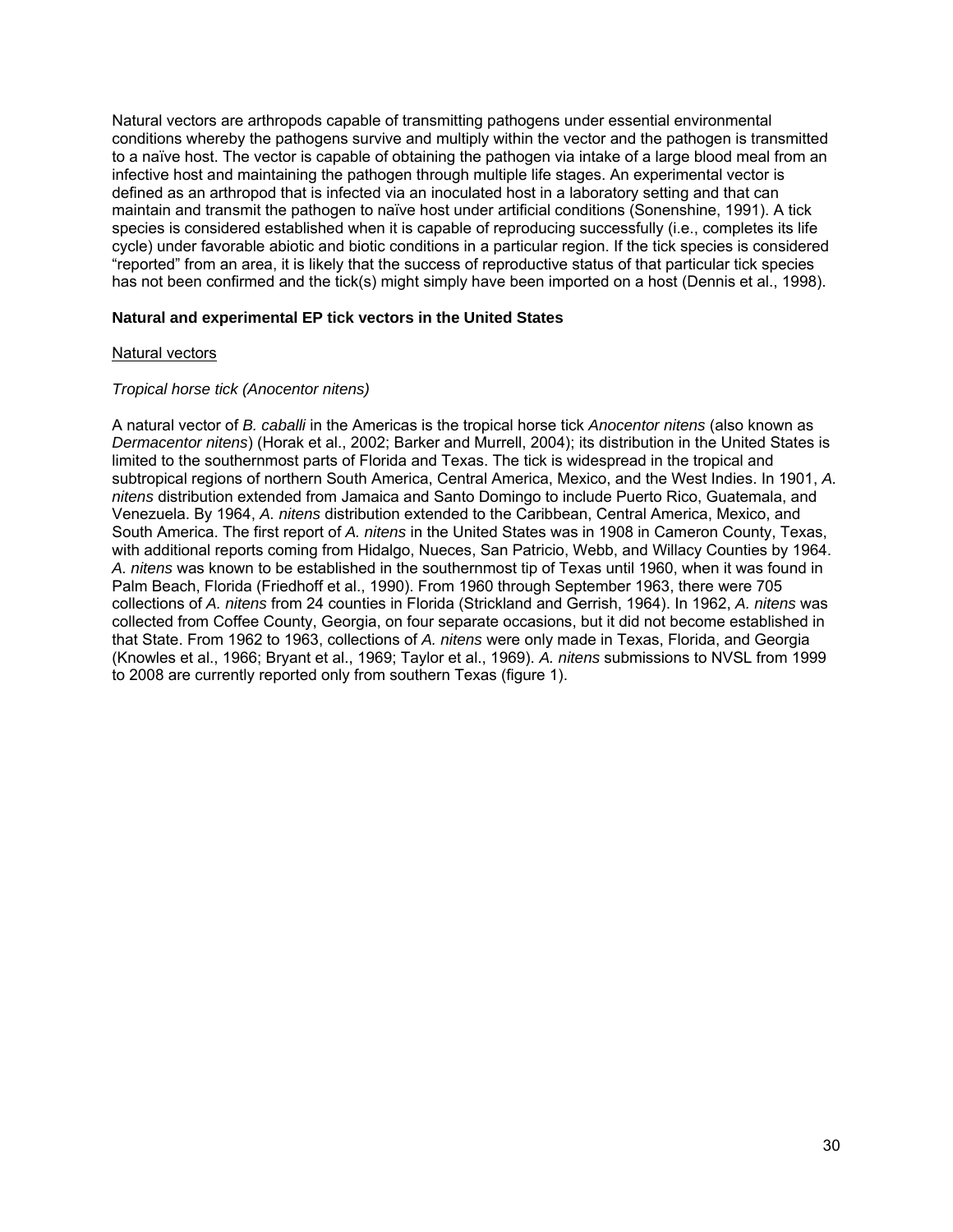

### **Figure 1**

Horses, donkeys, mules, and other equids are the preferred hosts of *A. nitens*; however, this tick is also found on cattle, goats, sheep, and deer (Thompson, 1969). *A. nitens* is widespread in Brazil (Borges et al., 1999). It is typically found in the nasal diverticulum, the mane, perineal and perianal regions, and particularly the ears of the host. Heavy infestations of this tick can cause severe lesions and predispose a host to secondary infections.

As a one-host tick, *A. nitens* remains on its host through two molts and requires approximately 26 days to complete its development; it produces new generations at 75- to 90-day intervals. This extended development on the host provides opportunity for the tick to travel long distances (Bishopp and Trembley, 1945). This tick is found in all stages on hosts throughout the year (Holbrook et al., 1968; Borges et al., 2002).

#### *Cattle tick (Rhipicephalus [Boophilus] microplus)*

Although *B. microplus*, the southern or tropical cattle tick, was recently reclassified into the genus *Rhipicephalus*, for purposes of clarity, we will maintain the previous genus assignment of *Boophilus* (Keirans and Durden, 2001; Murrell and Barker, 2003). *B. microplus* is considered a natural vector of EP in South America. Neither *B. equi* nor *B. caballi* has been detected in field collections of *B. microplus* in the United States.

*B. microplus* is found worldwide in subtropical and tropical regions. This tick is endemic in the Indian subcontinent, much of tropical and subtropical Asia, northeastern Australia, Madagascar, southeastern Africa, the Caribbean, and many countries in South and Central America and Mexico. In 1906, *B. microplus* was well established within 14 southern U.S. States and southern California. By 1943, *B. microplus* was eradicated from all southern States except Florida, which successfully eradicated the tick by 1961. Although the tick has been eradicated from most of the United States, it can sometimes still be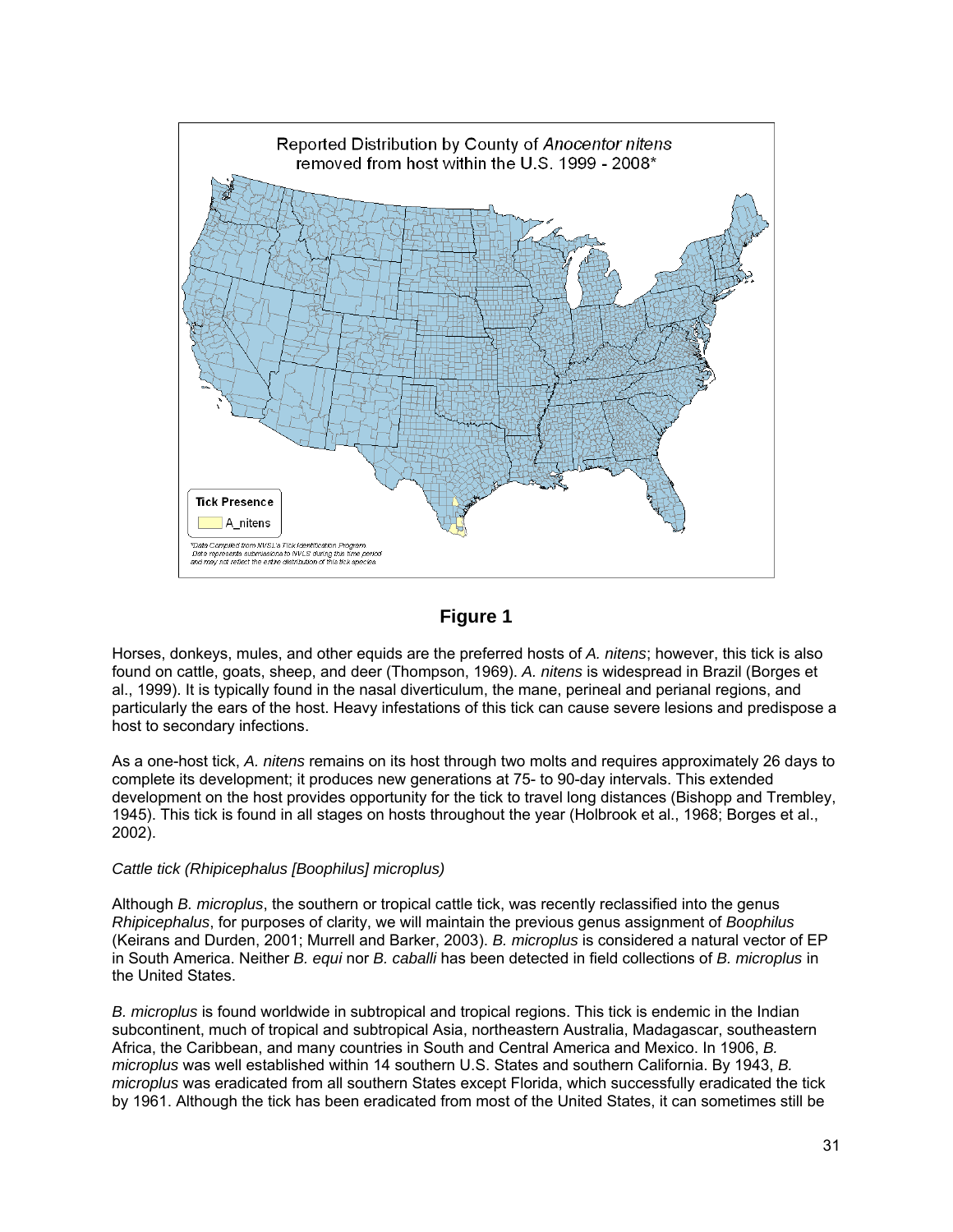found in Texas in a buffer quarantine zone along the Mexican border (Estrada-Pena, 2006) (figure 2). *B. microplus* is considered the most important tick of livestock in the world, based on economic impact and animal health. Heavy tick burdens on animals can decrease production and damage hides (Utech et al., 1983; Estrada-Pena, 2006). This hard tick can be found on many hosts including cattle, buffalo, horses, donkeys, goats, sheep, deer, pigs, dogs, and some wild animals.



### **Figure 2**

*B. microplus* is a one-host tick; all stages are spent on one animal. Its eggs hatch in the environment and the larvae crawl up grass or other plants to find a host. They may also be blown by the wind. In the summer, the *B. microplus* can survive for as long as 3 to 4 months without feeding, and under optimal conditions it completes its life cycle in 3 to 4 weeks. In cooler temperatures, the tick may live without food for up to 6 months. Newly attached tick larvae are usually found on the softer skin of the inner thigh, flanks, and forelegs of the host. They may also be found on the abdomen and brisket. After feeding, the larvae molt twice to become nymphs and then adults. Each developmental stage (larva, nymph, and adult) feeds only once, but the feeding takes place over several days. An adult male tick becomes sexually mature after feeding and mates with feeding females. An adult female tick that has fed and mated detaches from the host and deposits a single batch of many eggs in the environment (Sutherst et al., 1988; Guglielmone et al., 1990; Estrada-Pena, 2006).

#### *Cayenne tick (Amblyomma cajennense)*

*A. cajennense,* the cayenne tick, is a native of the Americas. *A. cajennense* ranges from the southern part of the United States to northern Argentina, through Central America and some of the Caribbean (Cooley and Kohls, 1944). In the United States, the reported distribution is confined to the southern tip of Texas (Bishopp and Trembley, 1945) (figure 3).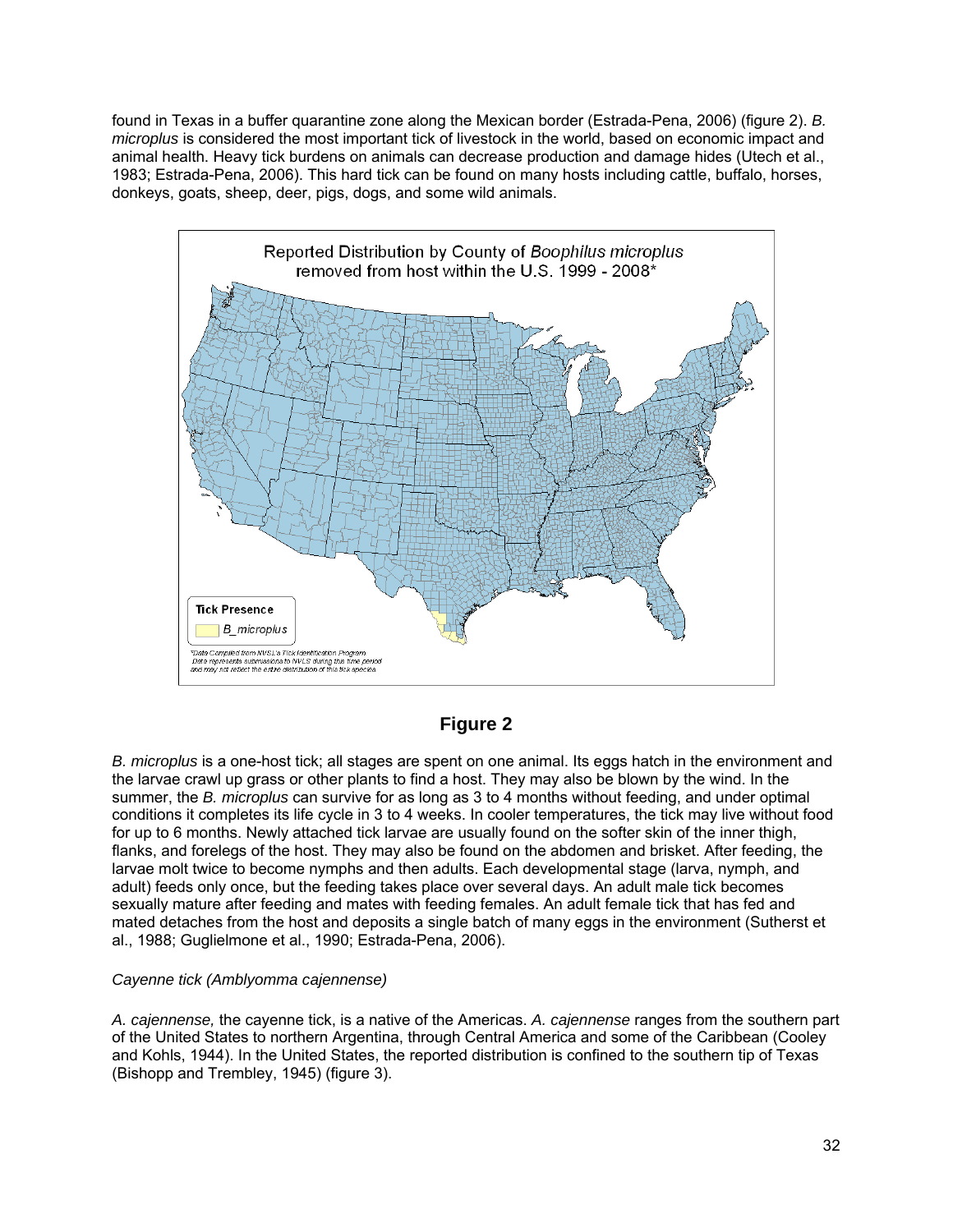

**Figure 3** 

A three-host tick, *A. cajennense* (Fabricius) feeds on equids, but it may infest other mammals such as bovids, cervids, wild and domestic canids, birds, and even humans (Dias and Martins, 1939; Lemos et al., 1997; Rojas et al., 1999; Horta et al., 2004; Guedes et al., 2005). The active immature stages of this tick are indiscriminate in host choice; livestock and a large variety of avian and mammalian wildlife serve as hosts. Although *A. cajennense* is found mainly on horses, Smith (1974) suggested that determining the role of secondary hosts of this tick, maintenance of its biological cycle in the wildlife populations, and the possibility of the dispersion of immature stages by birds was vital for the establishment of appropriate control programs.

*A. cajennense* is a species that can have economic consequences and is generally quite abundant and active throughout the year. People and livestock can be severely irritated by clusters of *A. cajennense* larvae in wooded and high-grass areas. Most adult ticks attach on the lower body surface, especially between the legs; some feed elsewhere on the body (Evans et al., 2000; Oliveira et al., 2000).

A higher number of males than females were observed on hosts with an increasing ratio of males to females from August and onward. *A. cajennense* males produce pheromones 5 to 6 days after feeding that attract nymphs, females, and males of the same species. Laboratory studies have indicated that *A. cajennense* males can survive for more than 80 days on hosts. Females typically complete their feeding within 2 weeks (Pinter et al., 2002). In some months, certain stages of *A. cajennense* were not present on horses, suggesting that a diapause may occur during some phases of the *A. cajennense* life cycle (Oliveira et al., 2003). Labruna and others (2003) observed 1-year generation times (egg to adult) in Brazil that are primarily controlled by larval behavioral diapauses, as indicated by larval hatching in the spring/summer months. Oliver (1989) suggested that the behavioral diapauses observed in tick populations are adaptive behaviors used to survive unfavorable conditions in the environment (i.e., dry, cold temperatures). Male feeding behavior and larval diapauses should be considered when developing seasonally targeted control programs for tick-borne diseases for equids. Adult cayenne ticks, collected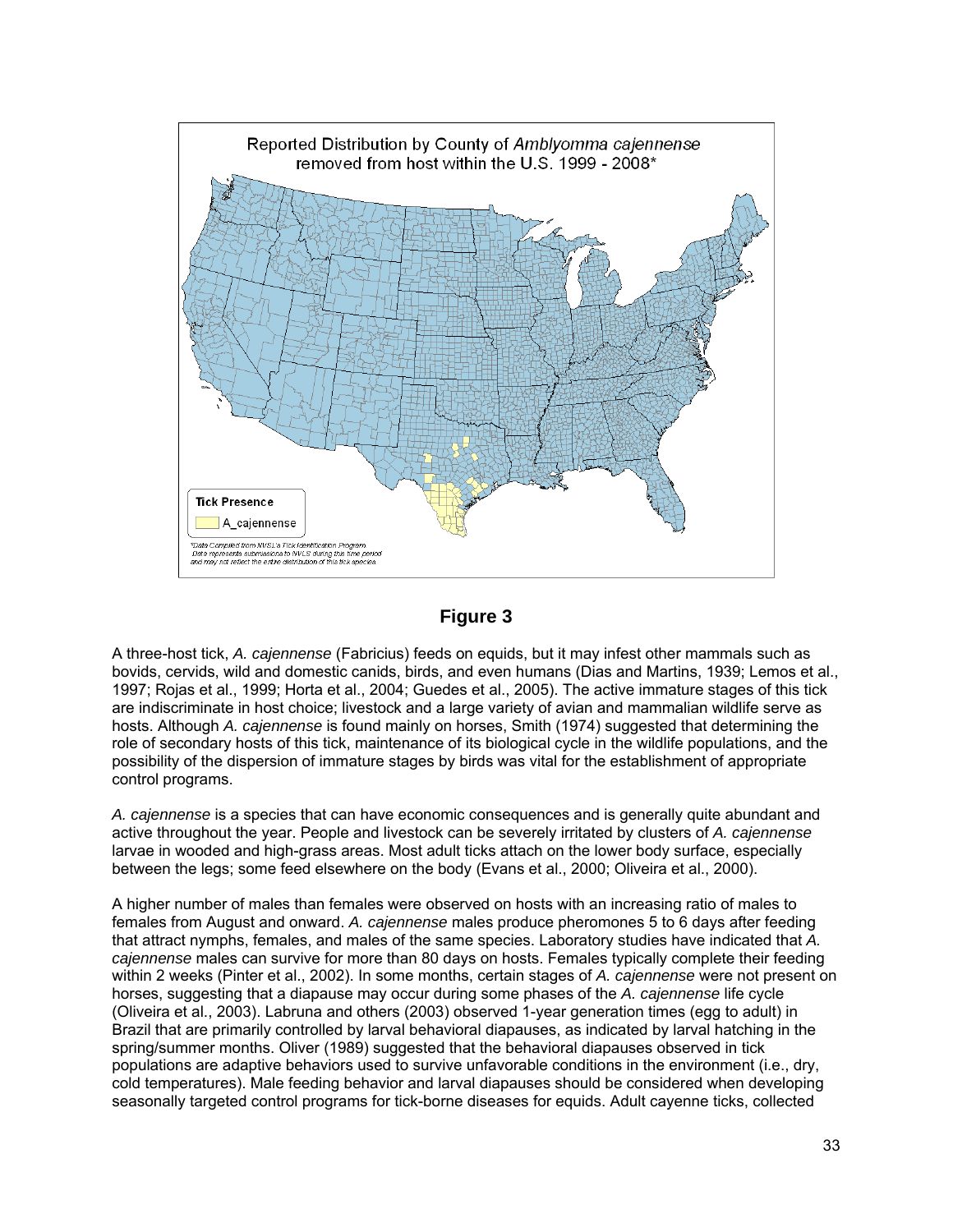from EP-positive horses during an outbreak of equine piroplasmosis on a ranch in south Texas, were allowed to re-attach and feed on a naïve horse, resulting in successful transmission of *Babesia equi* (Scoles, pers. comm., 2010).

#### Experimental vectors

#### *American dog tick (Dermacentor variabilis)*

*D. variabilis* (Say), the American dog tick, is widely distributed in the United States east of a line drawn from eastern Montana to western South Texas. The tick species is also found in California, west of the Cascade and the Sierra Nevada Mountain ranges and in Canada, east of Saskatchewan (figure 4). This species is most abundant in the eastern United States from Massachusetts south to Florida but is also common in central areas of the United States, including Iowa and Minnesota (Bishopp and Trembley, 1945; Matheson, 1950). The tick also occurs in certain areas of Canada, Mexico, and the U.S. Pacific Northwest (Mcnemee et al., 2003).



### **Figure 4**

*D. variabilis* is one of the most frequently encountered ticks by livestock, equids, and humans. *D. variabilis* is a three-host tick with larval and nymphal stages found on a variety of hosts, including mice, birds, chipmunks, voles, squirrels, rats, opossums, and raccoons. Adult ticks are usually found on more medium- to large-sized mammals such as horses, cattle, white-tailed deer, opossums, raccoons, dogs, and humans. Immature ticks prefer rodents, so the abundance of the hosts can be an influencing factor on its distribution and numbers. Meadow voles (*Microtus* sp.) and white-footed mice (*Peromyscus* sp.) are common hosts for immature *D. variabilis*, although they will feed on other species of small mammals. Arthur (1961) indicated that immature stages were found on pine mice, jumping mice, meadow mice, white-footed mice, cotton rats, Norway rats, rabbits, squirrels, and house mice. Adult ticks were found on canids, horses, raccoons, and opossum in Ohio. Immature ticks are typically distributed on the host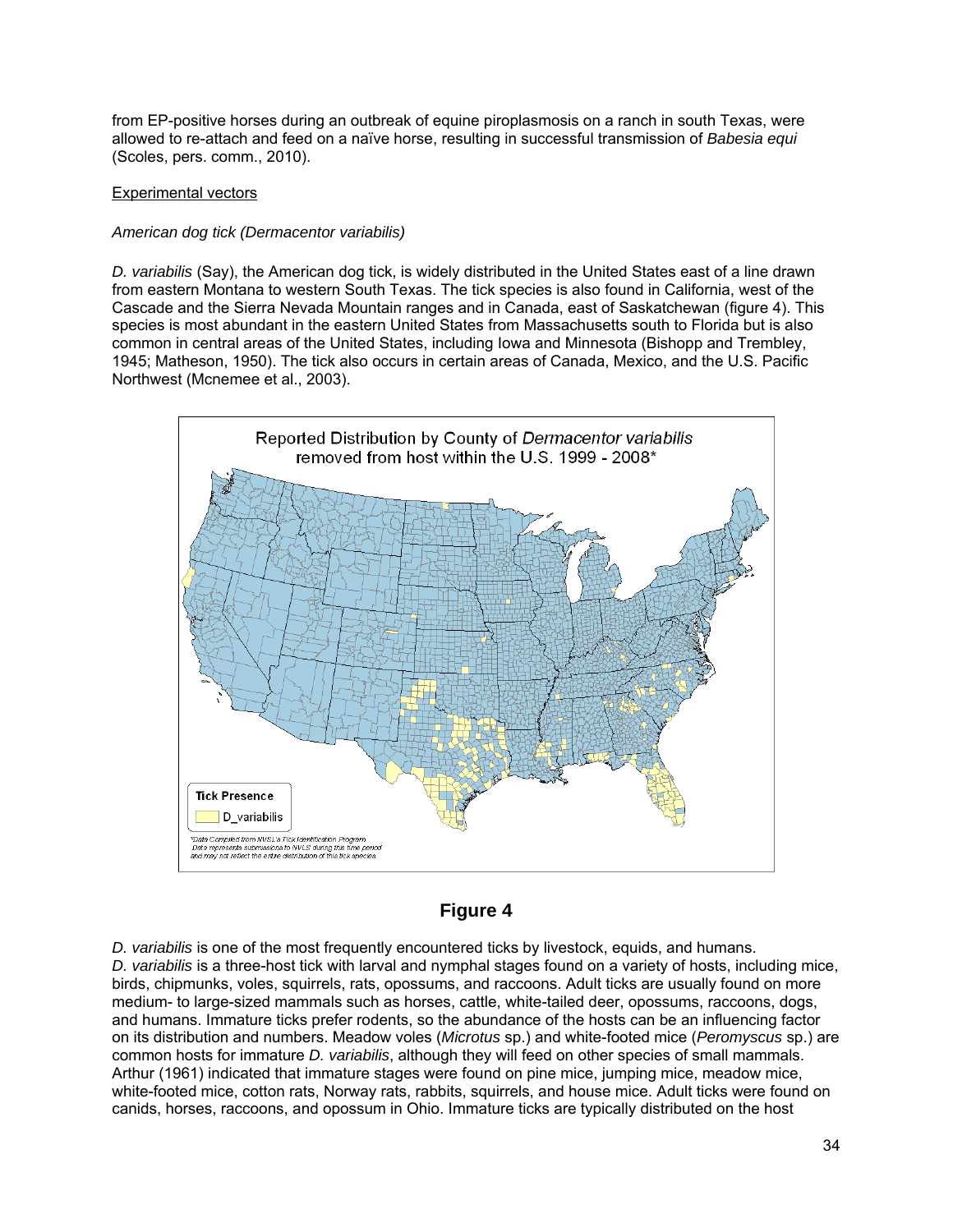around the head region, neck, and shoulders as immatures, while the adults attach around the neck, dewlap, brisket, axillae, groin, genitalia, and abdomen; some feed elsewhere on the body and around the head region (Conlon and Rockett, 1982).

Environmental conditions and terrain can affect tick survival and distribution. High humidity and temperature seem to be important factors for tick survival, as does the abundance of grassy or brushcovered surroundings.

Adult *D. variabilis* winter in the soil and are most active from around mid-April to early September. Larvae are active from about March through July and nymphs are usually found from June to early September (Goddard 1996). In northern areas, such as Massachusetts and Nova Scotia, adults appear from April to August with a peak in May and June (Campbell and MacKay, 1979; Campbell. 1979; McEnroe, 1979a). In central latitudes of the United States such as Virginia, adults are active from April to September/October with peaks in May and July (Sonenshine and Stout, 1971; Carroll and Nichols, 1986). In Ohio, adult activity occurs between April and September with a peak in May and June and a second smaller peak in August and September (Conlon and Rockett, 1982). In Georgia, adult ticks are active from late March to August with peaks from early May to late June (Newhouse, 1983). In Florida, adult *D. variabilis* activity occurs from April to July (McEnroe, 1979b). A study done in Lexington, Kentucky, found the duration of *D. variabilis*' spring activity was related to its overwintering success. This study also concluded that overwintering adult *D. variabilis* ticks remained active throughout the entire season (Burg, 2001). Lastly, the seasonal activity distribution for *D. variabilis* can be bimodal, with peaks of activity occurring twice in a year. In an Ohio study, bimodal peaks occurred in mid-spring and late summer, with a large peak in May and a smaller one in early September. Many of the larvae overwinter, become active in the spring, enter nymphal activity, and molt to adults in late summer with a resulting second peak of adults in early September. Atwood and Sonenshine (1967) found that the questing behavior of *D. variabilis* is positively correlated with the amount of solar radiation received at ground level.

The life cycle of *D. variabilis* requires at least 54 days to complete, but can take up to 2 years depending on host availability, host location, and temperature. In the southern States, the life cycle can be completed in 1 year, with 2 years typical in the northern States (Burg, 2001). The American dog tick occurs primarily in wooded, shrubby, and long-grass areas. However, it is possible for residential areas to support populations of this tick. Shrubs, weeds, tall grass, clutter, and debris attract rodents that are hosts for immature ticks. It has been suggested that adult ticks crawl to the edge of the roads and trails in an attempt to find a host. Some have hypothesized that the scents left by animals following trails attracts these ticks, to the trails (Mcnemee et al., 2003).

#### *Winter tick (Dermacentor albipictus)*

*D. albipictus,* the winter tick, is widely distributed in the northern and western United States, and in Canada and Mexico. The species is abundant in Maine, Washington, and Oregon. In addition, the dark form of this tick, known previously as *D. nigrolineatus*, can be found in arid parts of Texas, New Mexico, and northern Mexico (figure 5). This tick also is found occasionally on horses and cattle in the southern U.S. States. *D. albipictus* feeds on large mammals like deer, cattle, and horses. This tick species attaches to the host as a larva and remains attached throughout its life (Bishopp and Trembley, 1945).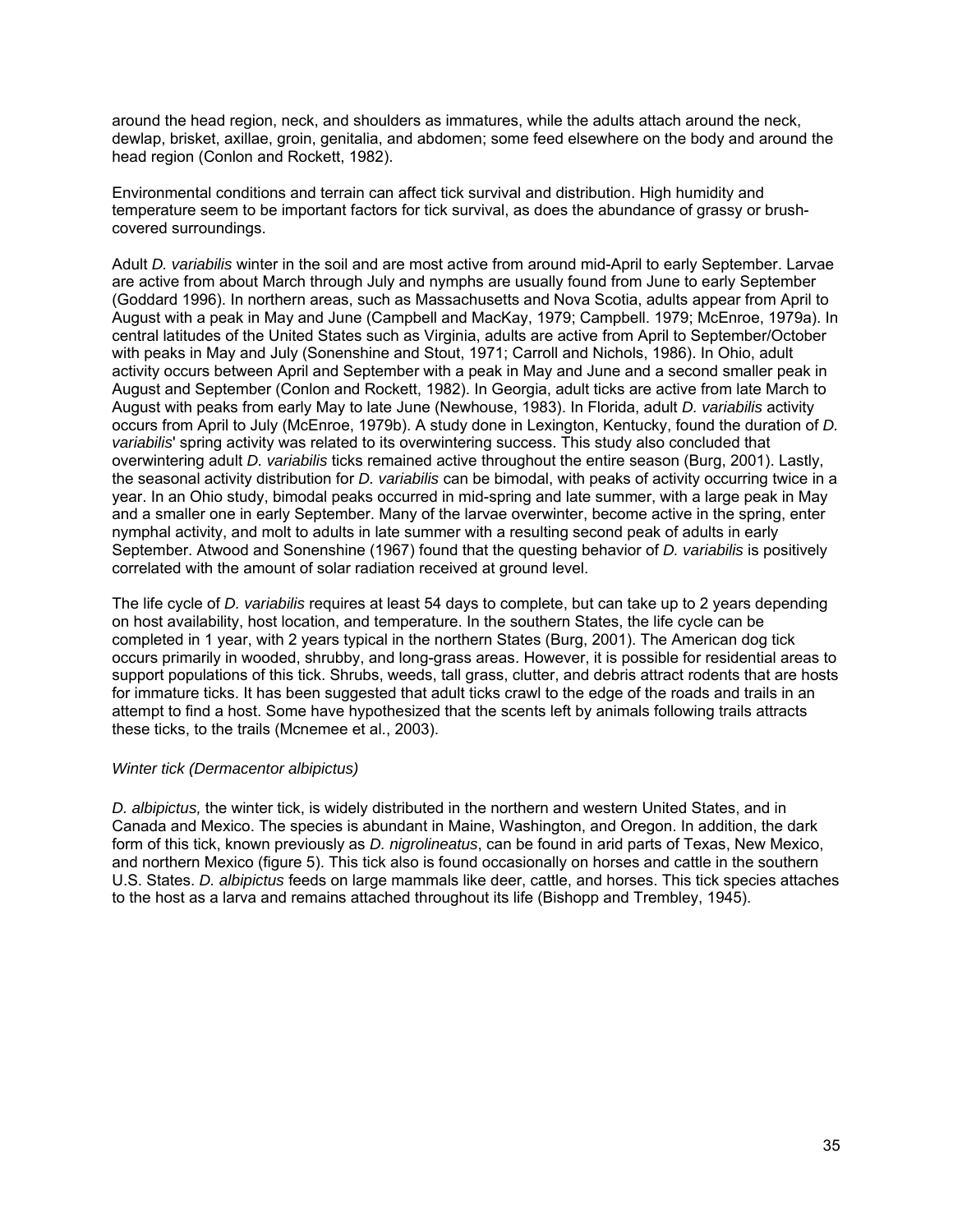

### **Figure 5**

*D. albipictus* appears to prefer larger hosts such as horses, elk, and moose, but is also abundant on cattle and deer (Bishopp and Trembley, 1945; Gregson, 1956, 1973; Addison and McLaughlin, 1988). Moose and elk can die as a result of heavy infestations of this tick, particularly when the animals' food is in short supply during late winter and early spring. This tick prefers to attach on the dewlap, brisket, abdomen, groin area, and head region, but may be found all over the body in cases of heavy infestation.

The seasonal occurrence of *D. albipictus* on hosts varies with latitude and altitude. During summer, *D. albipictus* exist only as unhatched eggs in the soil. Larvae of this species quest on vegetation in September and October and are quite resistant to cold temperatures. Adults appear by March–April and lay eggs in late June. *D. albipictus* remains on its host from 1 to 2 months, so it can be easily transported to other regions or countries. Development times are sensitive to decreasing photoperiod (i.e., decreasing day length) and freezing soil temperatures. *D. albipictus* is abundant in forested, upland, and mountain habitats, and all stages can occur on large mammals between fall and spring (Wright, 1971; Samuel and Barker, 1979; McPherson et al., 2000).

#### **Ecological implications**

For many tick-borne diseases, the presence of the tick alone does not present a sufficient risk for infection. A certain number of host relationships and seasonal dynamics of ticks are required to maintain a robust enzootic cycle. There must be established relationships between environmental conditions and tick-host associations, as both vertebrate host populations and tick questing behavior are influenced by abiotic factors (distributional limits, abundance, and seasonal dynamics) (Sonenshine and Clifford, 1973).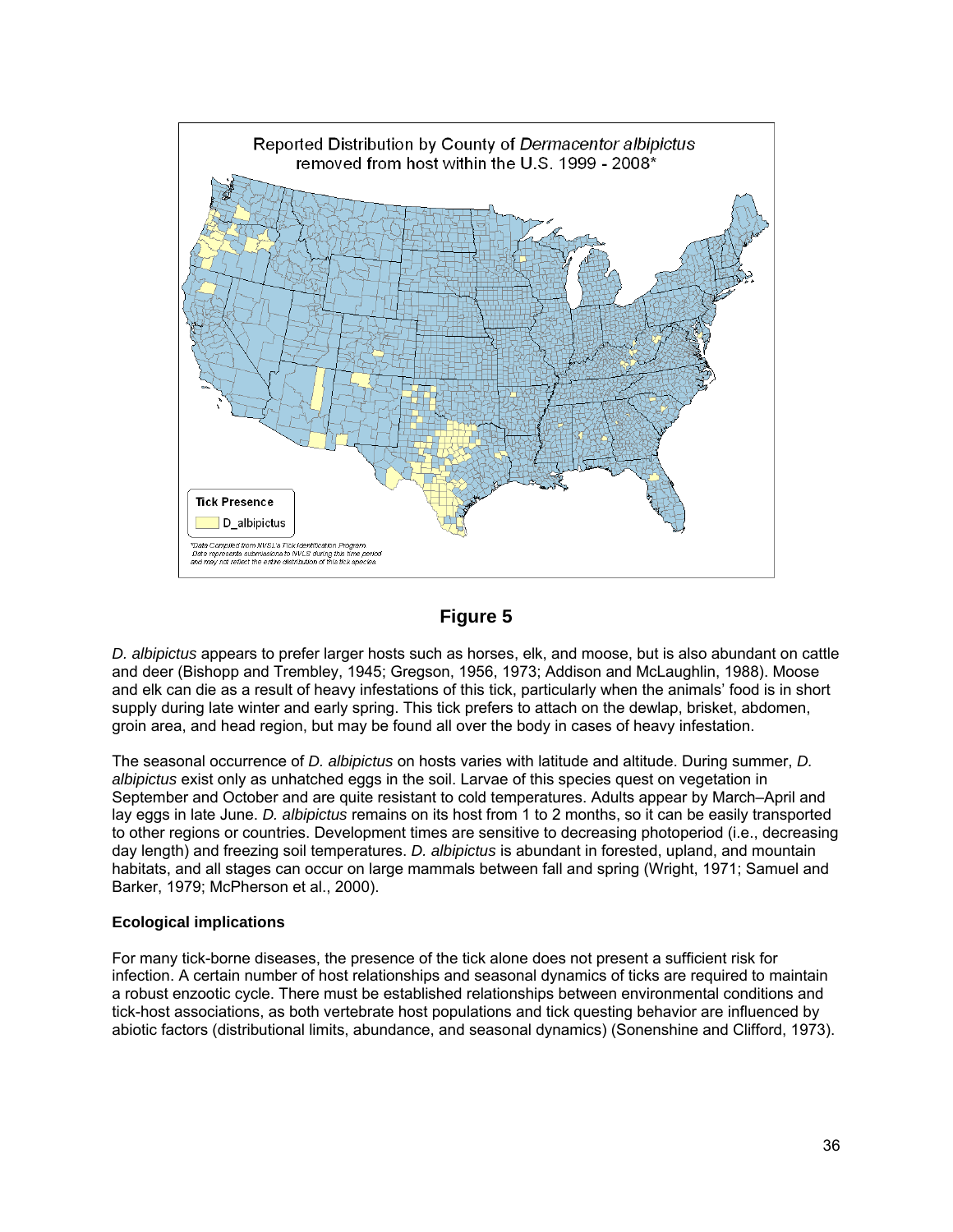#### **Distribution**

A tick's geographical distribution, life history, hosts, and its ability to transmit diseases are determined by intrinsic and extrinsic factors. Intrinsic factors include biochemical and physiological aspects of the tick that determine its reaction to its environment (e.g., the number of offspring produced per reproductive cycle). Extrinsic factors include abiotic and biotic components of the environment that influence the biology of the tick. Climate—temperature, wind, precipitation, humidity, and other meteorological elements—is a main abiotic factor, as it influences horizontal and vertical relationships, life cycle, seasonal activities, population dynamics, and behavior. In addition to climatic factors, the spatial structure of the landscape and its connectivity and vegetation types also have an effect on tick populations and their distributions (Estrada-Pena et al., 2008). The most important biotic factor for a tick is a suitable host or a host that provides a blood source for development and reproduction.

In general, most tick species are less widely distributed than their principal hosts on local and continental scales, with climate appearing to limit a tick's range (Cumming, 1999). Ticks are intermittent parasites, spending part of their lives off their hosts in habitats where they are influenced by abiotic factors. Temperature and rainfall are the main factors affecting the ecology and population dynamics of tick species, and these operate at critical levels on selection of tick populations (Estrada-Pena et al., 2009). For example, the distribution of *Ixodes ricinus* in Britain was associated with several environmental factors, such as substrata composed of less permeable soil types and less permeable superficial/bedrock geology, which would support moist microhabitats. Their distribution was also associated with calcareous/neutral grassland and heathland habitats, particularly those grazed by livestock (Medlock et al., 2008). McEnroe (1977) reported that there were relative differences in the distribution of the American dog tick from region to region, likely due to moisture and temperature differences. Campbell (1979) reported shifts in tick distribution and abundance related to vegetative types and attributed environmental determinants to tick survival.

A tick's distribution or geographic range can be influenced by the physical, immunological, and behavior characteristics of its hosts. Many tick-borne diseases exist in an enzootic state or at a low, stable rate of infection; however, this cycle may change with the advent of a different and opportunistic tick species with a wide variety of acceptable hosts. In contrast, if the host range is narrowed, then transmission may become more focused, resulting in high infection rates in the host (competent reservoir host) and tick vector.

Host specificity may be defined as some form of restriction to a particular class, order, or genus of vertebrate. All ticks do not feed equally on all vertebrate hosts and show some degree of host specificity. As immatures, American dog ticks show a certain amount of host specificity, preferring rodent hosts. For example, in Virginia over 90 percent of the immature American dog ticks were collected from meadow voles and white-footed mice in old field habitats (Sonenshine, 1991). Host specificity may extend from one end of the spectrum (high degree of specificity) to the other (low degree of specificity). The cattle tick, *Boophilus microplus*, preferentially feeds on ruminants, especially cattle, but may also be found on horses when there are horses and cattle in the same pasture (Labruna et al., 2003).

In addition to host preferences, a tick's distribution may be influenced by its host's seasonal behavior. For example, the one-host tick *Dermacentor albipictus*is is found on certain wild animals, particularly moose and elk. All life stages of *D. albipictus*is occur on these large mammals between fall and spring. *D. albipictus*is larvae increase their questing activity in September, concurrent with the period of moose ruts in mid-September to early October (Wright, 1971). During the rut, moose increase their geographical range in search of mates and, with the ticks' increased larval activity during this same period, the contact rate between ticks and hosts increases, as does the ticks' distribution (Bishopp and Trembley, 1945; Gregson, 1956). Moreover, male moose travel farther than females during the rut, which may explain why males average twice as many ticks as females and may have greater influence on the expansion of the ticks' range (Kollars et al., 1997; Cortinas and Kitron, 2006).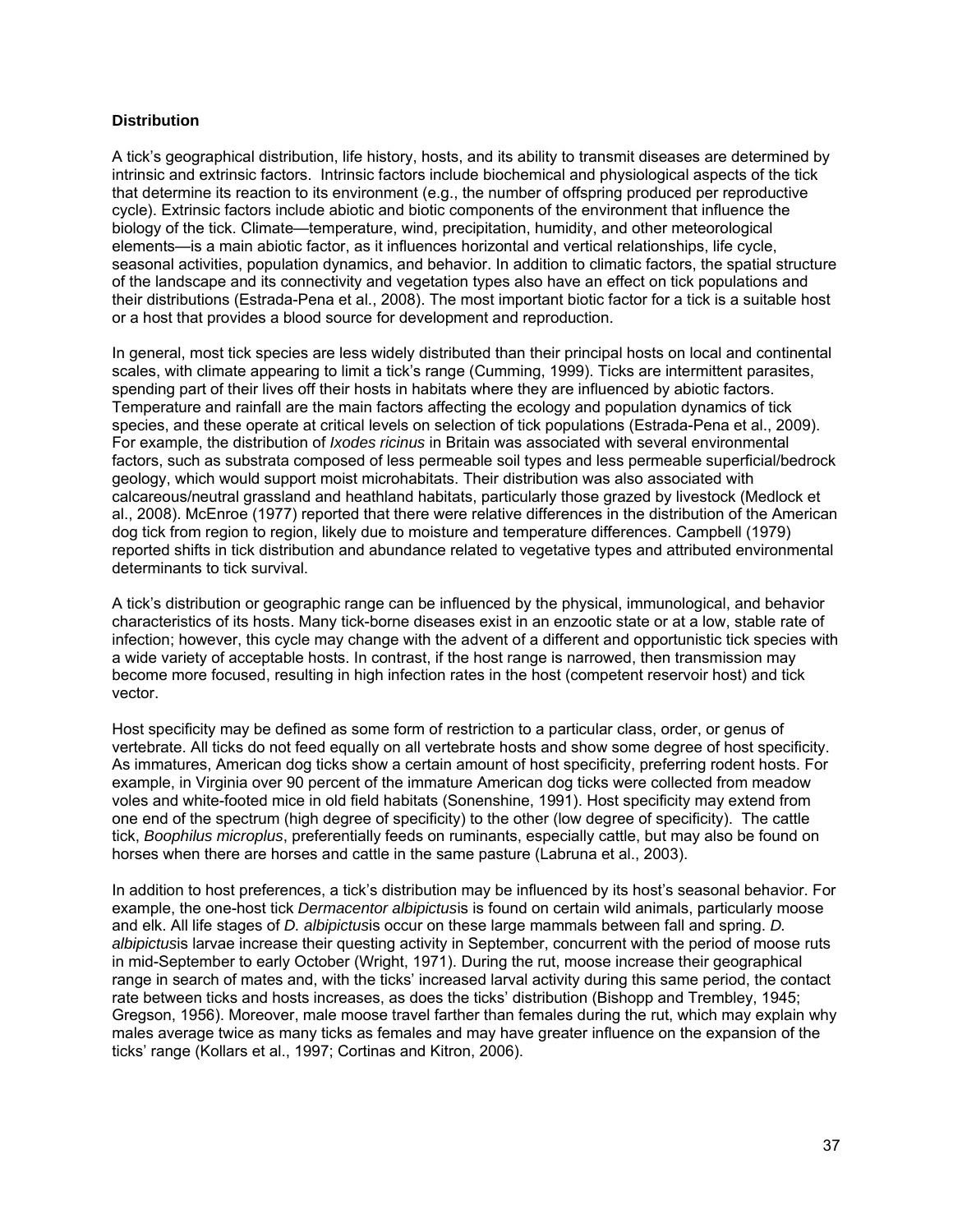#### **Seasonal activity**

Many tick species seek hosts during a specific time of year, making transmission of tick-borne diseases seasonal. Understanding the dynamics of these seasonal changes among certain tick populations can help determine the periods when vertebrate hosts are most likely at risk.

Ticks begin to quest for a host after emerging from a diapause. Questing ticks climb vegetation and wait for a host or actively seek a host by walking on the ground. Questing ticks are highly responsive to host CO<sub>2</sub> and body heat. Questing periods vary among each tick's geographic range and by life stage. The seasonal activity of a tick population is controlled by its response to a changing environment, such as photoperiods and ambient temperature. Questing activities can last days or even weeks, depending on the tick's body water loss tolerance. Ticks will return to a moist micro-environment when water loss reaches a certain threshold, and a certain cycle of dehydration-rehydration is not unusual. If environmental conditions become too unfavorable, ticks will enter a diapause rather than continue to seek hosts until the environmental conditions improve (Belozerov, 1982).

The initiation of diapause and the increased seasonal activity of ticks are influenced by a variety of climatic factors. For example, the eggs of the winter tick remain unhatched in the soil during summer and hatch as the temperature and photoperiod decrease in the fall. *Dermacentor albipictus* larvae climb vegetation in autumn and form clumps of more than 100 individuals that attach to passing ungulate hosts (Wright, 1971). The larvae are capable of entering a resting phase or diapause until favorable conditions are present. Larval *D. albipictus* hatch in mid-August to early September in Canada's Elk Island National Park and begin questing in mid-September in response to climatic factors such as photoperiod and above freezing temperatures (Wright, 1971). During the high ungulate host movement activity in the fall, the larvae form clumps around 50 to 190 cm above ground, which coincides with the torso heights of some moose, elk, and deer (McPherson et al., 2000). Larvae rapidly feed and molt to the nymphal stage from 10 to 22 days after attachment. The nymphal stage lasts about 3 months (until January) and thus the nymphal stage enters a diapause on the host during this time, which is likely an adaption by the ticks to survive colder temperatures. Adults appear on the host from January through March and April (Addison and McLaughlin, 1988). Additionally, Labruna and others (2003) observed larval behavioral diapauses in *A. cajennense* in Brazil, as indicated by larval hatching in the spring and summer as temperatures change. The cayenne tick is quite tolerant of desiccation and can quest for long periods of time in open grazed environment (Needham and Teel, 1991), but their questing activity can vary diurnally and seasonally with climate (Belozerov, 1982).

Diapause is significant not only for survival of the tick vector, but also because it influences the epidemiology of any associated pathogens. Norval and others (1991) indicated that the absence of *Theileria parva* infections in southern Africa may be due to the diapauses in *Rhipicephalus appendiculatus*. *Rhipicephalus appendiculatus* in not continuous throughout the year in southern Africa, with diapauses confined to the unfed adult. Many adults who emerge after July will not quest until November. In contrast, the same tick species in equatorial Africa does not have a diapause. All stages appear throughout the year (Madder et al., 1999). Photoperiods and temperature changes are likely factors that influence diapause activity in ticks (Belozerov, 1982; Fourie et al., 2001).

#### **Abundance**

In addition to climatic and landscape changes, changes in biotic factors such as host availability, host abundance, or quality of the blood meal have been proposed as possible determinants for changes in tick abundance (Ogden et al., 2007). Therefore, the population dynamics of ticks are influenced by the seasonality of the host dynamics. Immature American dog ticks can be quite abundant where large numbers of meadow voles exist or in oak/hickory and oak/hickory/pine forests in the southern United States. This increase in the abundance of American dog tick larvae and nymphs in relation to the abundance of the meadow vole in a region can increase the potential for infection of this host (Atwood and Sonenshine, 1967; Sonenshine, 1973). Additionally, tick abundance has been positively correlated with the abundance of larger mammals such as deer in Scotland and the United States (Wilson et al.,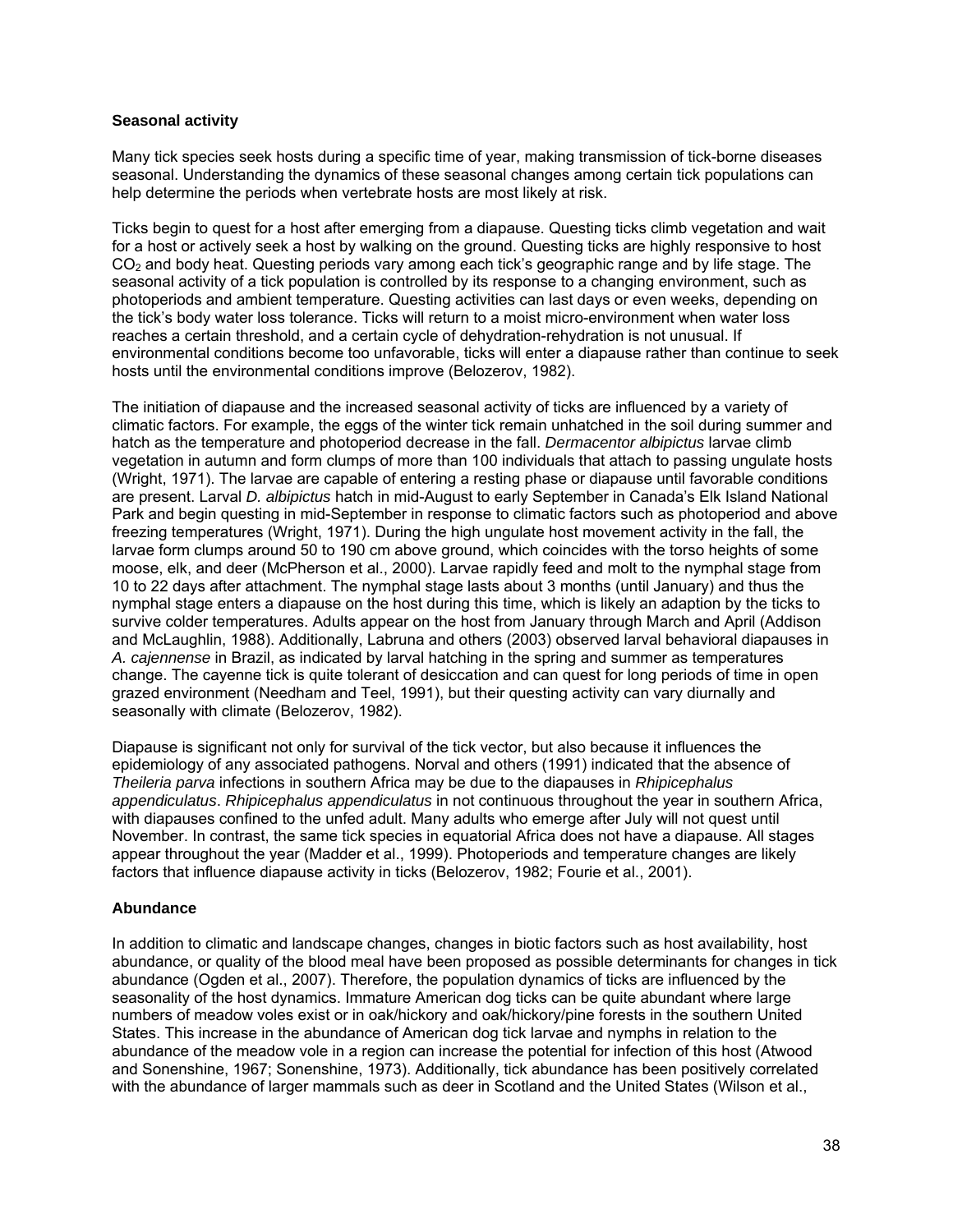1985; Gilbert, 2010). An increase in the number of individuals within a tick population as an effect of the abundant hosts within a region can effectively develop a zoonotic intensification of tick-borne diseases.

Tick abundance is also limited by abiotic factors that influence the ability to actively quest for a host. Questing ticks are influenced by a variety of abiotic factors such as increasing or decreasing day length or fluctuations in temperature. Additionally, temperatures can change the questing behavior in ticks; for example, decreasing temperature associated with increasing altitude will negatively affect the number of questing numbers of nymphs and adults (Randolph, 2004). Therefore, the opportunity to acquire a pathogen from a reservoir host can be positively or negatively impacted by abiotic factors. It has been observed with *I. ricinus* nymphs that drier conditions impacted the questing height, with more nymphal ticks questing lower and thus having increased exposure to rodents. In contrast, in wetter conditions, an increased number of larvae attached to rodents and fewer nymphs. These climatic factors influenced the questing behavior and thus the potential for a pathogen to be transmitted by nymphs or larvae feeding on rodents. The risk of infection to hosts depends on the number of infected questing ticks. In addition, the larger the number of hosts in an area the greater the probability of ticks attaching and progressing through their life cycle and transmitting a pathogen (Kitron and Kazmieerczak, 1997; Randolph, 2001).

#### **Summary**

Ecological information on tick species within in the United States is vital for developing and implementing a systematic approach to tick control. The assessment of the developmental times of the free-living tick stages on vegetation will be helpful in determining the major tick species' seasonal activities. With the additional analysis of environmental temperature, rainfall, and tick abundance, this information will aid in the prediction of peak abundance of ticks and the timing of appropriate tick control on a seasonal basis. Moreover, data on life cycles, habitat requirements, and factors influencing distributions and abundance of EP vector ticks would be helpful in the development of predictive models (Petney et al., 1987). This critical information has already been used as a parameter in population models (Sutherst and Maywald, 1985; Floyd et al., 1987) spatial models (Lessard et al., 1990), and climate-driven computerized systems (Sutherst and Maywald, 1985). Through the integration of field, laboratory, and modeling studies, we can gather new insights into the mechanisms of evolutionary ecology regarding the diverse spectrum of tickborne pathogens, tick species, and their vertebrate hosts.

#### **References—Distribution, Biology, and Ecology of U.S. EP Tick Vectors**

- Addison EM, McLaughlin RF, 1988. The growth and development of winter tick, *Dermacentor albipictus*, on moose, *Alces alces. J Parasitol* 74:670–678.
- Arthur DR, 1961. Ticks and Disease. New York: Pergamon Press.
- Atwood EL, Sonenshine DE, 1967. Activity of the American dog tick, *Dermacentor variabilis* (Acarina: Ixodidae) in relation to solar energy changes. *Ann Entomol Soc Am* 60(2):354–362.
- Barker SC, Murrell A, 2004. Systematics and evolution of ticks with a list of valid genus and species names. *Parasitol.* 129:15–36.
- Battsetseg B, Lucero S, Xuan X, Claveria FG, Inoue N, Alhassan A, Kanno T, Igarashi I, Nagasawa H, Mikami T, Fujisaki K, 2002. Detection of natural infection of *Boophilus microplus* with *Babesia equi* and *Babesia caballi* in Brazilian horses using nested polymerase chain reaction. *Vet Parasitol* 107: 351–357.
- Belozerov VN, 1982. Diapause and biological rhythms in ticks. In The Physiology of Ticks, ed. Obenchain FD, Galun R. Pergamon Press, Oxford, England, 469–500.
- Bishopp FC, Trembley HL, 1945.Distribution and hosts of certain North American ticks. *J Parasitol* 31:1– 54.
- Borges LM, Oliveira PR, Lisboa CL, Ribeiro MF, 2002.Horse resistance to natural infestations of *Anocentor nitens* and *Amblyomma cajennense* (Acari: Ixodidae). *Vet Parasitol* 104(3):265–73.
- Bryant JE, Anderson JB, Willers KH, 1969. Control of equine piroplasmosis in Florida. *J Am Vet Med Assoc* 154:1034–1036.
- Burg JG, 2001. Seasonal activity and spatial distribution of host-seeking adults of the tick *Dermacentor variabilis*. *Med Vet Entomol* 15: 13–421.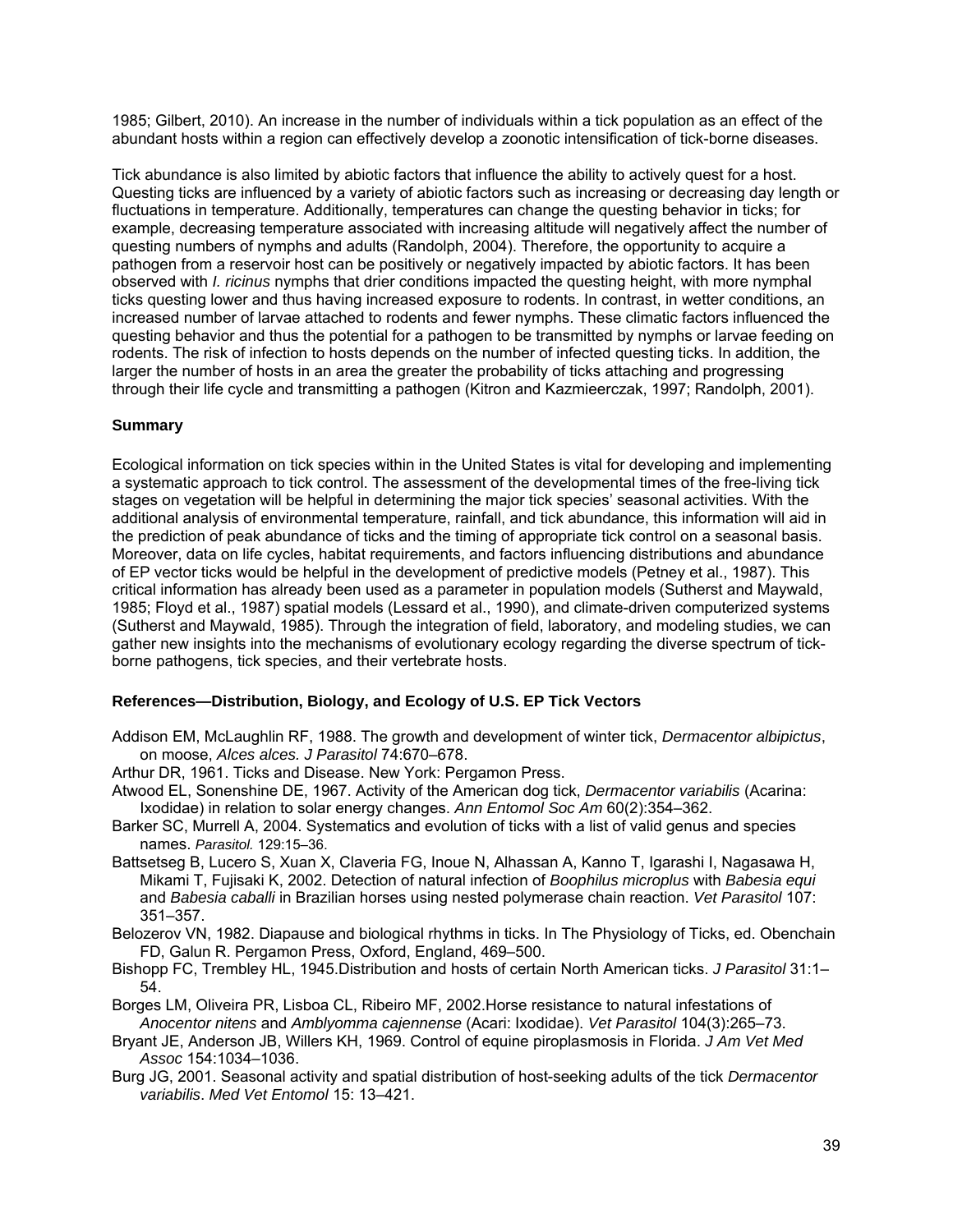Campbell A., 1979. Ecology of the American dog tick, *Dermacentor variabilis* in southwestern Nova Scotia. In Recent Advances in Acarology, ed. Rodriguez JG. 2:135–143.

- Campbell A, MacKay PR, 1979. Distribution of the American dog tick, *Dermacentor variabilis* (Say), and its small-mammal hosts in relation to vegetation types in a study area in Nova Scotia. *Can J Zool* 57:1950–1959.
- Carroll JF, Nichols JD, 1986. Parasitization of meadow voles, *Microtus pennsylvanicus* (Ord), by American dog ticks, *Dermacentor variabilis* (Say), and adult tick movement during high host density. *J Entomol Sci* 21:102–113.
- Conlon JM, Rockett CL, 1982. Ecological investigations of the American dog tick, *Dermacentor variabilis* (Say), in northwest Ohio (Acari: Ixodidae). *Internat J Acarol* 8:125–131.

Cooley RA, Kohls, GM**,** 1944**.** The Argasidae of North America, Central America, and Cuba. *Am Midl Nat Monogr* 1:1–152.

Cortinas MR, Kitron U, 2006. County-level surveillance of white-tailed deer infestation by *Ixodes scapularis* and *Dermacentor albipictus* (Acari: Ixodidae) along the Illinois River. *J Med Entomol* 43:810–819.

Cumming GS, 1999. Host distributions do not limit the species ranges of most African ticks (Acari: Ixodida). *Bull Entomol Res* 89**:**303–327.

Dennis DT, Nekomoto TS, Victor JC, Paul WS, Piesman J. 1998. Reported distribution of *Ixodes scapularis* and I*xodes pacificus* (Acari: *Ixodidae*) in the United States. *J Med Entomol* 35:629–638.

DeWaal DT, 1992. Equine piroplasmosis: a review. *Br Vet J* 148:6–14.

Dias E, Martins AV, 1939. Spotted fever in Brazil. *Am J Trop Med* s1–19(2):103–108

- Estrada-Pena A, 2006. Prediction of habitat suitability for ticks. *Ann New York Acad Sci* 1078:275–284.
- Estrada-Pena A, 2008. Climate, niche, ticks, and models: what they are and how we should interpret them. *Parasitol Res* 103(1):587–595.

Estrada-Pena A, Naranjo V, Acevedo-Whitehouse K, Mangold AJ, Kocan KM, de la Fuente J, 2009. Phylogeographic analysis reveals association of tick-borne pathogen, *Anaplasma marginale*, MSP1a sequences with ecological traits affecting tick vector performance. *BMC Biol* 7:57.

- Evans DE, Martins JR, Guglielmone AA, 2000. A review of the ticks (Acari, Ixodida) of Brazil, their hosts and geographic distribution—I. The State of Rio Grande do Sul. *S Brazil Mem Inst Oswaldo Cruz* 95(4):453–470.
- Floyd RB, Maywald GF, Sutherst RW, 1987. Ecological models. 2. A population model of *Rhipicephalus appendiculatus.* In Sutherst, RW, ed. Ticks and Tick-Borne Diseases: Proceedings of an International Workshop on the Ecology of Ticks and the Epidemiology of Tick-Borne Diseases. Australian Centre for International Agricultural Research Proceedings 17:72–75.

Fourie LJ, Belozerov VN, Needham GR, 2001. *Ixodes rubicundus* nymphs are short-day diapauseinduced ticks with thermolabile sensitivity and desiccation resistance. *Med Vet Entomol* 15:335–341.

Friedhoff KT, Tenter AM, Muller I, 1990. Haemoparasites of equines: impact on international trade of horses. *Revue Scientifque et Tech OIE* 9:1187–1194.

Gilbert L, 2010. Altitudinal patterns of tick and host abundance: a potential role for climate change in regulating tick-borne diseases? *Oecologia* 162:217–225.

Goddard J, 1996. Physician's Guide to Arthropods of Medical Importance. CRC Press, Jackson, MS. 287–302.

Gregson JD, 1956. The Ixodoidea of Canada. Entomology Division, Science Service, Canada Department of Agriculture, Publication 930:92.

- Gregson JD, 1973. Tick paralysis: an appraisal of natural and experimental data. *Can Dept Agric Monograph* 9, Ottawa.
- Guedes E, Leite RC, Prata MCA, Pacheco RC, Walker DH, Labruna MB, 2005. Detection of *Rickettsia rickettsii* in the tick *Amblyomma cajennense* in a new Brazilian spotted fever—endemic area in the state of Minas Gerais. *Mem Inst Oswaldo Cruz* 100**:**841–848.
- Guimaraes AM, Lima JD, Ribeiro MFB, 1998. Sprogony and experimental transmission of *Babesia equi* by *Boophilus microplus*. *Parasitol Res* 84:323–327.
- Heuchert CMS, Giulli V, Athaide DF, Bose R, Friedhoff KT, 1999. Seroepidemiologic studies on *Babesia equi* and *Babesia caballi* infections in Brazil. *Vet Parasitol* 85:1–11.
- Holbrook AA, Johnson AJ, Madden BS, 1968. Equine piroplasmosis: Intraerythrocytic development of *Babesia caballi* (Nuttall) and *Babesia equi* (Laveran). *Am J Vet Res* 29:297–303.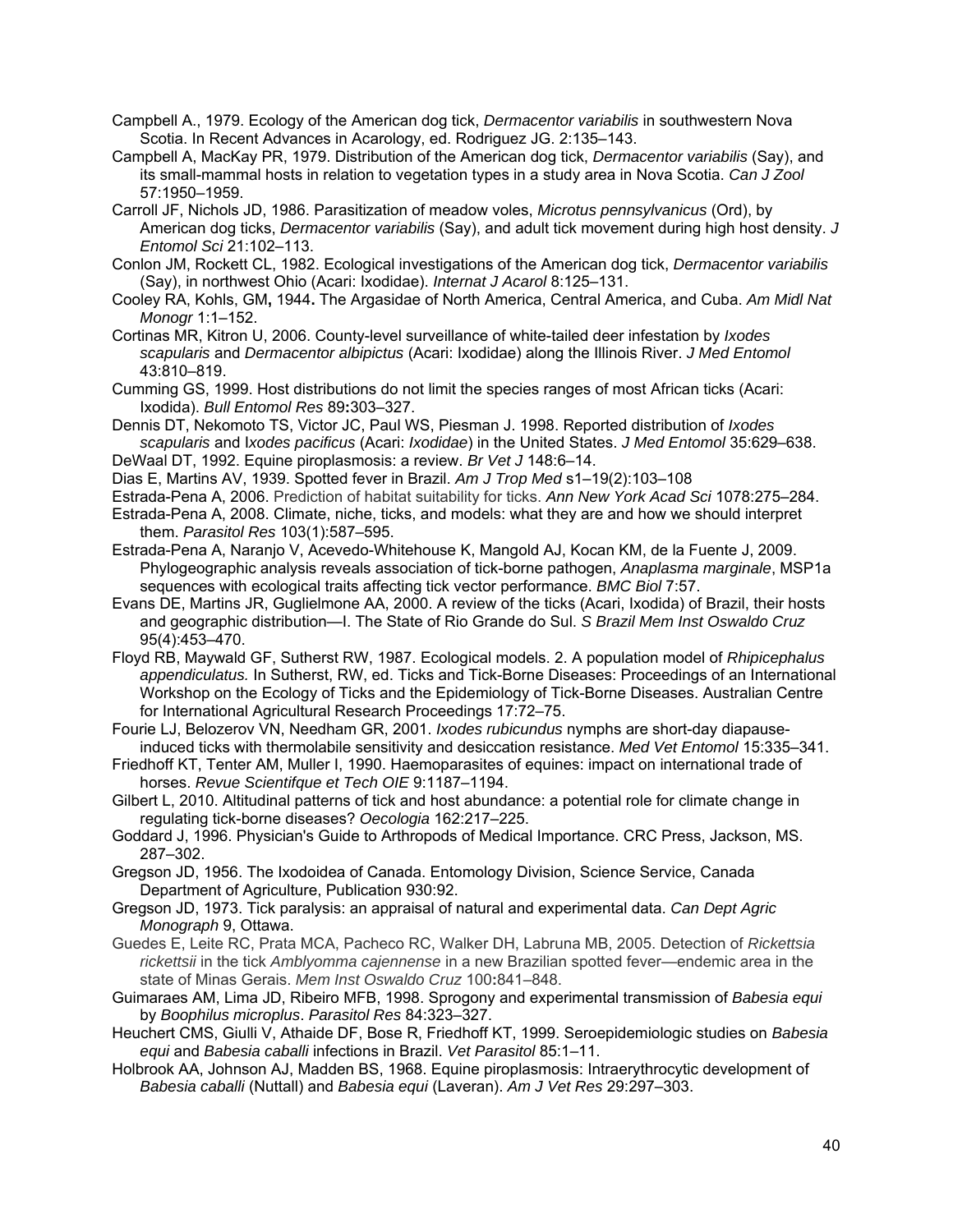Horak IG, Camicas JL, Keirans JE, 2002. The Argasidae, Ixodidae, and Nuttalliellidae (Acari: Ixodida): a world list of valid tick names. *Exp Appl Acarol* 28:(1-4):27–54.

Horta MC, Labruna MB, Sangioni LA, Vianna MCB, Gennari MS, Galvão MAM, Mafra C, Vidotto O, Schumaker TT, Walker DH, 2004. Prevalence of antibodies to spotted fever group rickettsiae in humans and domestic animals in a Brazilian spotted fever endemic area in the state of São Paulo, Brazil: serological evidence for infection by *Rickettsia rickettsii* and another spotted fever group rickettsia. *Am J Trop Med Hyg* 71:93–97.

Keirans JE, Durden LA, 2001. Invasion: exotic ticks (Acari: Argasidae, Ixodidae) imported into the United States. A review and new records. *J Med Entomol* 38(6):850–861.

Kitron U, Kazmierczak JJ, 1997. Spatial analysis of the distribution of Lyme disease in Wisconsin. *Am J Epidemiol* 145(6):558–566.

Klompen JS, Black WC IV, Keirans JE, Oliver JH Jr, 1996. Evolution of ticks. *Ann Rev Entomol* 41:141– 161.

Knowles DP Jr, Kappmeyer LS, Stiller D, Hennager SG, Perryman LE, 1992. Antibody to a recombinant merozoite protein epitope identifies horses infected with *Babesia equi.*

Knowles RC, Mathis RM, Bryant JE, Willers KH, 1966. Equine piroplasmosis. *J Am Vet Med Assoc* 148(4):407–410.

Kollars TM Jr, Durden LA, Masters EJ, Oliver JH Jr, 1997. Some factors affecting infestation of whitetailed deer by blacklegged ticks and winter ticks (Acari:Ixodidae) in southeastern Missouri. *J Med Entomol* 34:372–375.

Labruna MB, Amaku M, Metzner JA, Pinter A, Ferreira F, 2003. Larval behavioral diapause regulates life cycle of *Amblyomma cajennense* (Acari: Ixodidae) in Southeast Brazil. *J Med Entomol* 40(2):170– 178.

Labruna MB, Kasai N, Ferreira F, Faccini JL, Gennari SM, 2002. Seasonal dynamics of ticks (Acari: Ixodidae) on horses in the state of São Paulo, Brazil. *Vet Parasitol* 105(1):65–77.

Labruna MB, Terassini FA, Camargo LM, 2009. Notes on populational dynamics of *Amblyomma* ticks (Acari: Ixodidae) in Brazil. *J Parasitol* 3:1.

Lemos ER, Machado RD, Coura JR, Guimarães MA, Freire NM, Amorim M, Gazeta GS, 1997. Epidemiological aspects of the Brazilian spotted fever: seasonal activity of ticks collected in an endemic area in São Paulo, Brazil. *Rev Soc Bras Med Trop* 30:181–185.

Matheson R, 1950. Medical Entomology, 2nd ed. Comstock Publishing Company, Inc., Ithaca, NY. McEnroe WD, 1977. Human babesiosis. *Science*195:506–507.

McEnroe WD, 1979a. *Dermacentor variabilis* (Say) in eastern Massachusetts. Recent Advances in Acarology, ed. Rodriguez JG. 2:145–153.

McEnroe WD, 1979b. The effect of the temperature regime on *Dermacentor variabilis* (Say) populations in eastern North America. *Acarologia* 20:58–67.

Mcnemee RB, Sames WJ, Maloney FA Jr , 2003. Occurrence of *Dermacentor variabilis* (Acari:Ixodidae) around a porcupine (Rodentia: Erthethizontidae) carcass at Camp Ripley, Minnesota. J Medl Entomol 40:108–111.

McPherson M, Shostak AW, Samuel WM, 2000. Climbing simulated vegetation to heights of ungulate hosts by larvae of *Dermacentor albipictus* (Acari: Ixodidae). *J Med Entomol* 37:114–120.

Medlock JM, Pietzsch ME, Rice NV, Jones L, Kerrod E, Avenell D, Los S, Ratcliffe N, Leach S, Butt T, 2008. Investigation of ecological and environmental determinants for the presence of questing *Ixodes ricinus* (Acark: Ixodidae) on Gower, South Wales. *J Med Entomol* 45:314–325.

Murrell A, Barker SC, 2003. Synonymy of *Boophilus* Curtice, 1891 with *Rhipicephalus* Koch, 1844 (Acari: Ixodidae). *Syst Parasitol* 56:169–172.

Needham GR, Teel PD, 1991. Off-host physiological ecology of ixodid ticks. *Ann Rev Entomol* 36:659– 681.

Neitz WO, 1956. Classification, transmission, and biology of piroplasms of domestic animals. *Ann NY Acad Sci* 64:56–111.

Newhouse VF, 1983, Variations in population density, movement, and rickettsial infection rates in a local population of *Dermacentor variabilis* (Acarina: Ixodidae) ticks in the piedmont of Georgia. *Envir Entomol* 12:1737–1746.

Norval RA, Lawrence JA, Young AS, Perry BD, Dolan TT, Scott J, 1991. Theileria parva: influence of vector, parasite and host relationships on the epidemiology of theileriosis in southern Africa. *Parasitol* 102(3):347–356.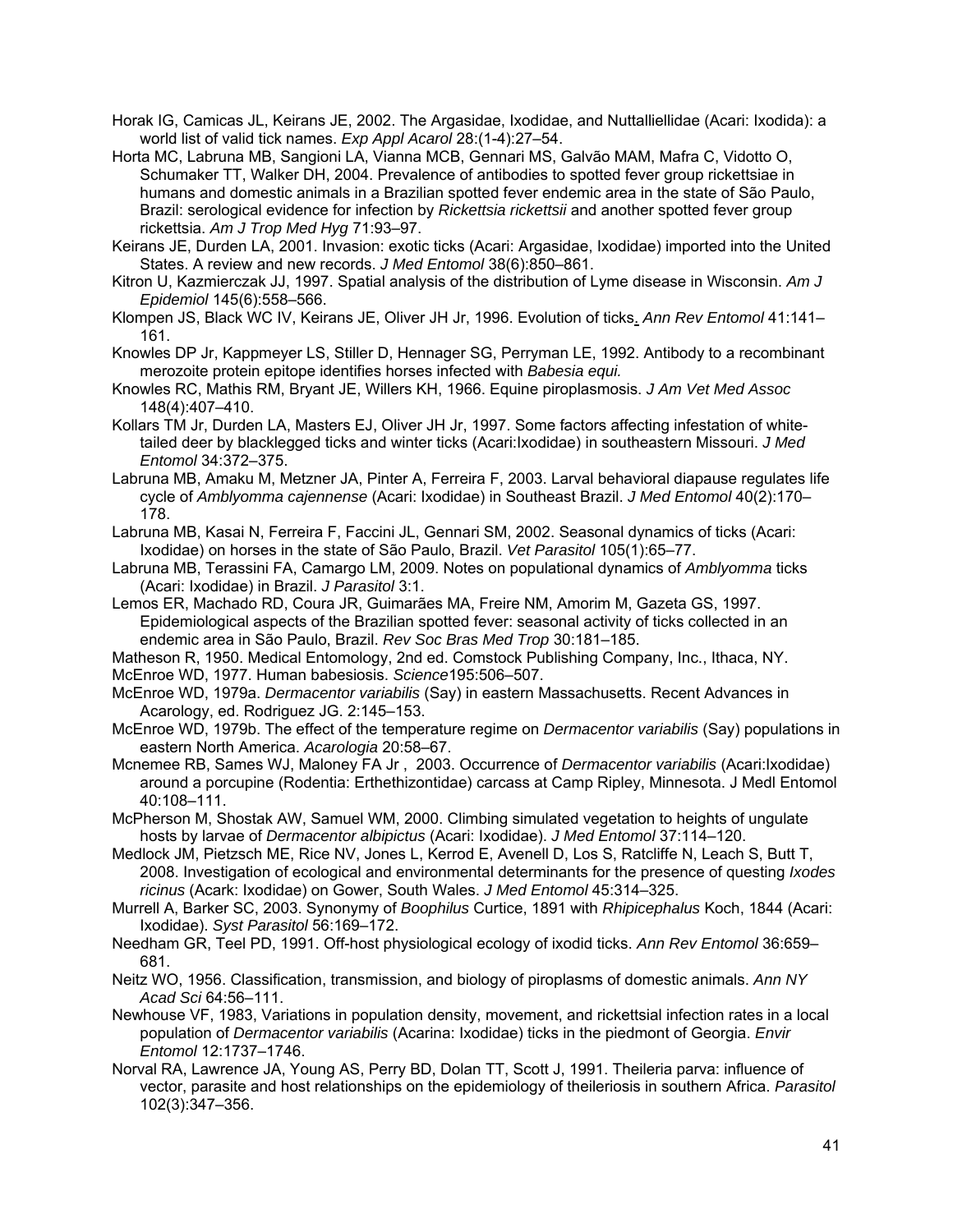Ogden NH, Bigras-Poulin M, O'Callaghan CJ, Barker IK, Kurtenbach K, Lindsay LR, Charron DF, 2007. Vector seasonality, host infection dynamics and fitness of pathogens transmitted by the tick Ixodes scapularis. *Parasitol* 134(2):209–227.

Oliveira PR, Borges LM, Lopes CM, Leite RC, 2000. Population dynamics of the free-living stages of Amblyomma cajennense (Fabricius, 1787) (Acari: ixodidae) on pastures of Pedro Leopoldo, Minas Gerais State, Brazil. *Vet Parasitol* 92(4):295–301.

Oliveira PR, Borges LM, Leite RC, Freitas CM, 2003. Seasonal dynamics of the Cayenne tick, *Amblyomma cajennense* on horses in Brazil. *Med Vet Entomol* 17(4):412–416.

Oliver JH, 1989. Biology and systematics of ticks (Acari: Ixodida). *Ann Rev Ecol Syst* 20:397–430.

Petney TN, Horak IG, Rechav Y, 1987. The ecology of the African vectors of heartwater, with particular reference to *Amblyomma hebraeum* and *Amblyomma variegatum*. Onderstepoort *J Vet Res*  54(3):381–395.

Pinter A, Labruna MB, Faccini JL., 2002. The sex ratio of *Amblyomma cajennense* (Acari: Ixodidae) with notes on the male feeding period in the laboratory. *Vet Parasitol* 19;105(1):79–88.

Randolph SE, 2001. The shifting landscape of tick-borne zoonoses; tick-borne encephalitis and Lyme borreliosis in Europe. *Phil Trans R Soc Lond B Biol Sci* 356(1411):1045–1056.

Randolph SE, 2004. Evidence that climate change has caused 'emergency' of tick-borne diseases in Europe? *Int J Med Microbiol* 37:5–15.

Roby TO, Anthony DW, 1963. Transmission of equine piroplasmosis by *Dermacentor nitens* Neumann. *J Am Vet Med Assoc* 142:768–769.

Rojas R, Marini MA, Zanatta Coutinho AT, 1999. Wild birds as hosts of *Amblyomma cajennense* (Fabricius, 1787) (Acari: Ixodidae). *Mem Inst Oswaldo Cruz* 94(3):315–322.

Rowe, R., pers. comm.., 2010.

Samuel WM, Barker MJ, 1979. The winter tick, *Dermacentor albipictus* (Packard, 1869) on moose, Alces alces (L.) of central Alberta. *Proc N Am Moose Conf Wkshp* 15:303–348.

Smith MW, 1974. Some aspects of the ecology and lifecycle of *Amblyomma cajennense* (Fabricius, 1787) in Trinidad and their influence on tick control measures. *Ann Trop Med Parasitol* 69:121–129.

Sonenshine DE, 1991. Biology of Ticks. v 1- 2. Oxford University Press, New York.

Sonenshine DE, Clifford CM, 1973. Contrasting incidence of Rocky Mountain spotted fever in ticks infesting wild birds in eastern U.S. Piedmont and coastal areas, with notes on the ecology of these ticks. *J Med Entomol* 10:497–502.

Stiller D, Coan ME, 1995. Recent developments in elucidating tick vector relationships for anaplasmosis and equine piroplasmosis. *Vet Parasitol* 57:97–108.

Stiller D, Goff WL, Johnson LW, Knowles DP, 2002. *Dermacentor variabilis* and *Boophilus microplus* (Acari: Ixodidae): experimental vectors of *Babesia equi* to equids. *J Med Entomol* 39:667–670.

Strickland RK, Gerrish RR, 1964. Distribution of the tropical horse tick in the United States, with notes on associated cases of equine piroplasmosis. *J Am Vet Med Assoc* 144:875–878.

Sutherst RW, Maywald GF, 1985. A computerized system for matching climates in ecology. *Ag Ecosys Envir* 13:381–299.

Taylor WM, Bryant JE, Anderson JB, Willers KH, 1969. Equine piroplasmosis in the United States—a review. *J Am Vet Med Assoc* 155:915–919.

Thompson PH, 1969. Ticks as vectors of equine piroplasmosis. *J Am Vet Med Assoc* 155(2):454–457.

Ueti MW, Palmer GH, Kappmeyer LS, Statdfield M, Scoles GA, Knowles DP, 2005. Ability of the vector tick *Boophilus microplus* to acquire and transmit *Babesia equi* following feeding on chronically infected horses with low-level parasitemia. *Clin Microbiol* 43(8):3755–3759.

Ueti MW, Palmer GH, Scoles GA, Kappeyer LS, Knowles DP, 2008. Persistently infected horses are reservoirs for intrastadial tick-borne transmission of the apixomplexan parasite *Babesia equi*. *Infect Immun* 76(8):3525–3529.

Utech KBW, Sutherst RW, Dallwitz MJ, Wharton RH, Maywald GF, Sutherland ID, 1983. A model of the survival of larvae of the cattle tick, *Boophilus microplus,* on pasture. *Austr J Agric Res* 34:63–72.

Wilson ML, Adler GH, Spielman A, 1985. Correlation between abundance of deer and that of the deer tick, *Ixodes dammini* (Acari: Ixodidae). *Ann Entomol Soc Am* 78:172–176.

Wright JE, 1971. Relationship of seasonal activity of *Dermacentor albipictus* (Acarina; Ixodidae) to photoperiod: a laboratory study. *Ann Entomol Soc Am* 64:1456–1458.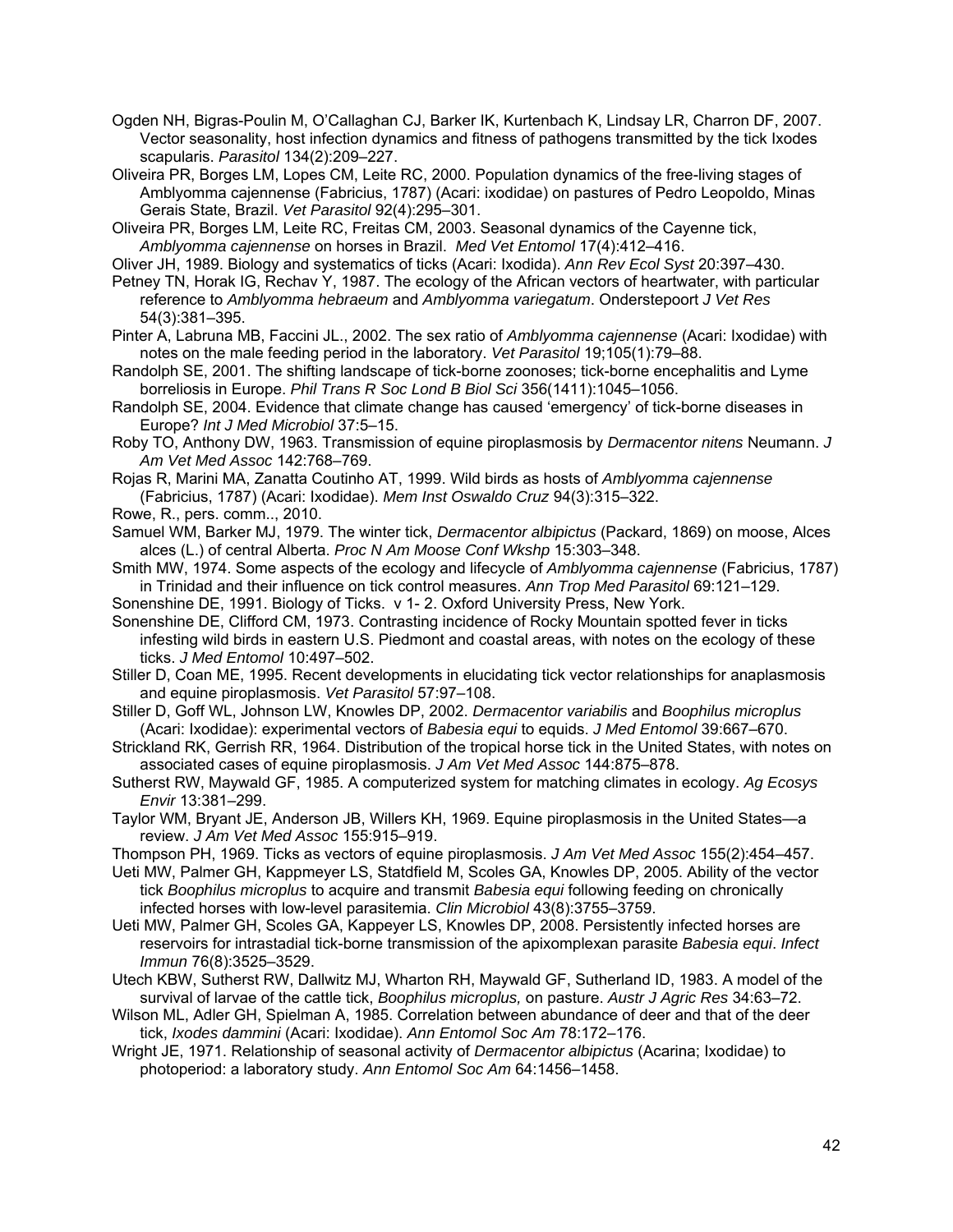# **Control of Tick Vectors of Equine Piroplasmosis**

As ectoparasites of equids, ticks are difficult to control because they are small—especially during early developmental stages—which makes them a challenge to find on or off a host, and because they can be attached to a host for varying time periods. An overview of tick species commonly found on companion animals is provided by Dryden and Payne (2004).

In the case of multihost ticks, one or more larval, nymphal, or adult stages may each involve a different host, depending on feeding preferences and host availability. When multihost ticks are not blood feeding, they are normally free living in the environment, further complicating detection and effective control. Since ticks have seasonal patterns of abundance, it is important to select control strategies that are most effective against a specific developmental stage before pathogen transmission might occur. In the case of tick species that seek different hosts, awareness of the common questing practices can help in the development of management practices that minimize host exposure to ticks. For one-host ticks, each life stage may remain on the same host after feeding, and early detection followed by preventive treatment is critical. Varying host preferences among one- and three-host tick vectors make it unlikely that any single control strategy will succeed. Rather, a range of control methods is needed to prevent equine tick exposure and to avoid pathogen transmission.

#### **Examining horses for ticks**

USDA guidance on the inspection of horses for ticks recommends a thorough and systematic examination. The following examination procedure, known as "scratching" for ticks, has been recommended (Rowe, personal communication, 2010):

- Beginning at the horse's head, examine the both ears and palpate inside of each ear, examine the false nostrils visually and palpate with the forefinger.
- Move to the forelock and, with thumb opposed to fingers, examine the forelock, continuing down the mane to the withers.
- Examine the submandibular/intermandibular space using flattened hand and fingers, feeling for any unevenness of the skin.
- Examine the axilla of one side, visually and through palpation.
- Examine the posterior fetlock to the coronet of the front foot, visually and through palpation.
- Visually examine the udder/scrotum area on one side.
- Examine the tail and perineum, visually and through palpation.
- Examine the posterior fetlock to the coronet of the back foot, visually and through palpation
- Examine the udder/scrotum of the other side.
- Examine the posterior fetlock to the coronet of the other back foot, visually and through palpation.
- Examine the posterior fetlock to the coronet of the other front foot, visually and through palpation.
- Examine the axilla of the other side, visually and through palpation.
- Perform hand hygiene after examining each animal.

#### **Removing attached ticks**

Many of the methods used to remove attached ticks from a host are based on folklore and might cause additional harm to the animal. Some of the common folk methods include applying petroleum jelly, fingernail polish, 70 percent isopropyl alcohol, or a hot kitchen match to the attached tick (Needham, 1985). While these methods are thought to induce a tick to "back out" of an attachment site, they actually stimulate a tick to secrete more saliva, cause regurgitation, or introduce other tick-body secretions or excretions into the wound. These procedures increase the risk of secondary infection around the bite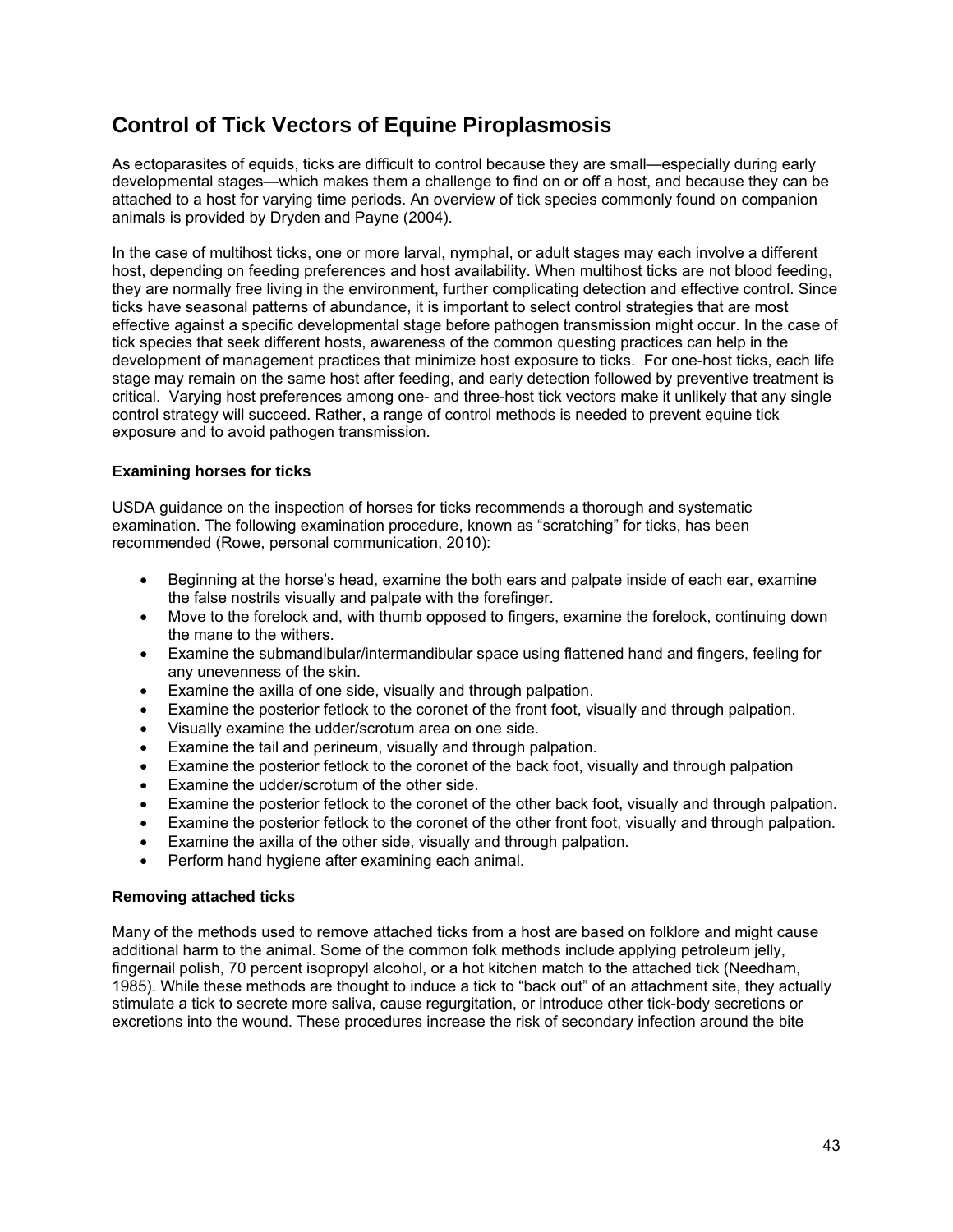location. The best method, as described by Needham (1985), is to implement the following procedures in sequence:

- 1. Using blunt curved forceps, grasp the tick as close to the skin surface as possible and pull upward with a steady even pressure.
- 2. Avoid squeezing, crushing, or puncturing the tick's body.
- 3. Do not handle the tick with bare hands.
- 4. Cleanse the bite site with soap and water.

As a possible alternative to forceps, Stewart and others (1998) compared three commercial tick-extraction tools (Ticked-Off, Tick Nipper, and Pro-Tick Remedy) and found that all three were an improvement over forceps. These tools worked well for removing nymphs and adults by taking advantage of the tick's mouthpart morphology and body size to minimize mistakes that can be made when using forceps. One or more of these tools are available at outdoor and camping retail stores. Another method for removing ticks is spraying the ticks with pyrethrins or pyrethroids containing aerosol repellent, then spraying again within 1 minute. Ticks will fall off after treatment.

To submit the sample for identification, place the tick in a container of alcohol (optimally 70 percent ethanol or 70 percent isopropyl) and send the specimen to a State or Federal (National Veterinary Services Laboratories) laboratory responsible for tick identification.

#### **Preventing tick infestations**

Preventing equine tick exposure is complicated by the specific biological requirements of a tick species and whether a tick's life cycle is dependent on one host or multiple hosts. If a tick species utilizes multiple hosts, then host availability, access to suitable questing sites, and seasonal changes in tick abundance play a role in the likelihood of an equid becoming infested with ticks. A study by Labruna and others (2001) identified risk factors related to tick infestation of horses in São Paulo, Brazil. *A. nitens, A. cajennense, and B. microplus* were the only species feeding on horses, with *A. nitens* being the most abundant of the three species. *A. cajennense* ticks were most abundant in pastures with a mixed overgrowth of grasses and shrubs, and tick abundance on pasture vegetation was correlated with levels of tick infestation on horses. The authors found that mowing pastures once a year was an effective means of avoiding high infestations of *A. cajennense*. *B*. *microplus* infestations on horses were correlated with the presence of cattle on a shared pasture. The abundance of *A. nitens* ticks did not correlate with any of the risk factors evaluated in this study. It was also observed that *A. cajennense* infestations on horses were higher on farms that sprayed acaricide on horses. Similarly, applying a topical acaricide did not control *A. nitens* infestations; however, the authors could not confirm whether the topical treatments were applied as directed by the manufacturer's label.

A study by Lopes and others (1998) emphasized the important role of secondary hosts in dispersing the three-host tick *A. cajennense* to new areas. In areas where *A. cajennense* was present, one or more stages of this tick species were commonly found attached to equids, small mammals, birds, and domestic animals. The duration of attachment, or drop-off periodicity, varied by host species and a tick's life stage. On average, larvae and nymphs remained attached for 3 to 4 days. Results for the attachment times of adult ticks were inconclusive.

#### **Nonchemical control of ticks**

Information on a wide variety of tick control strategies is summarized in the "Tick Management Handbook" (Stafford, 2007) developed by the Connecticut Agricultural Experiment Station. For the purposes of this report, control methods directed primarily at populations of *Ixodes scapularis, Dermacentor variabilis, and Ambylomma americanum* ticks relative to Lyme disease and other zoonotic diseases will be emphasized. This report recommends viewing an area of possible tick exposure as a "tickscape." Using this approach, the potential of grasses, shrubs, and other vegetation to serve as tick habitat is considered in a landscape management plan. Modifications to desirable tick habitats serve to reduce the abundance of questing ticks and lessen host exposure.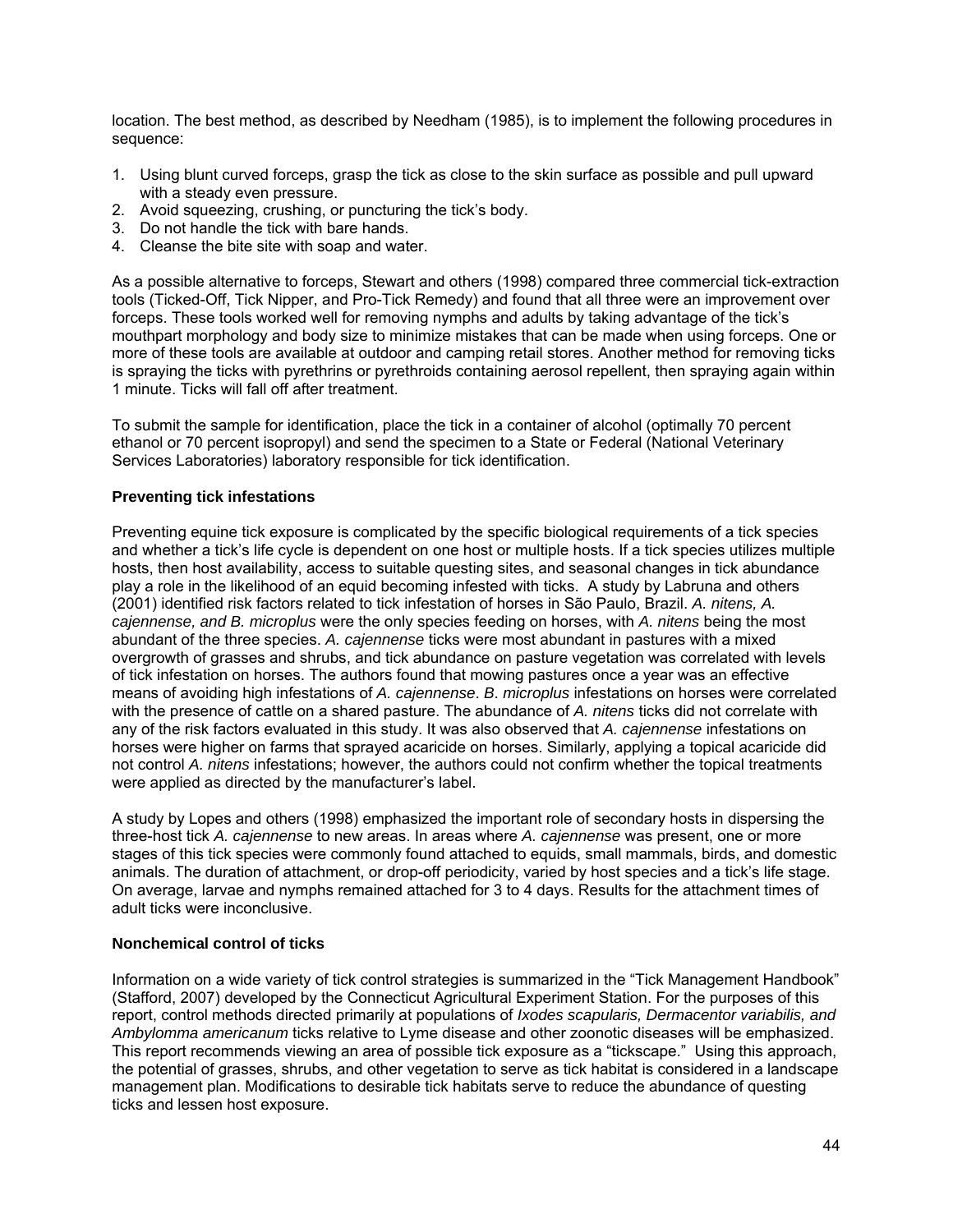Tickscape management plans should include habitat edges (i.e., ecotones) where a greater diversity of vegetation types is likely to occur. In addition to habitat management, other nonchemical methods of tick control focus on reducing populations or limiting movements of free-ranging wildlife hosts, such as deer. Examples of host-limiting habitat modifications include deer fencing, deer repellents, and substituting less palatable plants in a landscape. Although this approach works well in suburban residential landscapes, it might be impractical in rural areas.

Controlling ticks by using plants that ticks avoid has been tried in South Africa. Moyo and Masika (2009) reviewed various tick control methods used by resource-limited farmers in Eastern Cape Province, South Africa. Farmers there reported that the leaves of *Aloe ferox* (commonly known as Cape Aloe), a medicinal plant of the Asphodelaceae family, has insect and tick repellent properties. In addition, the bark of *Ptaeroxylon obliquum*, a member of the Rutaceae family, has repellent and acaricidal properties. Although no reports could be found on the incorporation of repellent and acaricidal plants in a landscape in the United States, this approach is worthy of consideration and further investigation.

#### **Chemical control of ticks**

Chemical control methods are effective in reducing host exposure to ticks, especially when appropriate chemicals are applied at times and locations that will have the greatest impact on the developmental stages of a tick, either on or off a host. To control multihost ticks that spend various amounts of time off a host, area-wide acaricides may be applied to tick habitats, such as woodland edges and grassy patches located near riparian areas. Area-wide acaricide treatments should correspond to times when larval and nymphal tick stages are most active. All chemicals used as insecticides or acaricides must be registered with the U.S. Environmental Protection Agency (EPA) and must be approved for areawide use or for use on a specific host species.

The most common compounds used in areawide control are carbamate insecticides (e.g., Sevin $^{\circledast}$  with the carbaryl, 1-naphthyl methylcarbamate, as the active ingredient); natural pyrethrins (derived from seed cases of the *Chrysanthemum cinerariaefolium* plant and consisting of a combination of two stereoisomers, pyrethrin I and pyrethrin II, along with a cyclopropane core); and synthetic pyrethrins (often called pyrethroids). Pyrethrins have been recognized as neurotoxins of insects for nearly a century, following the report by Staudinger and Ružička (1924) of the insecticidal property of this natural compound. Staudinger and Ružička also reported that in low or nonlethal doses, pyrethrins had repellent properties. Pyrethrins are nonpersistent because they break down quickly when exposed to light and oxygen. Although pyrethrins do not persist in the environment, these compounds are toxic to many aquatic organisms, waterfowl, and bees (Aldridge, 1990; Anonymous, 1994). While human toxicity to pyrethrins is considered low, fatal asthma has been reported after the use of an animal shampoo containing pryethrin (Wagner, 2000).

A recent search of the National Pesticide Information Retrieval System was used to identify which EPAregistered pesticides are approved for the control of ticks on horses (Messenger, pers. comm., 2010). Active chemical ingredients in compounds registered with the EPA for the control of ticks on horses include: natural pyrethrins, pyrethroids (synthetic pyrethrins), coumaphos (an organophosphate insecticide), sulfur (a wettable sulfur powder), and tetrachlorvinphos (an organophosphate in a dust or wettable powder). These active ingredients are included in various formulations and marketed under various brand names. The acaricides on this list are also registered for use on cattle; however, more chemical compounds are registered for use on cattle than on horses. An important acaricide approved for use on cattle is amitraz (a triazapentadiene compound) which cannot be used on horses because it can cause irreversible gut stasis. The most common acaricide formulations for use on horses are natural and synthetic pyrethrins. Often these formulations include piperonyl butoxide as a synergist that inhibits rapid metabolism of the active compound by arthropods, thus prolonging the neurotoxic effects. Other synergists that may be added are: chloropyriphos, dichlorvos, or thiazolyn (Graf et al., 2004). Pryrethroid formulations frequently used for tick control on horses are: cypermethrin, deltamethrin, alphamethrin, tetramethrin, and prallethrin.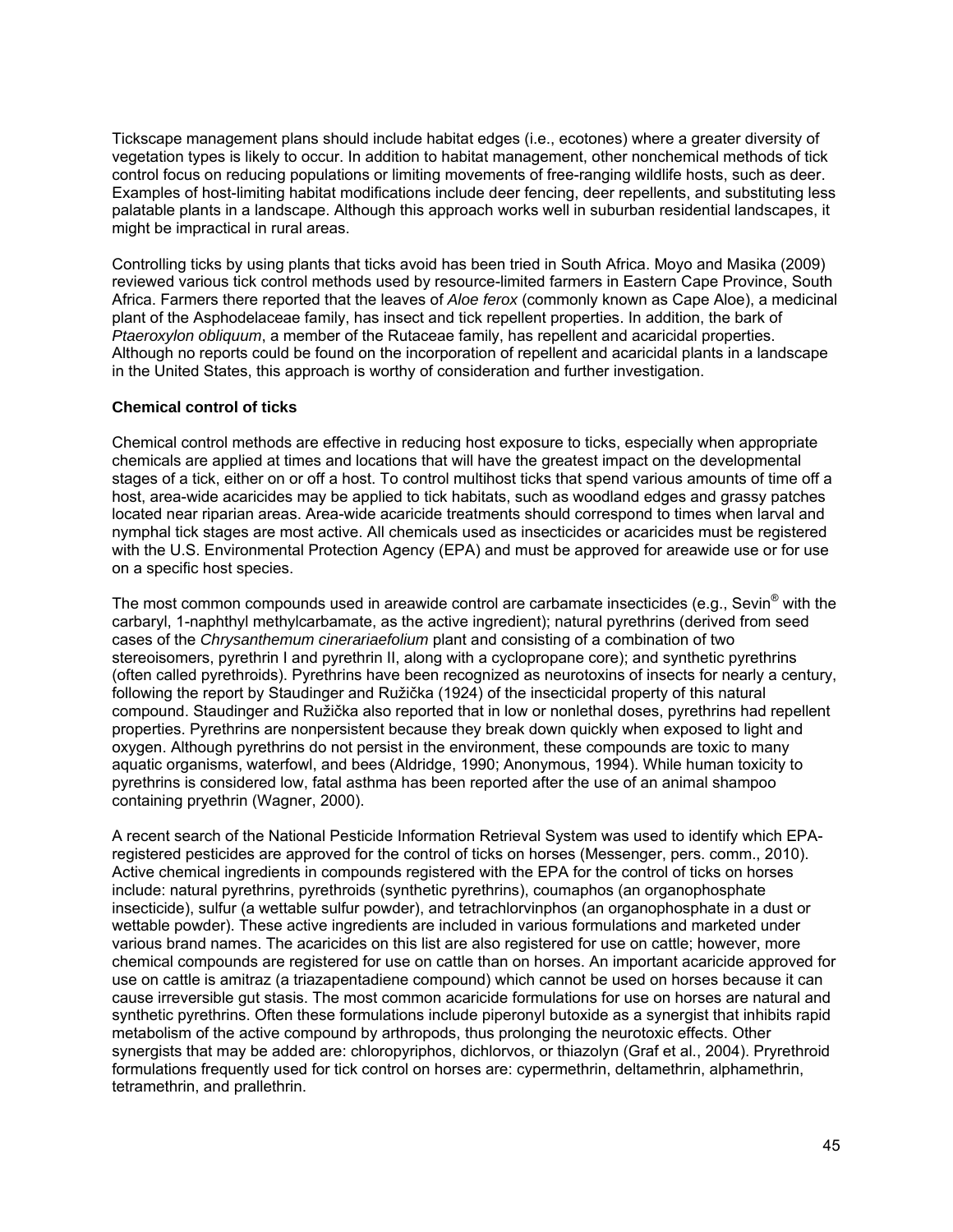There are no systemic acaricides registered for internal use on cattle or horses. The high cost and the long development time needed to identify and synthesize potential acaricides, along with efficacy, safety, and environmental studies, have hindered the development of new products that control ticks on cattle or horses (Graf et al., 2005). Limiting factors in the development of new acaricidal products include improving product efficacy, reducing chemical resistance, and ensuring the safety of horses, humans, and the environment. When spraying a horse with an acaricide, all skin surfaces should be wetted, including the undercarriage. Acaricide should be wiped onto the surfaces of the pinna and false nostril. Dipping is the optimal method for applying acaricides, as this method ensures that all skin surfaces are wetted; however, this method is seldom used on horses.

A laboratory study by Drummond (1988) compared 17 formulations of 15 acaricides on 7 species of engorged female ticks. Effectiveness was measured as a reduction in the number of eggs produced per engorged female after exposure to a candidate acaricide. The most effective acaricides were chlorfenvinphos, lindane, chlorphyrifos, coumaphos, diazinon, permethrin, phosmet, amitraz, dioxathion, arsenic trioxide, malathion, tetrachlorvinphos, carbaryl, toxaphen, and ronnel. Tick species tested included *A. cajennense, A. nitens, B. annulatus,* and *B. microplus*. All compounds tested demonstrated toxicity to ticks; however, except for permethrin and coumaphos, these compounds do not meet EPA requirements for low human health risk, rapid environmental degradation, and low ecological toxicity to nontarget organisms (EPA, docket number: EPA-HQ-OPP-2008-0023; EPA 738-R-06-017, 2007). Studies by Jongejan and Uilenberg (1994) demonstrated that levels of tick infestation are usually decreased through the alternate use of chemical acaricides on animals and in the environment, while considering the seasonal dynamics of ticks. Nevertheless, these authors found the use of acaricides to be unsatisfactory due to problems of acaricide resistance in ticks, animal product contamination, and environmental residues.

Antiparasitic drugs such as ivermectin are approved for internal use in horses for controlling gastrointestinal parasites. The insecticidal and acaricidal properties of this macrocyclic lactone compound (22,23-dihydroavermectin B 1a + 22,23-dihydroavermectin B 1b) have been reported to be effective in the control of ticks in cattle and horses. Experimental studies on cattle conducted by Drummond (1985) demonstrated ivermectin's effectiveness against cattle grubs, mites, and eight species of ticks. Subcutaneous injections of ivermectin produced 95- to 100-percent control at lower doses than when this drug was administered by the oral route. Campbell and Benz (1984) reviewed the efficacy and safety of ivermectin in cattle, horses, sheep, swine, and dogs. The antiparasitic efficacy of ivermectin in the control of nematodes, mites, ticks, and parasitic flies was summarized for cattle. However, in horses the authors only reported efficacy studies to parasitic helminths, mostly intestinal nematodes. Efficacy of ivermectin in the control of ticks on horses was not reported.

USDA guidelines (USDA, 2008) for treating cattle, horses, and sheep with acaricides recommend dipping animals in vats containing an approved acaricide and strictly following the concentration amounts recommended on the label. When horses are imported to the United States for special events, APHIS–VS (USDA, 2003) requires all horses to be free of ticks or other external parasites. To ensure that this requirement is met, horses must be sprayed with a solution of dioxathion (p-dioxane-2,3 diyl ethyl phosphorodithioate) [trade name Delnav®], an organophosphate acaricide, which is also used to control insects and mites on citrus fruits, deciduous fruits, and nuts. An acceptable alternative to dioxathion is the use of 32.5-percent emulsifiable concentrate of Atroban<sup>®</sup>, a broad spectrum pesticide composed of permethrin (0.05 percent). In addition, veterinary examiners inspecting horses imported for special events must check the false nostril and external ear canal (inside pinna) for ticks and then treat these areas with one of the approved acaricides mentioned previously.

#### **Use of vaccines in tick control and disease prevention**

Another approach to controlling tick populations is inducing host-acquired immunity against ticks by active immunization with either crude, purified native, or recombinant antigens derived from ticks (Mulenga et al., 2000). Consequently, studies have focused on potent antigens for the development of efficacious vaccines (Willadsen, 2004). Two vaccines are commercially available for cattle: TickGARD Plus, (Rodriguez et al., 1995) and Gavac Plus (Willadsen et al., 1995), developed and tested in Cuba and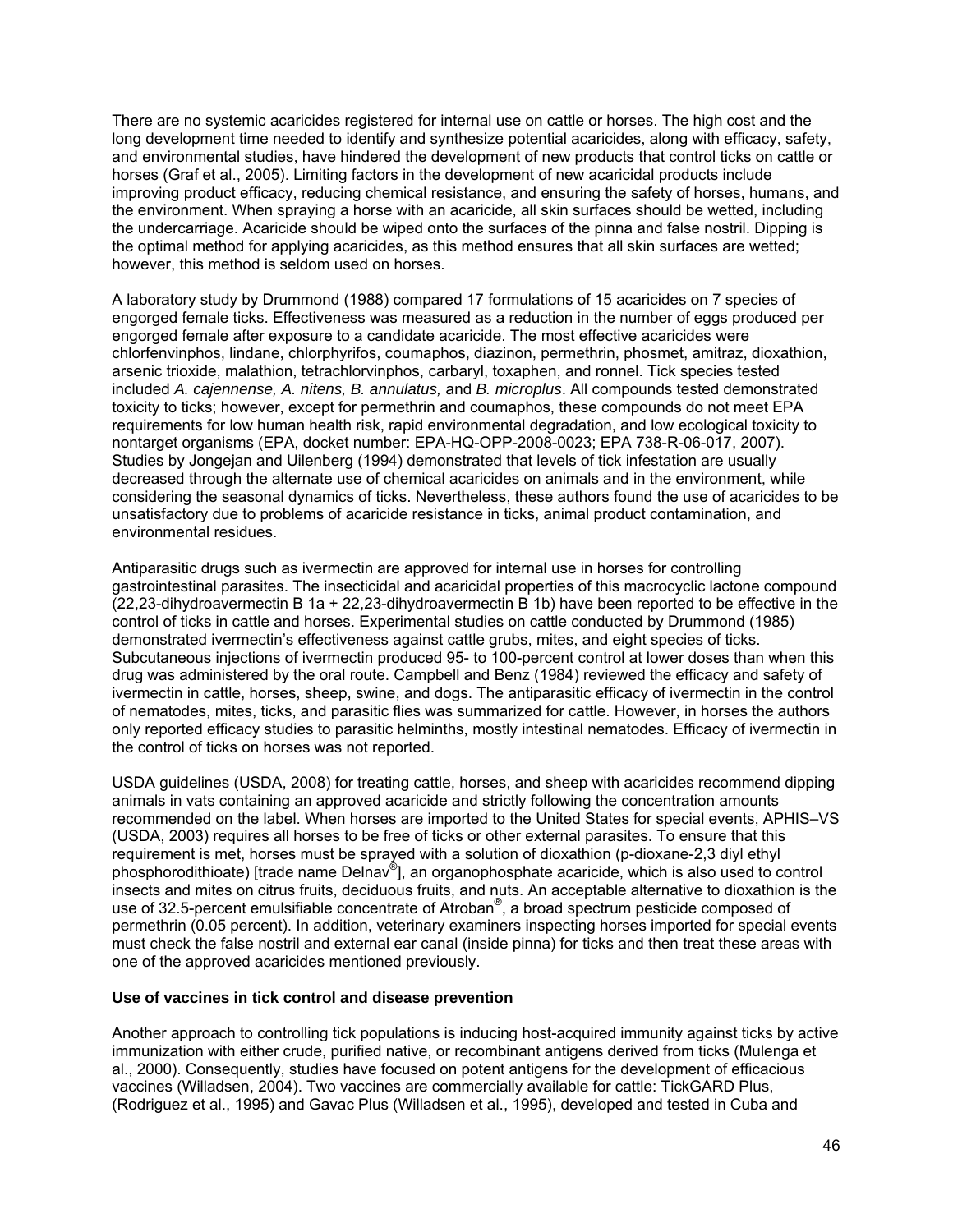Australia, respectively. Both vaccines are constituted of the Bm86 antigen, which is a membrane-bound glycoprotein of 89kDa on the microvilli of tick-gut digestive cells (Rand et al., 1989; Willadsen et al., 1989; Gough and Kemp, 1993). Use of Bm86 antigen vaccine reduces the numbers and weights of engorged ticks, decreases egg laying capacity, and lowers egg viability leading to a decline of the *B. microplus*  population (Kemp et al., 1989; Willadsen et al., 1995). An efficacy rate of 99 percent has been reported by the majority of studies testing the Bm86 antigen-based vaccine (Fragoso et al., 1998; de la Fuente et al., 2000a; de Vos et al., 2001; Canales et al., 2009).

The Bm86 antigen was originally identified in the cattle tick *B. microplus* and was successfully used against this same species; however, vaccine efficacy is inconsistent and usually much lower when using this antigen, or homologues of the antigen, in immunizing animals against other tick species, particularly in the most important genera of *Amblyomma, Hyalomma,* and *Rhipicephalus.* Vaccination has had variable efficacy, depending on the tick species used when testing vaccine efficacy (de Vos et al., 2001). This observation suggests that tick genetic and/or physiological differences may affect the efficacy of tick vaccines in different geographic regions (Fragoso et al., 1998; García-García et al., 1999, 2000; de la Fuente et al., 1999, 2000a, 2000b; de Vos et al., 2001; de la Fuente and Kocan 2006; Sossai et al., 2005; Canales et al., 2009). Several tick-antigen targets considered to date are from a limited range of functional classes. Such antigens consist of structural proteins, predominantly from salivary glands; hydrolytic enzymes and their inhibitors, mainly those implicated in hemostatic processes; and a group of membrane-associated proteins of indefinite function (Willadsen, 2006). Moreover, the use of an antigen mix to increase vaccine efficacy has been the subject of numerous experimental trials, with results that have been ambiguous and inconclusive (Willadsen, 2008).

Despite having new technologies available to identify antigens capable of eliciting a protective immune response against a tick infestation, the number of well-characterized antigens remains small and constitutes a significant challenge (Hope et al., 2010). Improving the existing Bm86 antigen vaccine is likely to rely on the discovery of other antigens that in combination might offer improved and multispecies efficacy. The choice of target antigens depends on whether an immunizing molecule can protect the host against both tick infestation and pathogen transmission. An ideal vaccine would be capable of reducing tick populations and protecting against infection by tick-borne pathogens and/or affecting tick vectorial capacity (de la Fuente et al., 1998, 2007; Rodríguez Valle et al., 2004). The high cost and technical problems associated with screening a sizeable number of tick-protective antigen candidates along with vaccination trials constitutes a major obstacle to obtaining approval for new vaccines. In recent research by Almazan and others (2010), antitick vaccination was shown to be a cost-effective alternative for the control of tick infestations, reducing the use of chemical acaricides and preventing selection of drug resistant ticks (de la Fuente et al., 2007).

#### **Summary and recommendations**

Tick vectors of EP pathogens are difficult to detect on equids and in their environment, and control is a challenge. The best approach is to use the principles of integrated pest management and incorporate multiple strategies aimed at various life stages, multiple hosts, and a variety of landscapes. Limiting tick access to equine hosts by developing landscapes poorly suited to tick-host interaction and use of tick repellents or repelling acaricides are initial approaches to avoiding exposure. Ivermectin shows promise in the systemic control of blood-feeding ticks. Although ivermectin has potential as a method of tick control, the impact of this compound on the epidemiology of EP is uncertain, because an infected tick may still transmit sporozoites to a host before being affected by ivermectin. In addition, ivermectin is not known to have antiparasitic properties against *B. caballi* or *B. equi.* Meanwhile, efforts should be made to obtain formal approval of ivermectin as a systemic acaricide. For long-term prevention and control, it is important to have one or more vaccines directed against blood-feeding ticks and against *B. caballi* and *T. equi* sporozoites, or other stages of the hemoprotozoans that can be used to elicit a protective immune response. More research is needed in the development of effective multispecies tick vaccines that protect horses from both tick vectors and the infectious organisms that cause piroplasmosis. Having preventive tickscapes, effective repellents, external acaricides, systemic acaricides, and specific vaccines will allow for the use of integrated pest management strategies that will limit host resistance to chemicals and provide long-term control options.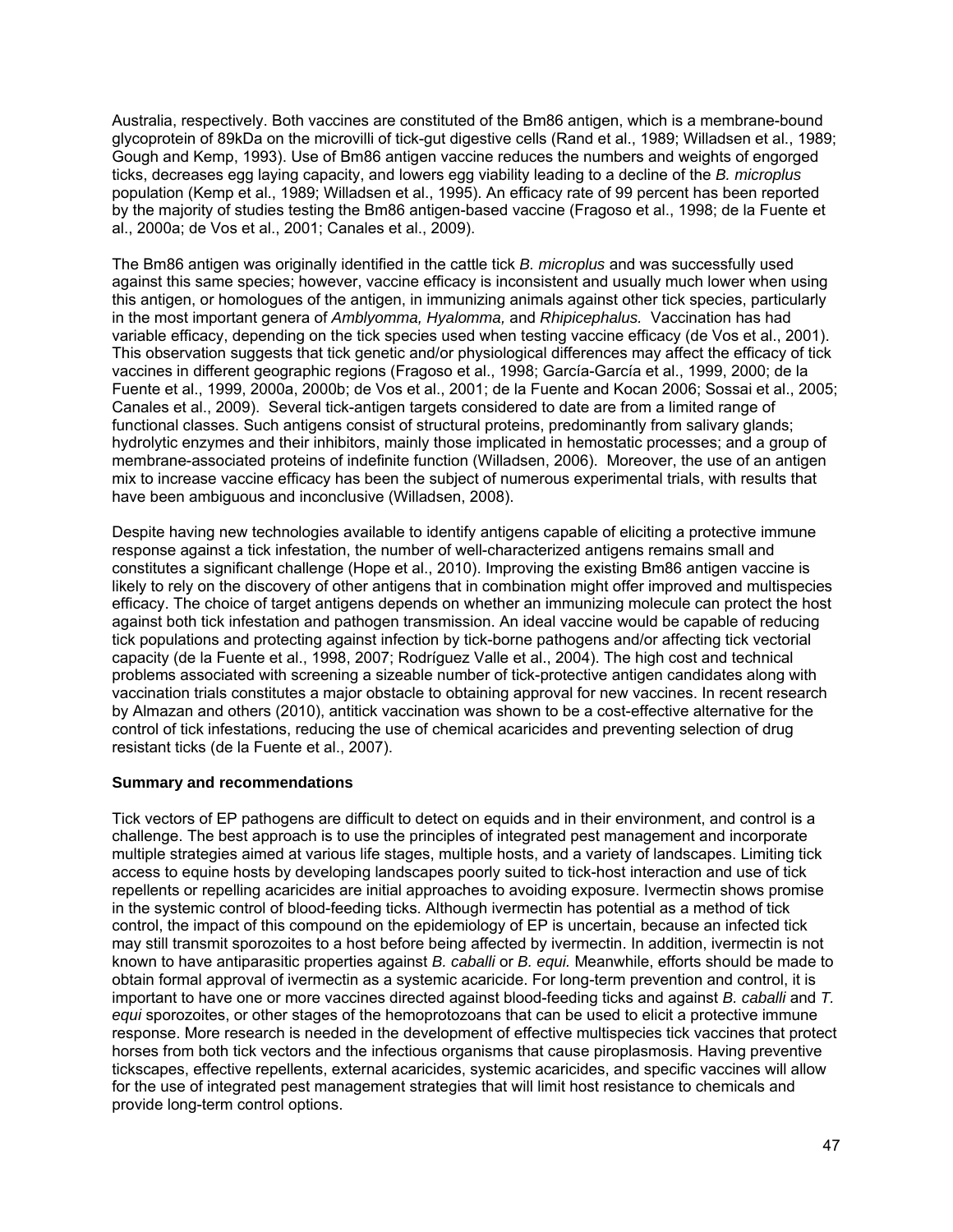#### **References—Control of Tick Vectors of EP**

Aldridge WN, 1990. An assessment of the toxicological properties of pyretrhoids and their neurotoxicity. *Toxicology* 21(2):89–104.

Almazán C, Lagunes R, Villar M, Canales M, Rosario-Cruz R, Jongejan F, de la Fuente J, 2010. Identification and characterization of *Rhipicephalus (Boophilus) microplus* candidate protective antigens for the control of cattle tick infestations. *Parasitol Res* 106(2):471–479.

- Anonymous, 1994. Pesticide information profile: pyrethrins. Cornell University, Extension Toxicology Network. Available at: http://pmep.cce.cornell.edu/profiles/extoxnet/pyrethrins-ziram/pyrethrinsext.html
- Campbell WC, Benz GW, 1984. Ivermectin: a review of efficacy and safety. *Vet Pharmacol Therap* 7:1– 16.
- Canales M, Almazán C, Naranjo V, Jongejan F, de la Fuente J, 2009. Vaccination with recombinant *Boophilus annulatus* Bm86 ortholog protein, Ba86, protects cattle against *B. annulatus and B. microplus* infestations. *BMC Biotechnol* 9:29.
- de la Fuente J, Almazán C, Canales M, de la Lastra JMP, Kocan KM, Willadsen P, 2007. A ten-year review of commercial vaccine performance for control of tick infestations on cattle. *An Hlth Res Rev* 8:23–28.
- de la Fuente J, García-García JC, González DM, Izquierdo G, Ochagavia ME, 2000b. Molecular analysis of *Boophilus* spp. (Acari: Ixodidae) tick strains. *Vet Parasitol* 92:209–222.
- de la Fuente J, Kocan KM, 2006. Strategies for development of vaccines for control of ixodid tick species. *Parasit Immunol* 28:275–283.
- de la Fuente J, Rodríguez M, García-García JC, 2000a. Immunological control of ticks through vaccination with *Boophilus microplus* gut antigens. *Ann NY Acad Sci* 916:617–621.
- de la Fuente J, Rodríguez M, Montero C, Redondo M, García-García JC, Méndez L, Serrano E, Valdés M, Enríquez A, Canales M, Ramos E, Boué O, Machado H, Lleonart R, 1999. Vaccination against ticks (*Boophilus* spp.): the experience with the Bm86-based vaccine Gavac™. *Genet Anal-Biomol E* 15:143–148.
- de la Fuente J, Rodríguez M, Redondo M, Montero C, García-García JC, Méndez L, Serrano E, Valdés M, Enríquez A, Canales M, Ramos E, de Armas CA, Rey S, Rodríguez JL, Artiles M, García L, 1998. Field studies and cost-effectiveness analysis of vaccination with Gavac™ against the cattle tick Boophilu microplus. *Vaccine* 16:366–373.
- de Vos S, Zeinstra L, Taoufik O, Willadsen P, Jongejan F, 2001. Evidence for the utility of the Bm86 antigen from *Boophilus microplus* in vaccination against other tick species. *Exp Appl Acarol* 25:245– 261.
- Dryden MW, Payne PA, 2004. Biology and control of ticks infesting dogs and cats in North America. *Vet Therap* 5(2):139–154.
- Drummond RO, 1985. Effectiveness of Ivermectin for control of arthropod pests of livestock. Southwest. *Entomol. Suppl* 7:34–42.
- EPA docket number: EPA-HQ-OPP-2008-0023.
- EPA Document, 2007. Reregistration eligibility decision (RED) for permethrin. EPA 738-R-06-017, 202 pp. Available at: http://www.epa.gov/pesticides/reregistration/permethrin/
- Fragoso H, Hoshmand Rad P, Ortiz M, Rodriguez M, Redondo M, Herrera L, de la Fuente J, 1998. Protection against Boophilus annulatus infestations in cattle vaccinated with the B. microplus Bm86 containing vaccine *Gavac Vaccine* 16:1990–1992.
- García-García JC, González IL, González DM, Valdés M, Méndez L, Lamberti J, D'Agostino B, Citroni D, Fragoso H, Ortiz M, Rodríguez M, de la Fuente J, 1999. Sequence variations in the Boophilus microplus Bm86 locus and implications for immunoprotection in cattle vaccinated with this antigen. *Exp Appl Acarol* 23:883–895.
- García-García JC, Montero C, Redondo M, Vargas M, Canales M, Boué O, Rodríguez M, Joglar M, Machado H, González IL, Valdés M, Méndez L, de la Fuente J, 2000. Control of ticks resistant to immunization with Bm86 in cattle vaccinated with the recombinant antigen Bm95 isolated from the cattle tick, Boophilus microplus. *Vaccine* 18:2275–2287.
- Gough. JM, Kemp DH, 1993. Localization of a low abundance membrane protein (Bm86) on the gut cells of the cattle tick *Boophilus microplus* by immunogold plating. *J Parasitol* 79:900–907.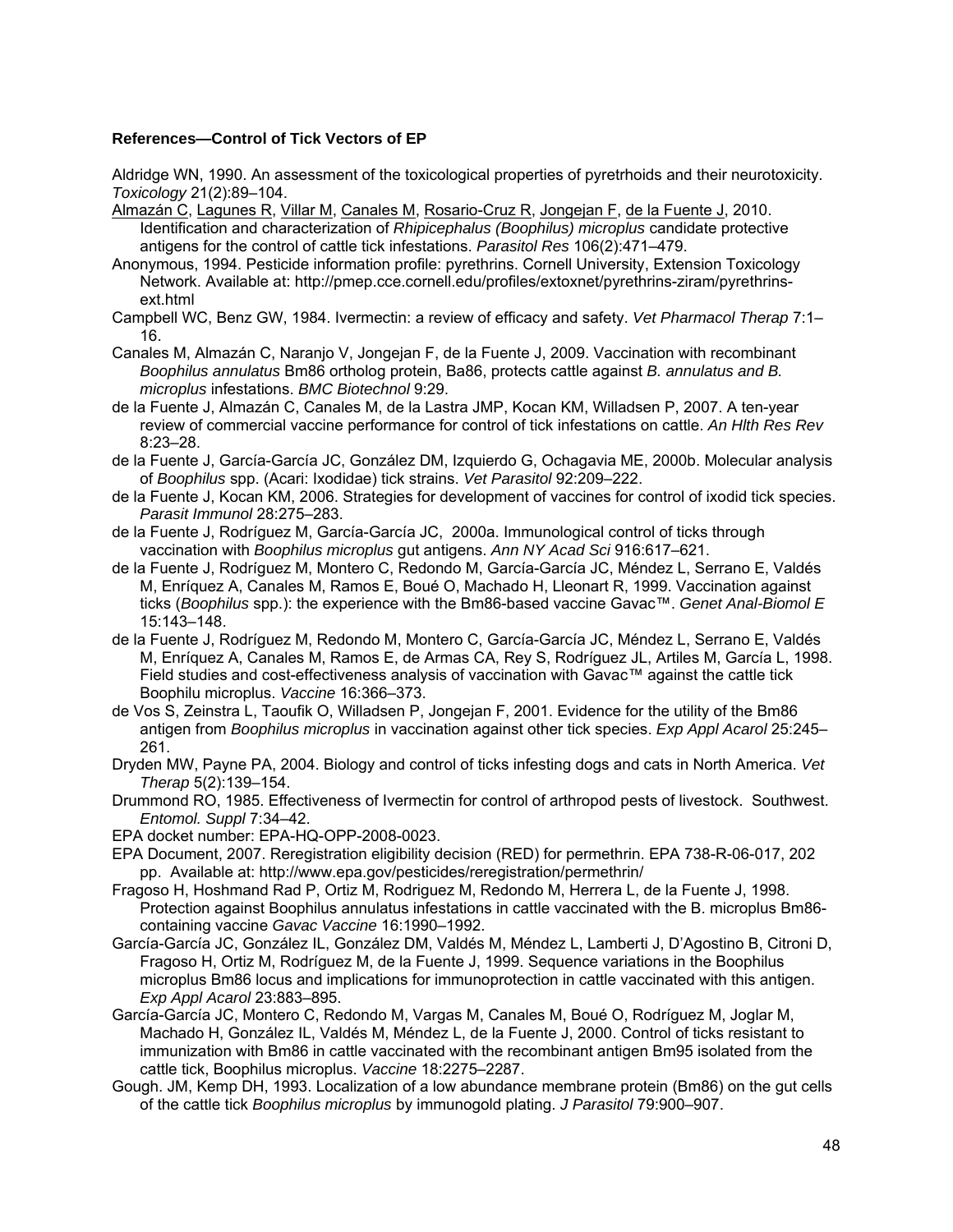- Graf J-F, Gogolewski R, Leach-Bing N, Sabatini GA, Molento MB, Bordin EL, Arantes GJ, 2005. Tick control: an industry point of view. *Parasitology* 129(S1):S427–S442.
- Hope M, Jiang X, Gough J, Cadogan L, Josh P, Jonsson N, Willadsen P, 2010. Experimental vaccination of sheep and cattle against tick infestation using recombinant 5′-nucleotidase. *Parasite Immunol* 32:135–142.

Jongejan F, Ulenberg G, 1994. Tick and control methods*. Rev Sci Tech OIE* 4:1201-1226.

- Labruna MB, Kerber CE, Ferreira F, Faccini JLH, de Waal DT, Gennari SM, 2001. Risk factors to tick infestations and their occurrence on horses in the state of São Paulo, Brazil. *Vet Parasitol* 97:1–14.
- Lopes CML, Leite RC, Labruna MB, de Oliveira PR, Borges LMF, Rodrigues de Carvalho HA, de Freitas CMV, Júnior CR, 1998. Host specificity of Amblyomma cajennense (Fabricius, 1787) (Acari: Ixodidae) with comments on the drop-off rhythm. *Mem Inst Oswaldo Cruz* (3):347–351.
- Kemp DH, Pearson RD, Gough JM, Willadsen P, 1989. Vaccination against *Boophilus microplus*: localisation of antigens on tick gut cells and their interaction with the host immune system. *Exp Appl Acarol* 7:43–58.
- Mulenga A, Sugimoto C, Onuma M, 2000. Issues in tick vaccine development: identification and characterization of potential candidate vaccine antigens. *Microbes Infect* 11:1353–1361.
- Moyo B, Masika PJ, 2009. Tick control methods used by resource-limited farmers and the effect of ticks on cattle in rural areas of Eastern Cape Province, South Africa. *Trop Anim Health Prod* 41:517–523.
- Needham GR, 1985. Evaluation of five popular methods for tick removal. *Pediatrics* 75(6):997–1002.
- Rand KN, Moore T, Sriskantha A, Spring K, Tellam R, Willadsen P, Cobon GS, 1989. Cloning and expression of a protective antigen from the cattle tick *Boophilus microplus. P Natl Acad Sci USA* 86:9657–9661.
- Rodríguez M, Penichet ML, Mouris AE, Labarta V, Lorenzo Luaces L, Rubiera R, Cordoves C, Sanchez PA, Ramos E, Soto A, Canales M, Palenzuela D, Triguero A, Lleonart R, Herrera L, de la Fuente J, 1995. Control of *Boophilus microplus* populations in grazing cattle vaccinated with a recombinant Bm86 antigen preparation. *Vet Parasitol* 57:339–349.
- Rodríguez Valle M, Méndez L, Valdez M, Redondo M, Espinosa CM, Vargas M, Cruz RL, Barrios HP, Seoane G, Ramírez ES, Boué O, Vigil JL, Machado H, Nordelo CB, Piñeiro MJ, 2004. Integrated control of *Boophilus microplus* ticks in Cuba based on vaccination with the anti-tick vaccine *Gavac Exp Appl Acarol* 34:375–382.
- Sossai S, Peconick AP, Sales-Junior PA, Marcelino FC, Vargas MI, Neves ES, Patarroyo JH, 2005. Polymorphism of the bm86 gene in South American strains of the cattle tick *Boophilus microplus. Exp Appl Acarol* (37):199–214.
- Stafford KC, 2007. Tick management Handbook. New Haven, CT, The Connecticut Agricultural Experiment Station, Bulletin 1010.

Staudinger H, Ruzieka L, 1924. Insektentötende stoffe. I-IV and VIII-X. *Helv Chim Acta* 7:177–458.

Steward RL Jr, Burgdorfer W, Needham GR, 1998. Evaluation of three commercial tick removal tools. Columbus, OH, The Ohio State University Acarology Laboaratory. Available at: (http://pinnacle.allenpress.com/doi/abs/10.1580/1080-

- 6032(1998)009%5B0137:EOTCTR%5D2.3.CO%3B2).
- USDA–APHIS, 2008. Assessment of change in risk for release of *Ehrlichia ruminantium* (heartwater) into the continental United States following discontinuation of the tropical bont tick *(Amblyomma variegatum)* eradication program on St. Croix, U.S. Virgin Islands. Memorandum 556.1.
- USDA–APHIS, 2003. Veterinary Services policy for the quarantine and testing of horses imported into the United States for special events. Memorandum 591.59.
- Wagner SL, 2000. Fatal asthma in a child after use of an animal shampoo containing pyrethrin. *West J Med* 173(2):86–87.
- Willadsen P, 2004. Anti-tick vaccines. *Parasitology* 129(S1):S367–S387.
- Willadsen P, 2006. Tick control: thoughts on a research agenda. *Vet Parasitol* 138:161–168.
- Willadsen P, 2008. Anti-tick vaccines. Ticks Biology, Disease and Control*.* Cambridge: Cambridge University Press, 424–446.
- Willadsen P, Bird P, Cobon GS, Hungerford J, 1995. Commercialization of a recombinant vaccine against *Boophilus microplus*. *Parasitol* 110:843–850.
- Willadsen P, Riding GA, McKenna RV, Kemp DH, Tellam RL, Nielsen JN, Lahnstein J, Cobon GS, Gough JM, 1989. Immunologic control of a parasitic arthropod. Identification of a protective antigen from *Boophilus microplus. J Immunol* 143:1346–1351.